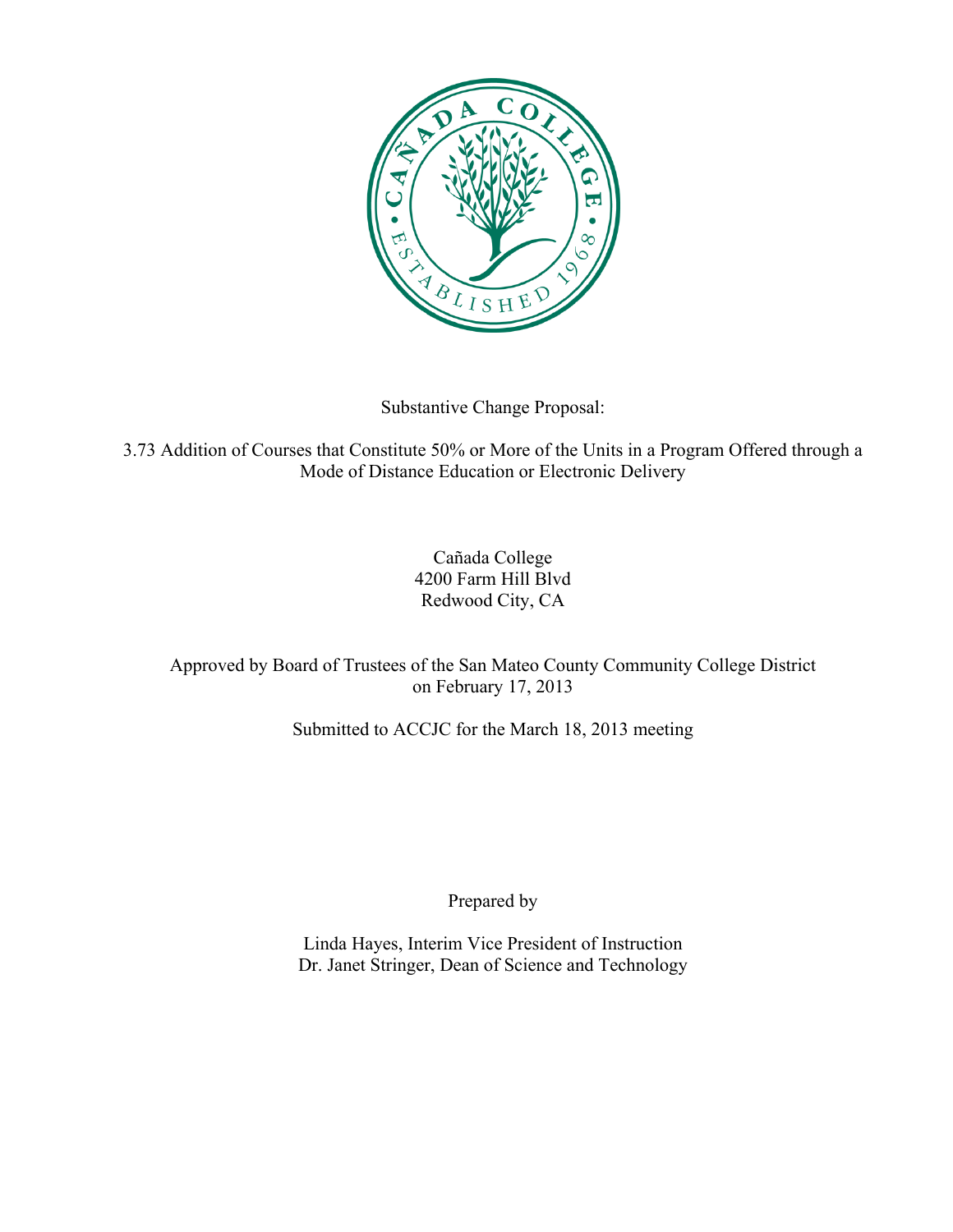Placeholder page for Board signatures

Intentionally left blank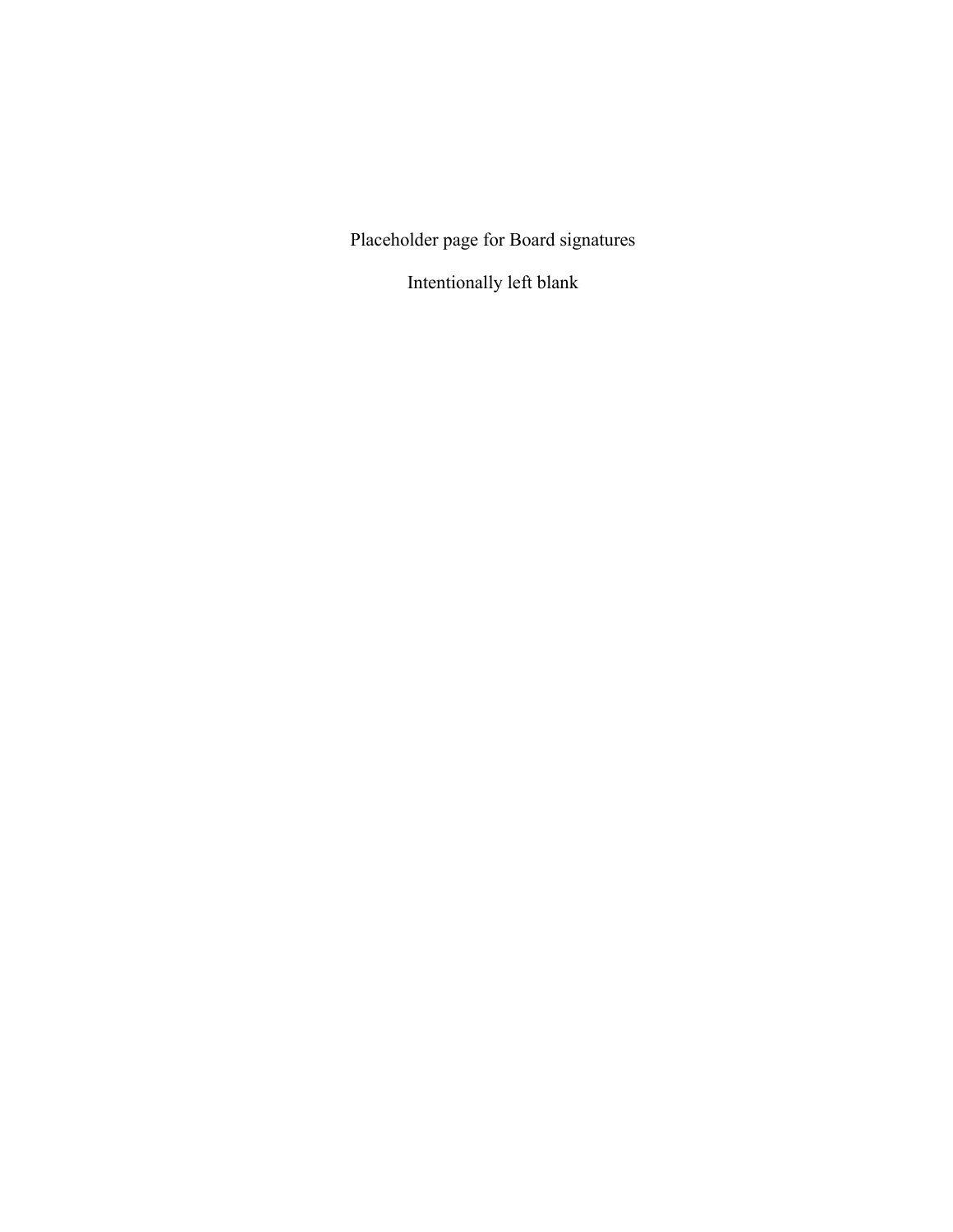# Table of Contents

| A. Overview of Change                                                                                                              | 3                   |
|------------------------------------------------------------------------------------------------------------------------------------|---------------------|
| Description of Proposed Change<br>Relationship to Mission<br>$\bullet$                                                             | 3<br>$\overline{4}$ |
| Rationale for Change<br>$\bullet$                                                                                                  | $\overline{4}$      |
| B. Description of Educational Programs to be Offered<br>Eligibility Requirements, Accreditation Standards, Commission Policies met | 5<br>5              |
| C. Planning Process Leading to Request for Change                                                                                  | 6                   |
| Relationship to Planning, Evaluation, and Mission                                                                                  | 6                   |
| Needs and Resource Assessment<br>$\bullet$<br>Anticipated Effect of the Proposed Change<br>$\bullet$                               | $\tau$<br>$\tau$    |
| Benefits Resulting from Change<br>$\bullet$                                                                                        | $\tau$              |
| Preparation and Planning Process<br>$\bullet$                                                                                      | $\overline{7}$      |
| D. Institutional Resources                                                                                                         | 8                   |
| <b>Student Support Services</b><br>$\bullet$                                                                                       | 8                   |
| Faculty, Management, and Support Staffing<br>$\bullet$                                                                             | 10                  |
| Professional Development<br>$\bullet$                                                                                              | 11                  |
| Equipment, Facilities, and Adequate Control Over Off-Site Campuses<br>Fiscal Resources: Initial and Long-Term Sources of Funding   | 12<br>12            |
| <b>Plan for Monitoring Outcomes</b><br>$\bullet$                                                                                   | 14                  |
| Student Success, Retention, and Completion<br>$\bullet$                                                                            | 14                  |
| E. Evidence of Approvals<br>Approvals and Evidence                                                                                 | 15                  |
|                                                                                                                                    |                     |
| F. Evidence of Eligibility Requirements                                                                                            | 15                  |
| 1. Authority                                                                                                                       | 15                  |
| 2. Mission<br>3. Governing Board                                                                                                   | 15<br>15            |
| 4. Chief Executive Officer                                                                                                         | 16                  |
| 5. Administrative Capacity                                                                                                         | 16                  |
| 6. Operational Status                                                                                                              | 16                  |
| 7. Degrees                                                                                                                         | 16                  |
| 8. Educational Programs<br>9. Academic Credit                                                                                      | 16                  |
| 10. Student Learning and Achievement                                                                                               | 17<br>17            |
| 11. General Education                                                                                                              | 17                  |
| 12. Academic Freedom                                                                                                               | 17                  |
| 13. Faculty                                                                                                                        | 18                  |
| 14. Student Services                                                                                                               | 18                  |
| 15. Admissions                                                                                                                     | 18                  |
| 16. Information and Learning Resources                                                                                             | 18                  |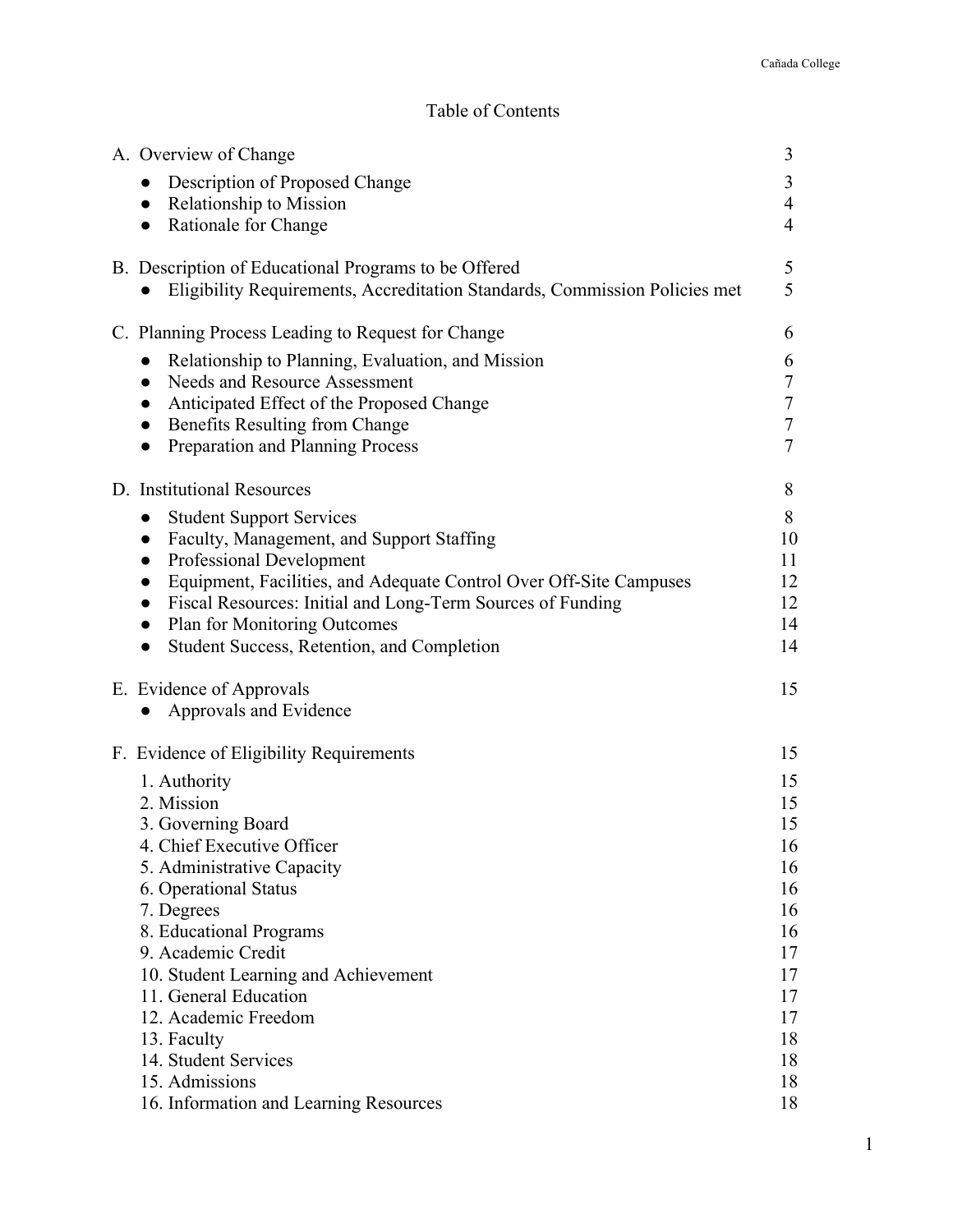Cañada College

| 17. Financial Resources                                          | 19 |
|------------------------------------------------------------------|----|
| 18. Financial Accountability                                     | 19 |
| 19. Institutional Planning and Evaluation                        | 19 |
| 20. Public Information                                           | 20 |
| 21. Relations with Accrediting Commission                        | 20 |
| <b>Accreditation Standards Fulfilled</b><br>G                    | 20 |
| Standard I: Institutional Mission and Effectiveness<br>$\bullet$ | 20 |
| Standard II: Student Learning Programs and Services              | 21 |
| <b>Standard III: Resources</b>                                   | 22 |
| Standard IV: Leadership and Governance<br>$\bullet$              | 22 |
|                                                                  |    |
| Appendices                                                       |    |

| 24 |
|----|
| 29 |
| 30 |
| 33 |
| 35 |
| 36 |
| 37 |
| 41 |
| 55 |
|    |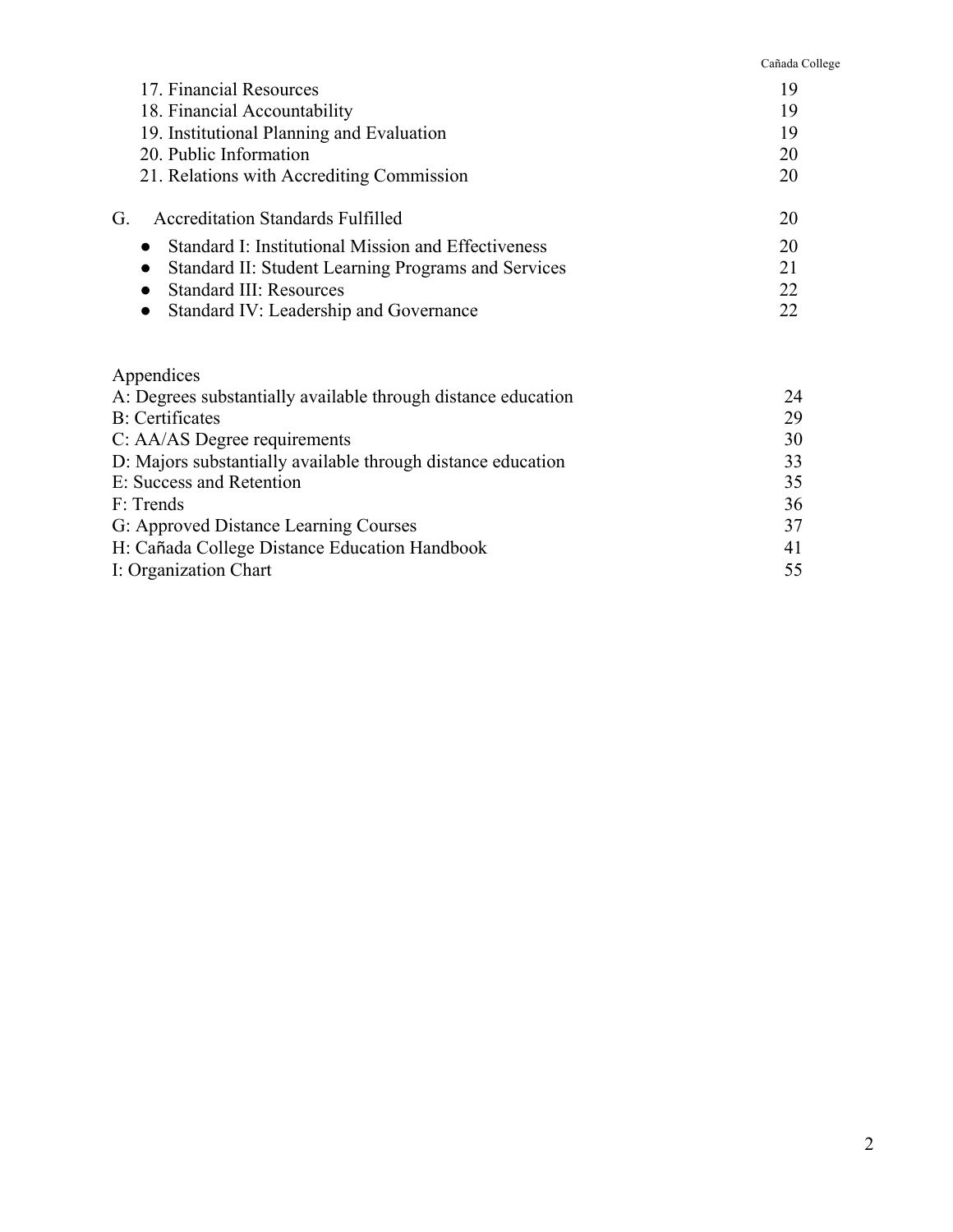# **A. OVERVIEW OF SUBSTANTIVE CHANGE**

# Description of Proposed Change

This Substantive Change Proposal is to request formal approval by ACCJC to offer at least 50% of the units for degree and certificate programs in the online format. A review of the courses that have been approved by Cañada College's Curriculum Committee and Academic Senate revealed that 50% or more of the coursework could potentially be completed through online courses. More details of the specific program, degrees and certificates are available in the Appendices. The number of degrees and certificates is large because of the potential to offer key general education courses in the online format resulting in more than 50% of the units.

AA Degrees where 100% of the major courses and more than 50% of the general education units could be taken in the online format

| Anthropology: Archaeology             | <b>History</b>                                                                     |
|---------------------------------------|------------------------------------------------------------------------------------|
| Anthropology: Cultural Anthropology   | Interdisciplinary Studies: Natural Science and<br><b>Mathematics</b>               |
| Anthropology: Linguistic Anthropology | Interdisciplinary Studies: Social and Behavioral Sciences                          |
| Anthropology: Physical Anthropology   | Interdisciplinary Studies with Transfer Status: Natural<br>Science & Math          |
| Economics                             | Interdisciplinary Studies with Transfer: Social $\&$<br><b>Behavioral Sciences</b> |

AA-T and AS-T Degrees where more than 50% of the general education units could be taken online.

| Communication Studies, AA-T                       |
|---------------------------------------------------|
| Early Childhood Education/Child Development, AS-T |
| Kinesiology, AA-T                                 |
| Mathematics, AS-T                                 |
| Physics, AS-T                                     |
| Psychology, AA-T                                  |
| Sociology, AA-T                                   |

Certificates of Achievement where 50%, or more, of the units could be taken in the online format

Computer Business Office Technology: Administrative Assistant

Computer Business Office Technology: Admin Support Assistant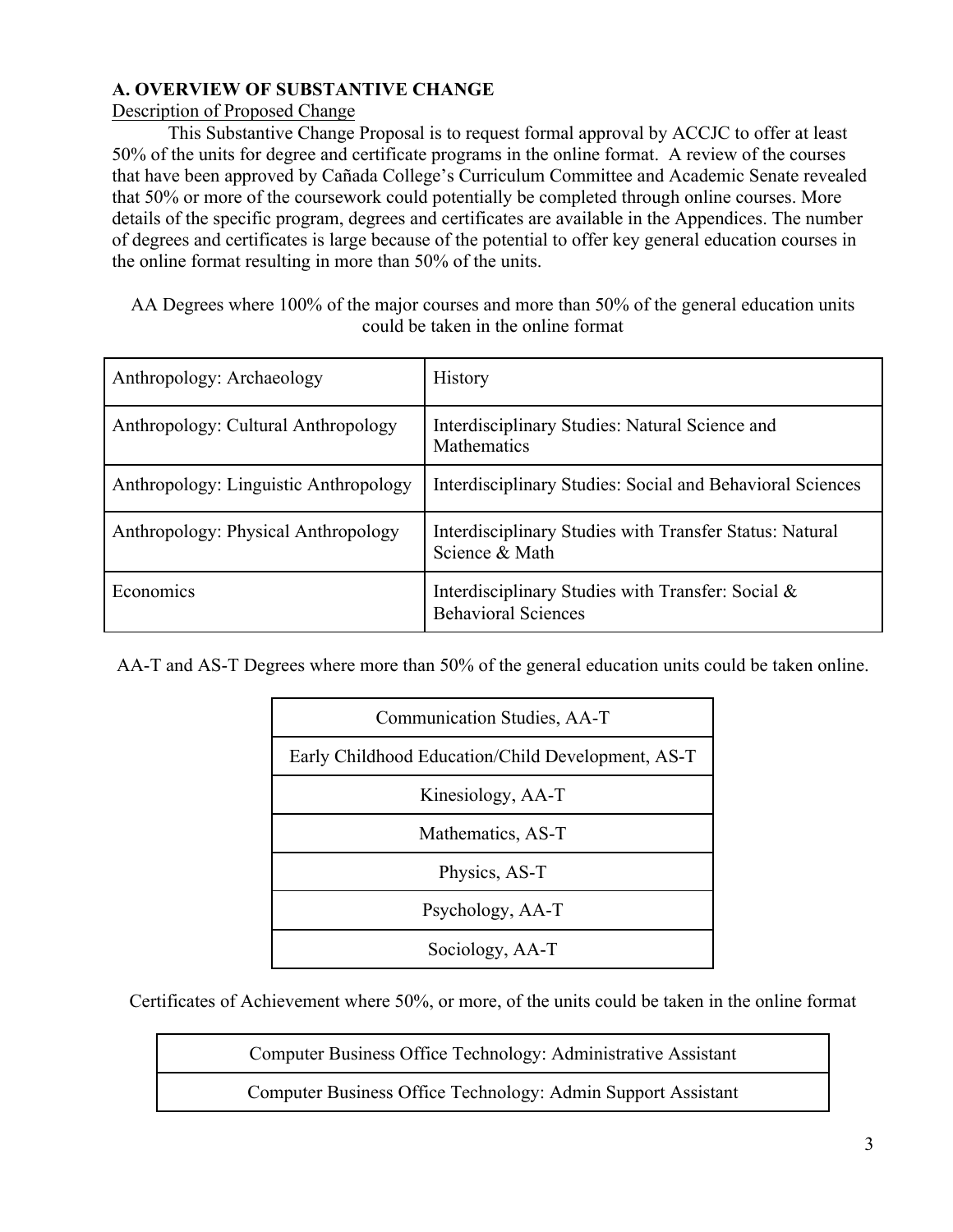

# Relationship to Mission

Cañada strives to *ensure opportunity* for all students to achieve their goals, and the College offers courses and programs in a variety of formats, including distance education, to meet the needs of a diverse student body. Through distance education courses and programs, Cañada offers flexible and innovative instruction. This responds to community requests for distance education options. Thus Cañada College is addressing the changing needs of our students. New technologies and instructional methodologies are part of our distance education courses.

Mission: "Cañada College provides our community with a learning-centered environment, ensuring that students from diverse backgrounds have the opportunity to achieve their educational goals by providing transfer, career/technical, basic skills programs, and lifelong learning. The college cultivates in its students the ability to think critically and creatively, communicate effectively, reason quantitatively to make analytical judgments, and understand and appreciate different points of view within a diverse community."

Vision: "Cañada College is committed to being a preeminent institution of learning, renowned for its quality of academic life, its diverse culture and practice of personal support and development, extraordinary student success, and its dynamic, innovative programs that prepare students for the university, the modern workplace, and the global community."

The vision, mission and values of Cañada College can be found on the website: http://canadacollege.edu/about/mission.php

# Rationale for Change

The growth in online learning at Cañada College has been proceeding at a modest rate. However, the College planning processes show an ever increasing demand from students to have programming that is more flexible in terms of scheduling. Hybrid and online courses reduce time on campus and provide students with work and family obligations expanded opportunities to complete their educational goals. As the demands grow, the College continues to expand non-traditional delivery modes and scheduling so that programs and services can more effectively serve our local community. A large part of this expansion is in the area of distance education. To date our main focus has been on developing and offering hybrid courses that reduce the time on-campus, but maintain face-to-face contact with the students.

As part of the San Mateo County Community College District (SMCCCD) Distance Education Advisory Committee, Cañada College representatives reviewed statewide distance education participation and performance data in relationship to the SMCCCD data. The College is behind most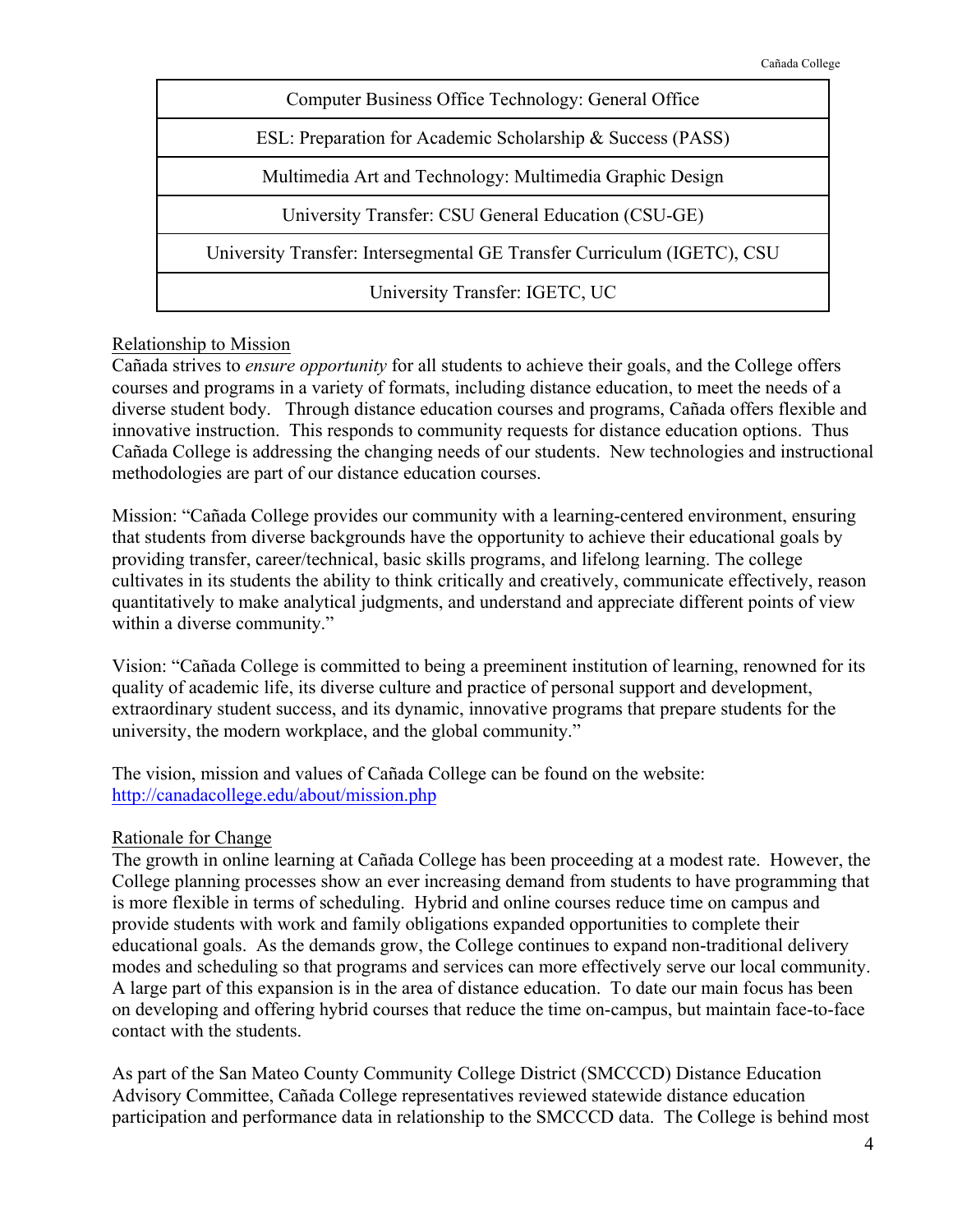of the community colleges in the state in terms of enrollment in distance learning courses. While developing the most recent Education Master Plan, the College reviewed emerging trends in higher education. Specifically for distance learning, growth in online enrollments is predicted to accelerate and colleges need to offer more digital options in addition to face-to-face options. This information has led us to re-evaluate our distance learning options for our students.

Evidence: District Distance Education Status and Guidelines http://www.smccd.edu/accounts/smccd/departments/educationservices/deac/files/deac-SMCCCD%20Distance%20Education%20Status%20and%20Guidelines.pdf Cañada College Educational Master Plan http://www.canadacollege.edu/inside/ed-master-plan/2011/EMP-2012-web.pdf SMCCCD Strategic Plan http://www.smccd.edu/edservplan/ssp/files/sp-SMCCCD\_Strategic\_full\_web\_09.pdf

# **B. DESCRIPTION OF EDUCATIONAL PROGRAMS TO BE OFFERED**

In fall 2010, the College studied its course offerings approved through the curriculum committee. This study showed an increase in the number of courses approved to be offered through the distance education modality – either hybrid or online. As a follow up to this study, a review was completed of degree and certificate programs to see if any could be completed with 50 percent or more courses approved to be offered through distance education instruction. The results of this analysis are shown above in Section A and in the Appendix. Cañada is maintaining compliance with ACCJC requirements by seeking approval to officially recognize these programs. These courses are approved for distance education, but not all are being offered (see appendix), and some courses will only be offered as web-assisted or hybrid courses. For example, we offer an evening section of a chemistry class in the hybrid format only (laboratory is done on campus), but this course has an approved distance education appendix approved by the curriculum committee and therefore it is counted in this study of our online curriculum. In fact, about half of our distance education enrollment is in hybrid classes – all of which have approved distance education appendices. Thus our report of approved online course offerings is an over estimate of the number of courses that are offered in the online format.

At this time, a student could potentially take all of their general education requirements, except physical education, through online or hybrid course offerings, thus obtaining a degree from Cañada College with more than 50% of the courses coded as distance education courses. We have no plans at this time to market a sequence of fully online courses that would lead to a degree or certificate.

# Eligibility Requirements, Accreditation Standards, Commission Policies Met

Cañada College is submitting this substantive change proposal to address changes in delivery modes for courses that are part of degrees or certificates. The courses addressed in the proposal are already part of existing programs that have been approved by the College and the Office of Academic Affairs of the California Community College Chancellor's Office. The courses are already offered in a faceto-face format.

The College Curriculum Committee ensures that the rigor, breadth, objectives, learning outcomes, and academic quality of courses and programs offered in the distance education mode meet the same standards as those offered in the traditional face-to-face mode by having each distance education course outline reviewed by a faculty member with expertise in distance education. The curriculum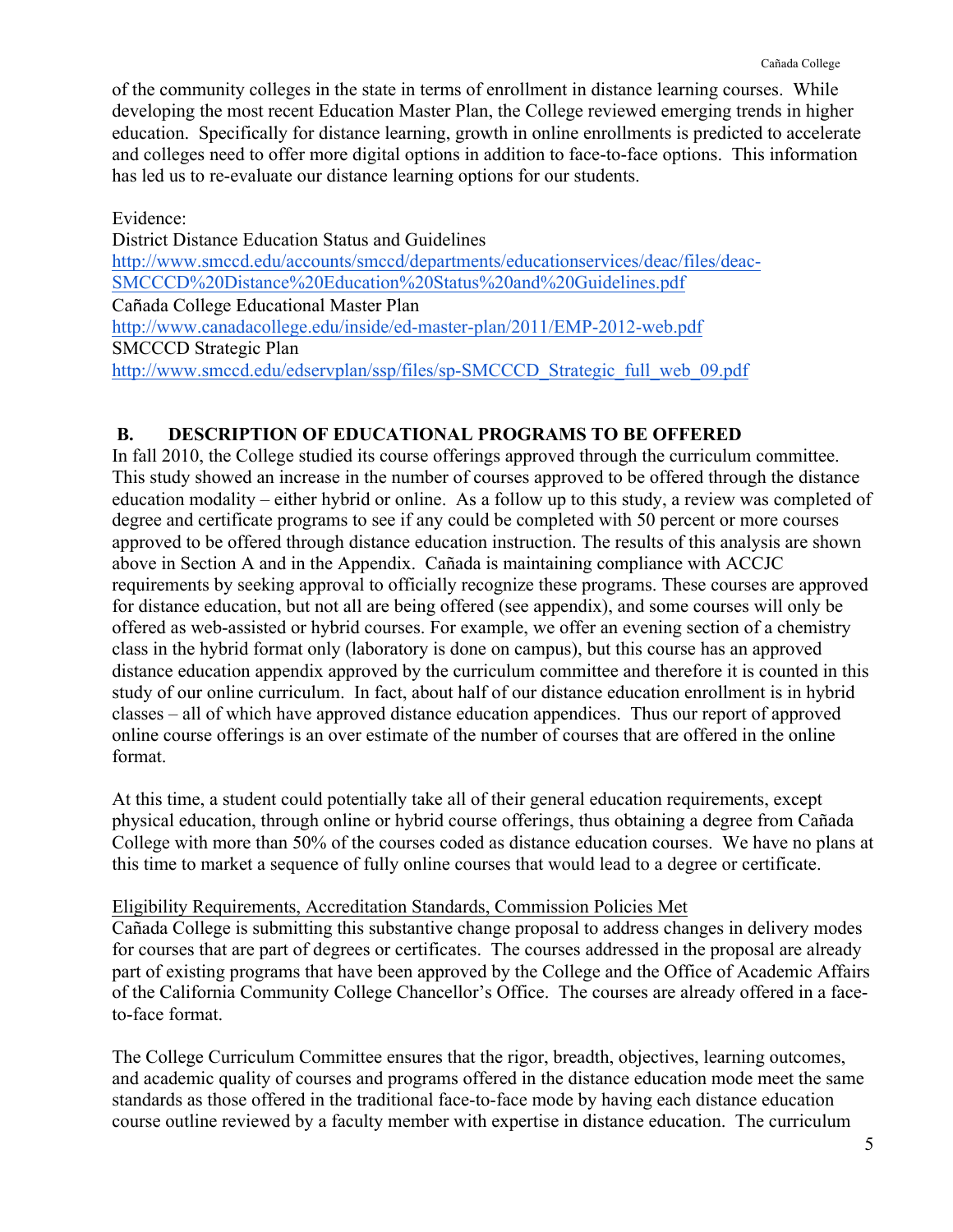committee separately approves each course proposed for distance learning to ensure that the following criteria are met:

- Regular and effective contact is maintained between the instructor and students through group or individual meetings, orientation, review sessions, study session, field trips, library workshops, discussion forums online, telephone contact, email, or other activities.
- Effective pedagogical techniques appropriate to the distance education mode are utilized to ensure that quality and rigor of instruction is equivalent to that of the on-campus version of the course.
- Appropriate technology is used to achieve course objectives
- Multiple measures are used to achieve and assess student learning.
- Student authentication: The course utilizes a log-in and password protected course management system in order to verify that the student who registers in a distance education course is the same student who participates in and completes the course or program and receives the academic credit. Alternatively, the instructor may chose to require a proctored examination for the course in order to meet the Higher Education Opportunity Act (HEOA) regulations. To date, all of the proctored examinations have taken place in the Learning Center on-campus where students must show identification in order to begin an exam.

A new Performance Evaluation Task Force has been constituted by the district that is reviewing all evaluation processes for faculty. The new faculty evaluation procedures will have components specifically addressing distance education courses.

# **C. PLANNING PROCESS LEADING TO THE CHANGE**

# Relationship to Planning, Evaluation, and Mission

This substantive change request directly ties to the mission of Cañada College and to the overall planning within the institution. Cañada College strives to *ensure opportunity* for all students to achieve their goals. Through distance education courses and programs, Cañada offers flexible and innovative instruction to achieve the College mission.

Through annual program planning, each department within the instructional and student service area reviews on-going programs and plans for the following year. Every 6 years, each department completes a comprehensive program review and planning document. These program plans evaluate the success of the current programs and address any identified need for development of alternative and innovative instruction and student services. For example, a department might see a growing demand for online offerings in their area and propose a plan to develop specific courses for distance learning. The program planning cycle also addresses assessment of student learning outcomes at the course and program level. The learning outcomes are evaluated for both face-to-face and distance learning.

Under the direction of the Vice President of Instruction, a Distance Education Advisory Council was constituted in 2010 to provide oversight of the distance education offerings and student services. The council helps provide data and feedback to departments and divisions to help balance the growth in distance education offerings and to ensure that the student services meet the needs of the online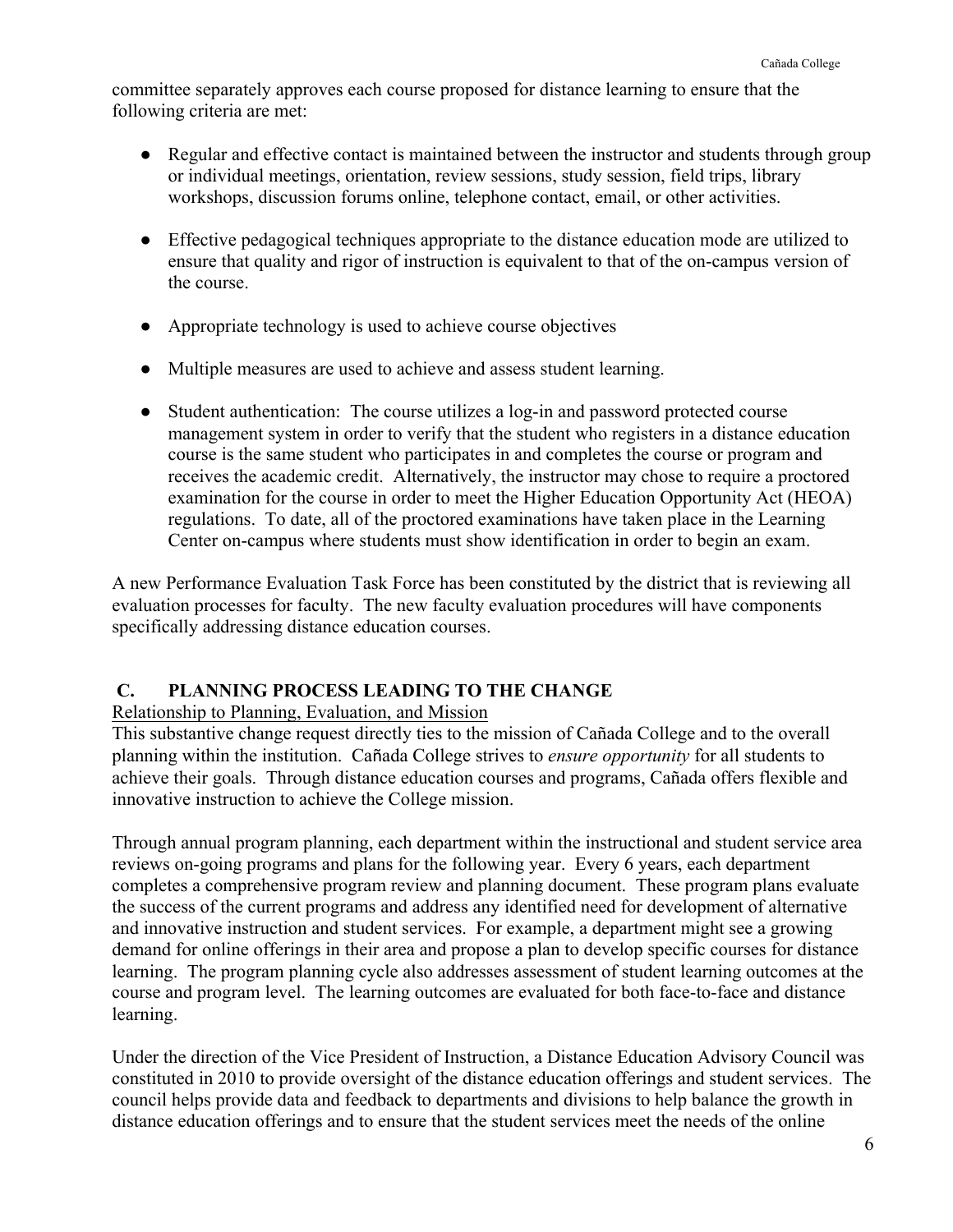student. For example, an evaluation of the enrollment patterns in the distance learning options has shown faster growth in enrollment in online classes during the summer session. Therefore, each instructional division was asked to review their online plans for summer with a view towards increasing the number of options for our summer students. A full program review of distance education is scheduled to be completed in spring 2013.

# Needs and Resource Assessment

In order to grow the distance education program, the College identified the need for faculty and staff development around distance education. To help meet these needs, an instructional designer was hired by the College to focus on professional development with an emphasis on distance education. The College also regularly sends faculty to a District-sponsored training in distance education. To date, these resources are adequate to meet the needs of our faculty and staff in the area of distance education. College assessment of technology resources determined that we have the needed support for a robust distance education program.

The College Distance Education Advisory Council each year updates a strategic plan, which focuses on program needs and resource assessment specifically for distance education.

# Anticipated Effect of the Proposed Change

Cañada College anticipates increased enrollment in online education. However, we expect that students will behave in a way that is well documented in the district and they will take both online and onsite courses. We have not had any out-of-state enrollment in any online classes. Because of potential state authorization issues this is monitored every semester.

In order to increase flexibility in scheduling for our students and to grow our distance education offerings, general education courses were specifically targeted to ensure that at least one course in a particular content area or department is available online. As a result, a student could meet more than 50% of the requirements of many of the College's programs through distance education without taking the courses in the major. The result is that, although we offer comparatively little online instruction when compared to most colleges in the system, our targeted and strategic development of online instruction in the general education area has resulted in students being able to take more than 50% of most of our degrees in the online or hybrid format. As a result of increasing the availability of online courses, we intend greater access to, and completion of, courses, degrees and certificates.

# Benefits Resulting from Change

Expanding the distance education program by officially recognizing and offering these programs will increase access to education by offering more flexible scheduling options for our students.

# Preparation and Planning Process

District-wide planning: In 2006, faculty, administration and staff representatives from throughout the college participated in a district-wide steering committee to develop an overall vision and strategic plan for distance education. Three Task Groups were formed to address various aspects of the planning process:

• Course Offerings – Faculty and staff considered the existing offerings and what was necessary to increase access to degrees and certificates online. The group established the definitions for online versus hybrid instruction. They reviewed curriculum approval processes to ensure online instruction met the same high standards for curriculum approval as onsite instruction. The group also made recommendations regarding the issues of intellectual property rights on matters that are outside of the bargaining processes.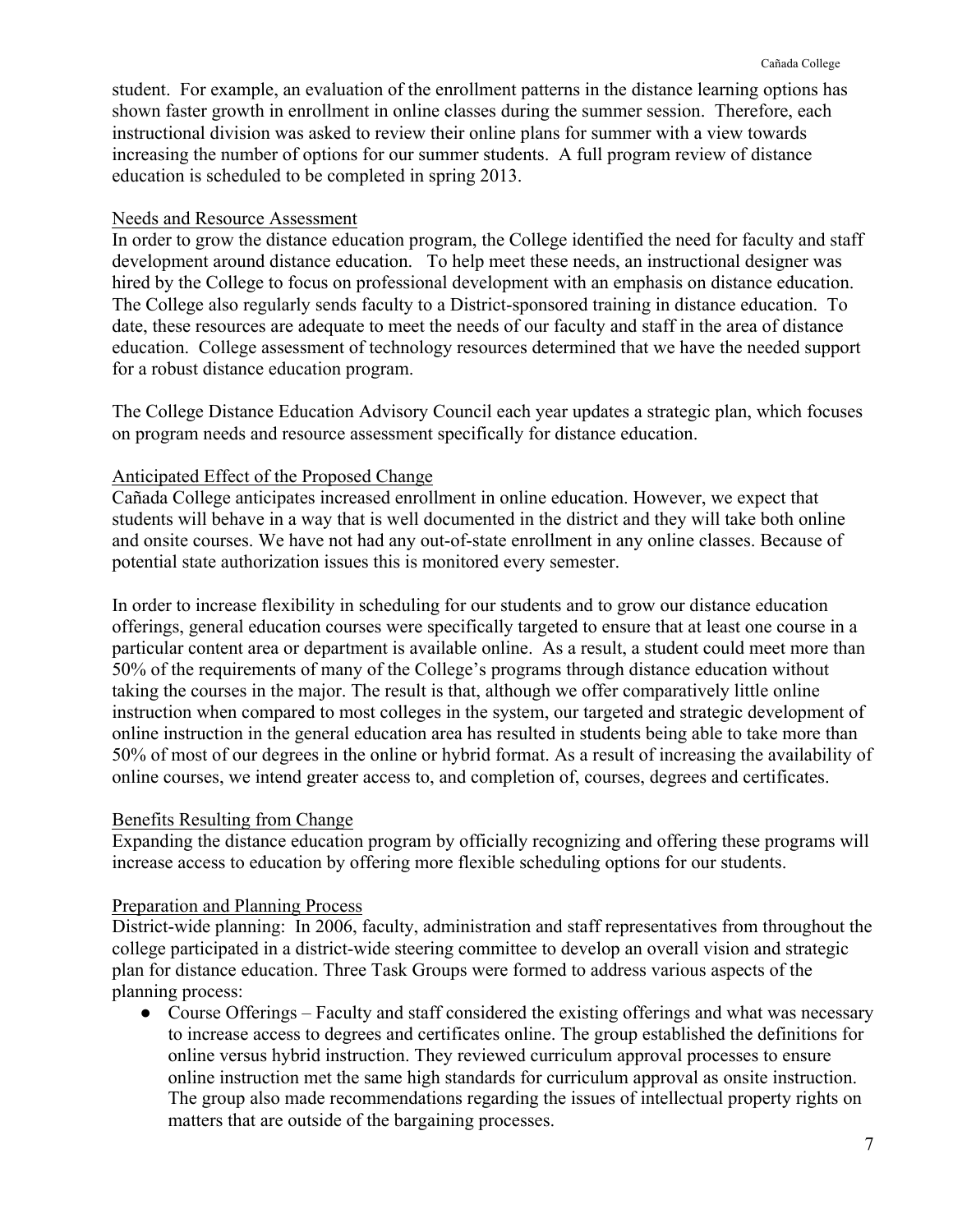- Resources—Faculty and staff addressed issues related to the availability of online resources for student support. Such resources include: admissions, registration, faculty and staff development, tutorials, library resources, and learning center resources.
- Technology—Faculty and staff considered various platforms and service level agreements for district-wide support. The district currently supports Moodle and each semester generates Moodle shells for every section of every course offered by the College. The Moodle shells are maintained by Moodlerooms, a Moodle hosting site.

Evidence:

District Distance Education Vision 2006

http://www.smccd.edu/accounts/smccd/departments/educationservices/deac/files/deac\_VisionPlannin gFinal.pdf

Minutes from District DEAC meeting 2008

http://www.smccd.edu/accounts/smccd/departments/educationservices/deac/files/DEAC%20Minutes %2020080222.pdf

Cañada College Planning: In 2011, through a series of campus-wide dialogues the 2008 Educational Master Plan was updated. The new 2012-2015 Master Plan includes 4 strategic directions to guide the school for the next three years. Under the Teaching and Learning strategic direction there are goals and activities related to distance education. These include:

Objective 1.2 Develop and implement a distance education plan - The initial plan has been completed and this substantive change request is a consequence of this plan.

Objective 2.3 Develop plan and content for improving new student orientation program, to include an online orientation. – Online orientation has been developed and is about to be implemented.

Objective 1.2 Assess, evaluate and implement flexible course scheduling options and pathways to accommodate students' needs. – Offering more hybrid and online courses fits into this objective.

A comprehensive program review of distance learning effectiveness is scheduled to be completed in the spring semester 2013.

Evidence:

Cañada College Educational Master Plan http://www.canadacollege.edu/inside/ed-master-plan/2011/EMP-2012-web.pdf

# **D. INSTITUTIONAL RESOURCES**

Student support services are readily available to our online students through a variety of means.

# Admissions and Registration

Students can apply for admission online (http://canadacollege.edu/admissions/apply.php). Online registration is available to all students through WebSMART (https://websmart.smccd.edu/), a student, faculty and staff Web resource. Students may perform all aspects of registration online – registration for classes, drop or add classes, withdrawal from classes, select variable unit levels of enrollment, and select a grade option for a class. Students can check their class schedule, class location, time and instructor information, at any time.

Students may check their registration status, display their class schedule, purchase their parking permit and display or pay their student fees online. Students can view holds on their records, display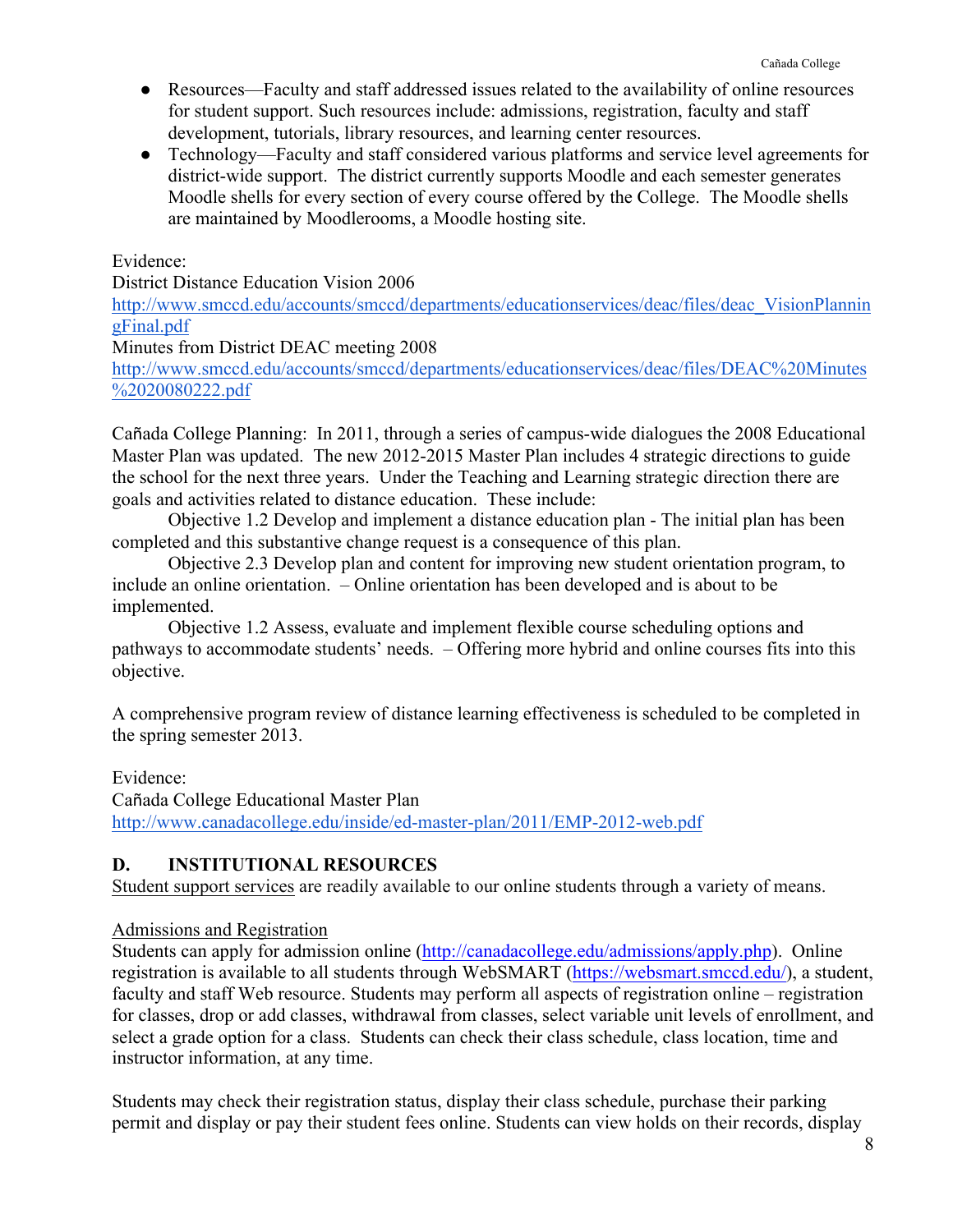their grades for a term and request or check on the status of an official transcript or view an unofficial transcript.

# Financial Aid

During the registration process, students can access both the Free Application for Federal Student Aid (FAFSA) and the Board of Governors' Fee Waiver applications online. At any time, students may check the status of their financial aid application, ascertain if further documentation is needed, or learn of any awards they may receive through WebSmart. http://canadacollege.edu/financialaid/index.php

If a student is new and desires an onsite appointment, s/he may make an appointment online for certain student services using by logging on to their WebSmart account.

# Bookstore

Students are able to access the Cañada College Bookstore online

(http://bookstore.canadacollege.edu/home.aspx). They can purchase their books, supplies and other college merchandise online. Students may shop twenty-four hours a day, seven days a week online at the Cañada College Bookstore.

# Self Assessment for Online Learning

Students may take a self assessment to determine if online learning is the type of learning in which they would be able to engage and be successful

http://www.smccd.edu/degateway/self\_assessment.php). After answering questions, students are given a numerical score. Depending upon the range in which they score, they are advised as to whether they would be good candidates for online learning. However, no student is prevented from enrolling in an online course based on the self assessment.

# Counseling

Electronic Counseling Services is an internet based service that allows continuing students to receive general counseling services via e-mail (http://canadacollege.edu/counselingcenter/ecounseling.php). This service is particularly helpful for students who find it difficult to schedule counseling appointments at convenient times. Examples of the services available:

- *○* Schedule planning
- *○* Progress reviews
- *○* Transfer information
- *○* Educational plan preparation
- *○* General education status checks
- *○* Certificate completion checks
- *○* Education problem solving
- *○* General career planning

# **Orientation**

The online orientation for Canada College is currently under revision and is expected to be available in spring 2013 for registration for summer and fall 2013.

# Cañada Library Services

An array of online resources and services that support the distance education student are offered. The library has also recently hired an electronic resource librarian (0.67 FTE position). http://www.canadacollege.net/library/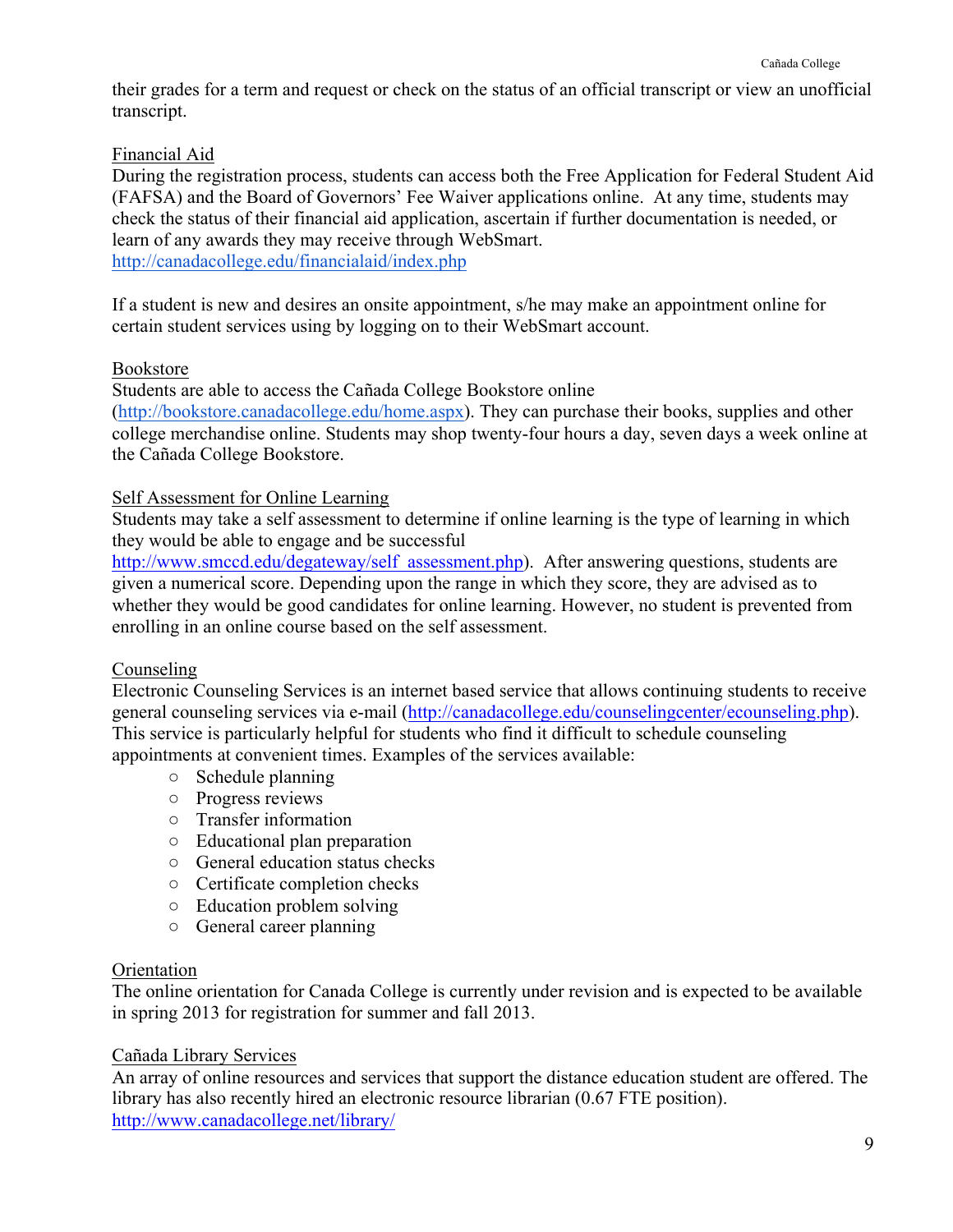# These include:

- Remote access to an extensive collection of periodical and reference subscription databases covering the social sciences, humanities, natural sciences, law and business.
- Remote access to the full range of book and periodical holdings, audio-visual materials, and online database subscriptions of the Peninsula Library System (PLS), a consortium of thirty-four public and community college libraries in San Mateo County.
- Remote access to several full-text digital book collections, including the PLS Digital Book Library, NetLibrary, and the American Council of Learned Societies Humanities eBook collection.
- Online tutorials written by Cañada librarians on finding, evaluating and citing sources.
- More than 75 online research guides ("pathfinders") offering research tips for courses and subjects taught at Cañada College.
- Online "Ask a Librarian" Reference Service ("E-Reference").

#### Disability Resource Center

The Alternate Media Center is part of the Disability Resource Center at Cañada College. It produces instructional materials (textbooks, course materials, exams, class schedules) in alternate format for students with disabilities and teaches students with documented needs to use assistive technology resources such as:

- *○* Kurzweill 3000 scanning/reading software
- *○* Dragon Naturally Speaking voice recognition system
- *○* ZoomText Xtra 9 screen magnification for DSO and Windows
	- *○* JAWS screen reader for windows

In order to access and use the Alternate Media Center, students with disabilities must have basic computer skills and meet eligibility requirements of the Disability Resource Center.

# Online Tutoring

The Learning Center works to provide support for all classes, no matter their mode of delivery. Since the Learning Center is open Monday through Thursday from 8am to 9pm, Fridays from 8am to 3pm and Sat 10am to 2pm, the students in distance learning classes, like other students, take advantage of the tutoring support. Drop-in math support is available every hour we are open, and for all other subjects, appointments are available. Currently, the Learning Center offers online tutoring for math and biology via CCC Confer. Students, using their student ID can log onto WebAccess, and during select times, chat, talk, and draw their problems. For writing, students can upload documents via Google docs when the tutor is on duty and the tutor will provide feedback on the document.

Because most of our online students are "local" and by tracking the usage of the Learning Center, we have learned that most online students come to the Center rather than choosing online support. Additionally, faculty increasingly are utilizing textbooks that have built-in online support provided by the publisher. For example, our pre-algebra, elementary and intermediate algebra, statistic and calculus students do their homework on MyMathLab or MySTATLAB, from Pearson Education, which accompanies their textbook. Built into the programs are tutorials that provide immediate feedback online.

# Faculty, Management, and Support Staffing

# Management

The Vice President of Instruction is responsible for the distance education program. One Dean has been assigned to oversee the distance education mission of the College and one faculty member has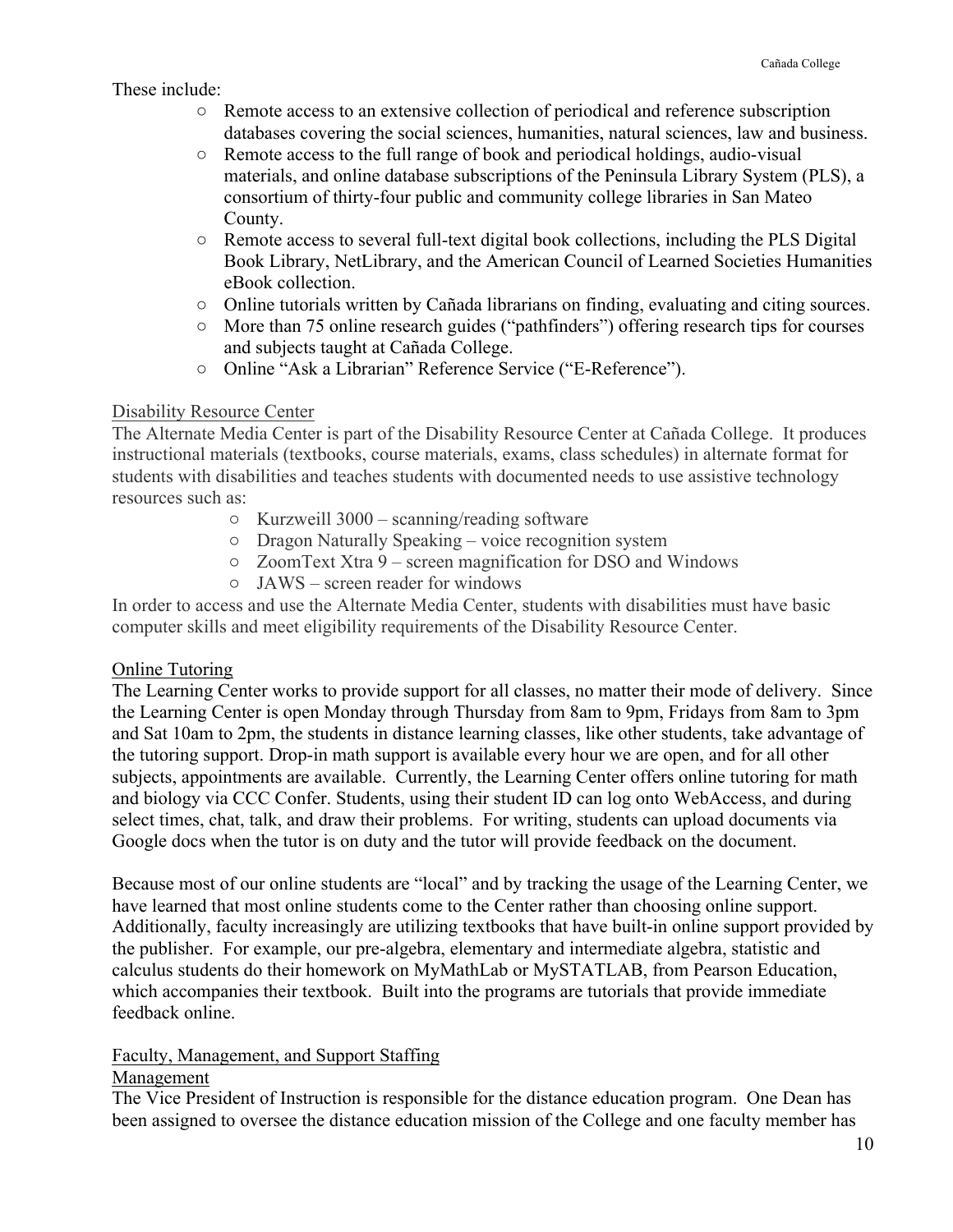been assigned as faculty coordinator. Their jobs include providing oversight of the distance education program, developing the strategic vision and plan for distance education, planning for professional development and monitoring of the quality of course offerings by working with the curriculum committee and with faculty evaluation committees.

To provide oversight from the District perspective, the San Mateo County Community College District has implemented its own version of Distance Education Advisory Committee (DEAC). Various members from Cañada College's DEAC serve on the District DEAC to ensure that the interests and needs of the college are represented at district level discussions and decisions.

# Support Staffing

The distance education program is supported by an instructional designer who is an adjunct faculty member. The instructional designer works directly with faculty on curriculum design for both distance education and for face-to-face courses and on technical aspects of Moodle (the course management system). He also organizes and presents workshops open to all faculty.

# Faculty

There is a central core of both full time (11) and part time (14) faculty teaching distance education, and most also teach on campus. Faculty have been trained for distance learning through 3 main routes – informal "training" with or without a mentor, STOT (Structured Training for Online Teaching) offered through the district and @one training supported by the State Chancellor's Office. More recently, our instructional designer has worked with faculty through workshops and one-onone to train them in distance learning pedagogy and Moodle features.

# Professional Development

The District and the College are committed to providing extensive professional development opportunities to assure high quality distance education offerings and support.

The District DEAC was formed for the purpose of establishing a vision and strategies for our district's distance education program, identifying best practices, and encouraging faculty interested in distance education by connecting them to professional development opportunities. Through this committee, the District offers professional development in the form of seminars, online short courses such as STOT (Structured Training for Online Teachers), and hands-on mini-STOT workshops focused on a variety of topics such as adult learning, E-pedagogy, best practices, Moodle tools and features, as well as media production software and media design and delivery strategies. Participation in STOT requires recommendation by a faculty member's dean or Vice-President.

In spring 2011, Cañada College hired an instructional designer to assist with training faculty on course design and development using the Moodle course management system, to provide best practices and pedagogy training, and to aid in solving instructional needs and problems. In order to meet the needs of the largest number of faculty possible, the instructional designer offers a variety of training opportunities in coordination with the Center for Innovation in Teaching and Learning (CIETL). Faculty can attend workshops which address distance education and instructional technology topics of general interest, or they can meet on-on-one with the instructional designer to focus on their specific instructional needs.

The Center for Innovation and Excellence in Teaching and Learning (CIETL) (http://www.canadacollege.edu/inside/CIETL/index.html) was initiated by the Vice President of Instruction and various faculty leaders, to serve as an institutionalized place for directed focus on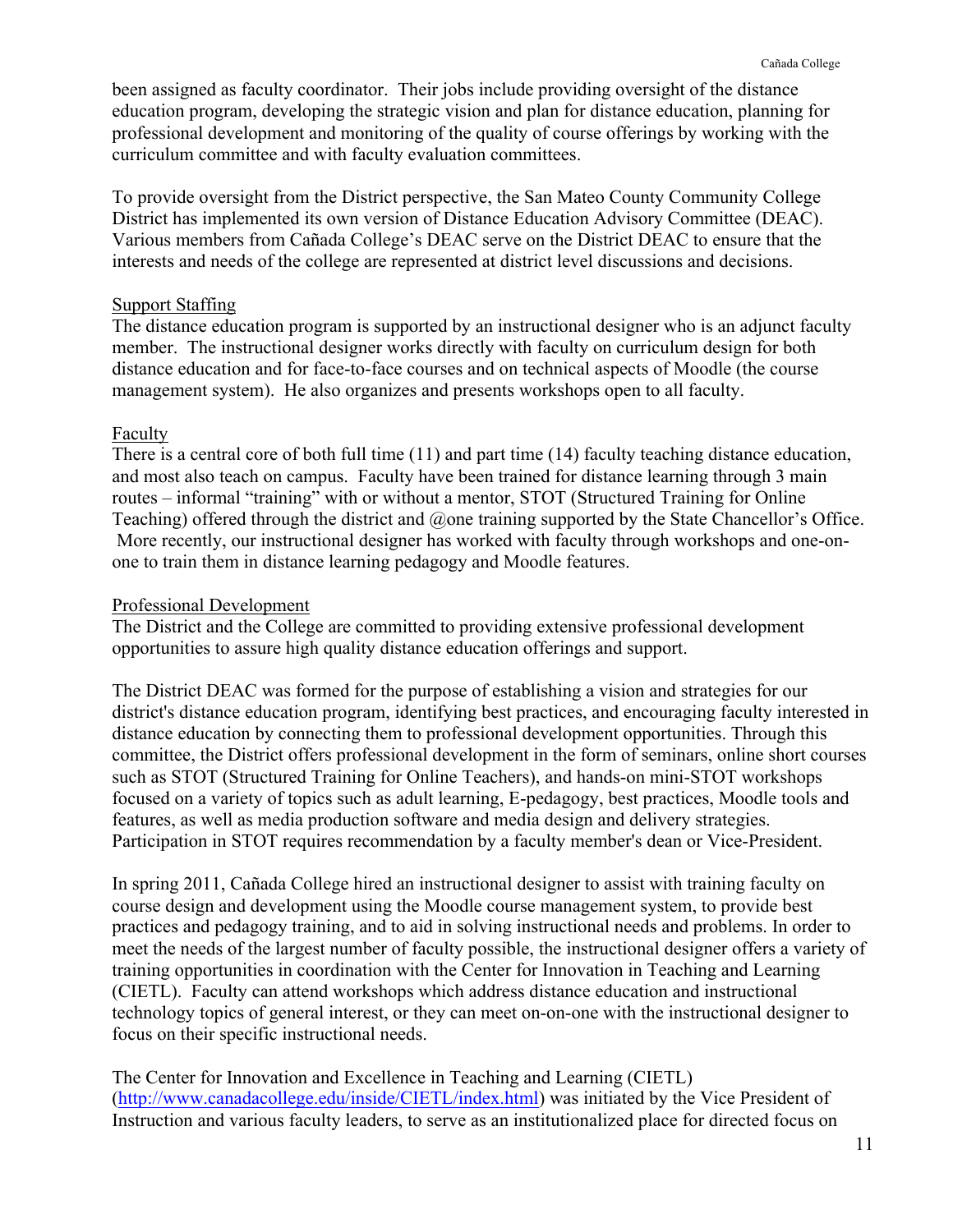issues of teaching and learning. CIETL is committed to the college's core mission of helping all our students move successfully through their academic plan, including basic skills, transfer, and career/technical education courses. CIETL does this by piloting, evaluating, and supporting innovative teaching and learning practices that encourage collaboration and community building and increase the retention, success, and persistence rates of our students. CIETL promotes sharing of this scholarship of teaching and learning among faculty here and elsewhere. The college has purchased 5 iPads, 5 Flip Cameras, 3 Snow Microphones, 1 Chroma key screen, 30 HP laptops, 5 McIntosh laptops, and HP desktops for faculty training. All these computers and equipment, are located in the CIETL center and are used for training faculty as well as for short-term check out for media development to support curriculum

Faculty interested in professional development in the area of distance education are also encouraged to enroll in @One training classes and to consider certification by @One. To date, certification is not required to teach distance education courses at Cañada College.

# Equipment, Facilities, and Off-Site Campuses

#### Equipment

The District provides extensive support to the Colleges to assure that the distance education program operates smoothly. Through the Information Technology Services (ITS) department, a centralized District-level service organization, a variety of support and training is provided for information technology leadership, support staff training, monitoring and updating policies and procedures related to technology, effectively deploying and utilizing information technology, and assisting with local technology initiatives, projects, and planning. All ITS personnel, including those providing desktop support to the Colleges, are centrally managed and supervised. This allows ITS to allocate its resources to each College based on need or based on requirements for specialized knowledge or skills. This also helps the Colleges to seamlessly share technology solutions and best practices to leverage savings and efficiency.

ITS and the Colleges collaborate district-wide, and one-on-one, on decision-making processes and set priorities related to technology. ITS staff participates regularly in various College committees to discuss operational issues and developing project plans for a variety of topics which include technology needs in support of teaching and learning, district-wide communications, research, and other operational systems. To best meet the college's needs, the district's IT Strategic Plan outlines specific information on planning, policies and equipment. http://www.smccd.edu/itstrategicplan/

# Facilities

In terms of facilities specifically geared towards students in distance education classes, our Learning Center and Library both have computers available for student use. These computers are maintained by the IT department. Students have access to these computers whenever the Library or Learning Center is open.

# Off-Site Campuses

Students enrolled in courses offered at an off campus sites have the same access to online courses, to computing and to support resources as students at the main campus.

# Fiscal Resources and Sustainability: Initial and Long-Term Sources of Funding

Cañada College is one of three colleges in the San Mateo County Community College District and both the District and the College are fiscally strong due to the leadership, vision, strong community and voter support of general obligation bonds, parcel tax measure, and the college obtaining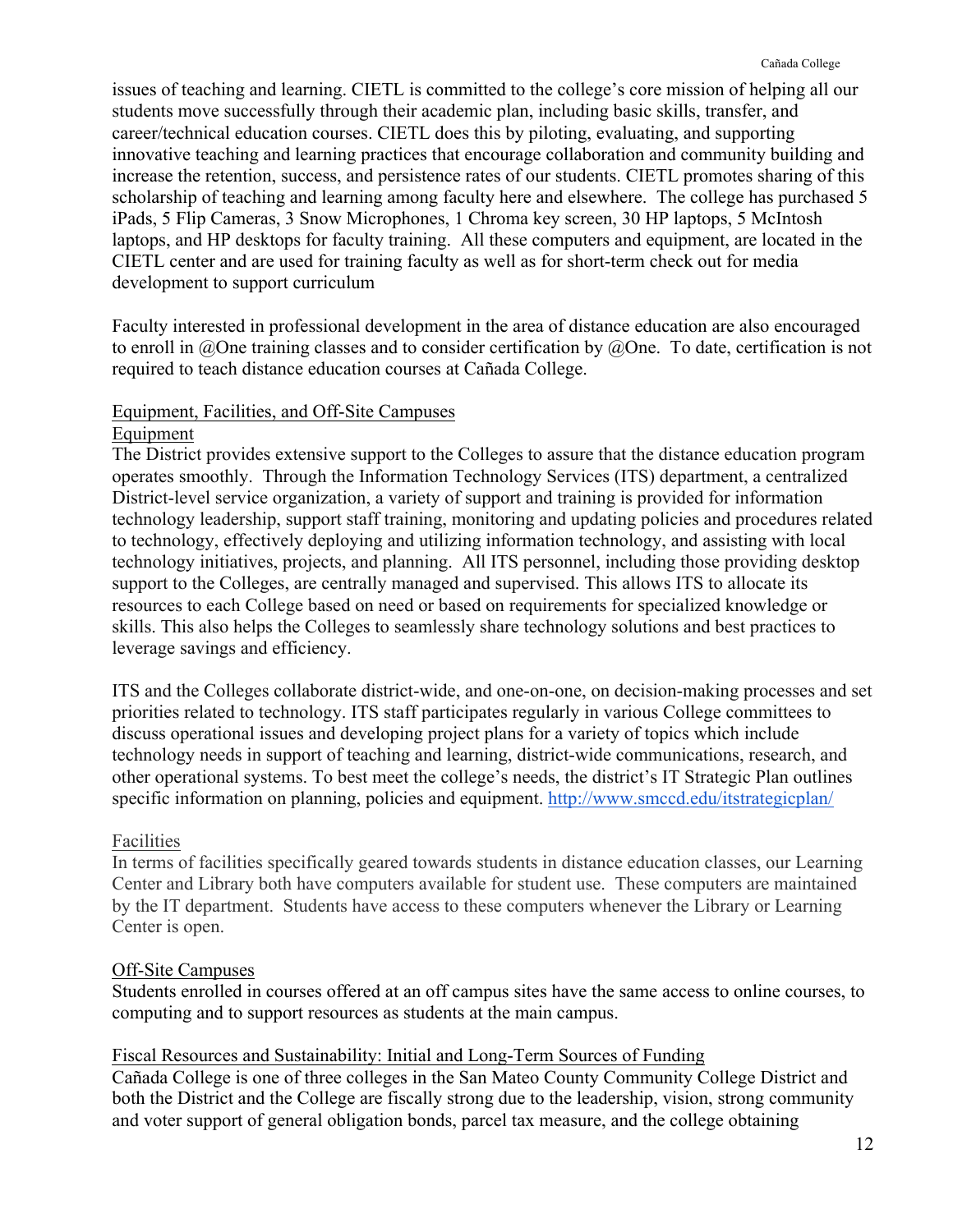numerous state and federal grants. The institution has been very resourceful and successful in providing fiscal stability which allowed for both short-term and long-term planning. The District and college have a long range technology plan where funds have been earmarked for improvements to infrastructure and equipment which will support distance education.

The college is fiscally well-positioned to maintain the equipment and professional development necessary to offer excellent distance education options for our students. The fiscal resources are overseen by the College's Cabinet, working through the participatory governance process. Cañada College's Cabinet consists of the President, Vice Presidents, Instructional and Student Services Deans, Business Officer, Director of Marketing and Public Relations, Director of Planning, Research and Student Success, and the Director of Center for International University Studies. In March of each year, current year expenses are reviewed, analyzed, and compared with current year's budget by Cabinet to determine if there is sufficient financial support for instructional and student service programs, which includes distance education. Any substantive changes to the budget are then reviewed and discussed at the Planning and Budget Council – the top level advisory committee in the participatory governance structure. Any recommendations from the Council are then forwarded to the College President who makes final decisions on the budget.

The College general fund has and will continue to support Distance Education expenditures, including salaries, office hours, benefits and professional development for faculty teaching distance education courses. Providing administrative oversight are the Vice President of Instruction (.05 FTE) and the Dean of Science and Technology (.025) who co-chairs, with a faculty member, the Distance Education Advisory Committee. The general fund and the parcel tax supports instruction in distance education courses and for the faculty who manage the Center for Innovative and Excellence in Teaching and Learning (CIETL), which supports professional development for distance education. The general fund and parcel tax also supports the Distance Education website, supplies, software, and equipment needed for the Distance Education platform. In order to grow the Distance Education program, we allocated additional funding from the parcel tax to fund an instructional designer's salary and benefits (.67 FTE) who works directly with faculty and staff in layout, pedagogy and design of website for students' use and the faculty coordinator for distance education (.50 FTE). The position of Distance Ed Coordinator has recently been combined with the Instructional Designer at 100%.

The SMCCCD/Cañada College uses the Banner financial accounting system for journal entries, accounts payable, account receivables, revenues, payroll, student administration and purchase requisitions as well as budget information. The VPI and Business Officer track all budgets and expenditures for distance education in Banner.

Moving forward, the Distance Education committee will include the budget required for the Distance Education program as part of the strategic plan. The Distance Education committee will submit their yearly plan to the Instructional Planning Council in March. The Instructional Planning Council reviews all annual plans in April and budget recommendations are forwarded to the PBC for discussion and review and then to the President of the College who makes the final decisions.

Evidence: Technology plan http://www.smccd.edu/edservplan/ssp/files/sp-SMCCCD Strategic full web 09.pdf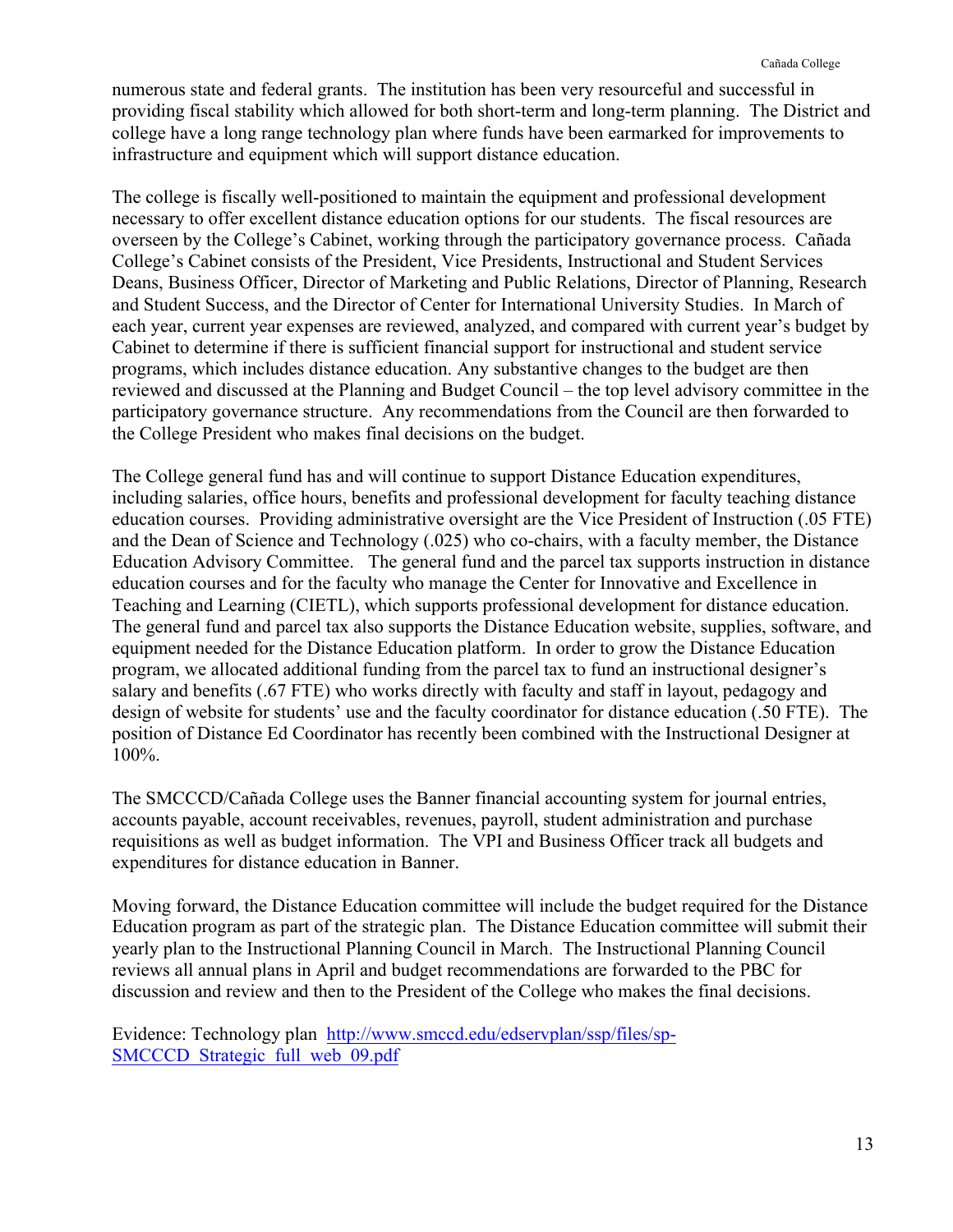# Plan for Monitoring Outcomes

Outcomes from distance education offerings are overseen by the College Distance Education Advisory Council (DEAC) and individual Departments. Program reviews and annual plans are compiled in March each year and reviewed by the Instruction or Student Services Planning Council in May. The annual plan for distance education is reviewed by the Instructional Planning Council. Program reviews include review and discussion of student learning outcomes for all courses and programs, including distance education. The Office of Planning, Research and Student Success monitors student success and retention in both face-to-face classes and online classes. This information is updated annually and reviewed by DEAC.

Annual Program Plan and Comprehensive Program Review http://www.canadacollege.edu/inside/research/programreview/programreview.html

Student learning outcomes and assessment results for all courses are located in TracDat, but distance education courses are not separated out for assessment purposes within the departments. For example, the learning outcomes in Psychology are assessed in both face-to-face and online sections in the same way and the data is reviewed as a whole. Variations in outcomes between online and faceto-face sections would be discussed within the psychology department.

# Evaluation of Student Success, Retention, and Completion

Cañada College analyzes the following:

- Online enrollment
- Retention in online courses
- Success rates in online courses
- Attainment of student goals such as certificate completion and degree completion

Cañada College's Office of Planning, Research & Student Success conducts annual analyses of online courses compared to face-to-face courses. The data packet put out by the Office of Planning, Research & Student Success includes data on the number of student taking 1) only face-to-face classes, 2) only online classes and 3) both types of classes. The percentage of students enrolled in only online classes has dropped to 3% from a high of 5% in 10/11. The data packet also includes information about success and retention in these groups of students. Students taking both face-toface and online classes have the same success and retention as students taking only face-to-face classes (70% success and 84% retention), while students only enrolled in online classes are less successful (53% success and 78% retention). This data packet is updated each academic year and reviewed by departments, the Instructional Planning Council and the Curriculum Committee. Also see Appendix E.

Program Review Information Packets

http://www.canadacollege.edu/inside/research/programreview/info\_packet/info\_packet.html

Comparison of student success and retention in face-to-face and online courses http://www.canadacollege.edu/inside/research/research\_learning/OnLine%20by%20Attributes.pdf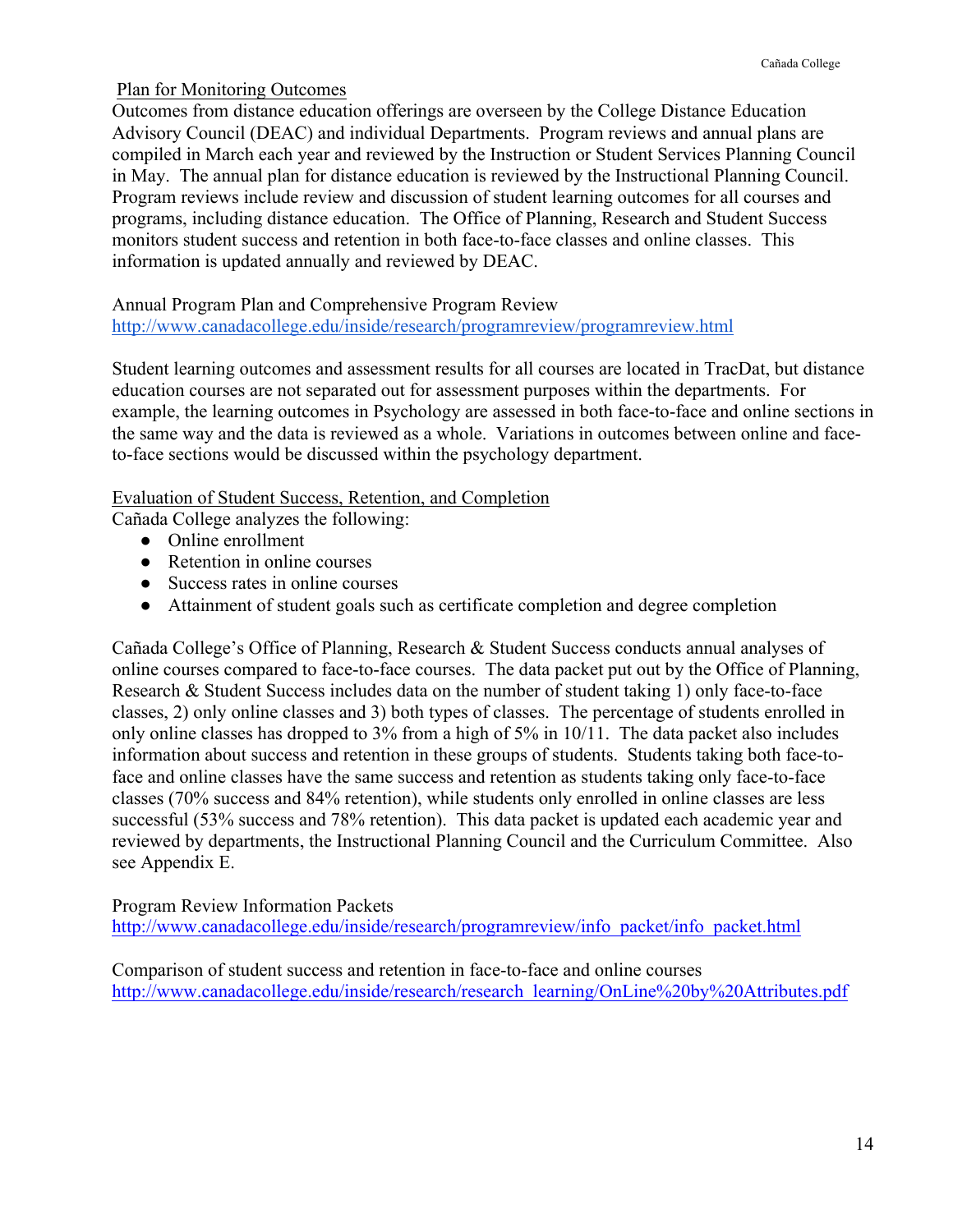# **E. EVIDENCE OF APPROVALS**

# Approval Requirements

All courses, certificates and degrees offered by Cañada College have been approved by the Cañada College curriculum committee, the San Mateo County Community College District Board of Trustees and the California Chancellor's Office. The approval process at the College for courses delivered via distance education (hybrid or online) is the same as it is for face to face courses but includes an addendum for distance education delivery approval, which receives separate approval. A member of the College Distance Education Advisory Council serves as a technical expert for the curriculum committee and reviews each course outline for compliance with distance education requirements, particularly regular and effective contact between faculty and students and method of student authentication.

To ensure consistent communication with potential distance education students, faculty members teaching online courses are advised to use their smccd.edu email accounts as their primary email contact. In addition, the faculty member should use the district provided Moodle (WebAccess) shell to ensure authentication compliance. All Moodle shells require login with password. If a faculty member wishes to utilize another course management system, they have to assure the curriculum committee that they can authenticate students who attend and complete their courses. The curriculum committee thus confirms that distance education courses have clear policies for regular effective contact and student authentication.

Evidence: Distance Education Handbook (see appendix)

# **F. ELIGIBILITY REQUIREMENTS**

# 1.Authority

Cañada College is accredited by the Accrediting Commission for Community and Junior Colleges of the Western Association of Schools and Colleges, 10 Commercial Blvd., Suite 204, Novato, CA 94949, (415) 506-0234, an institutional accrediting body recognized by the Council for Higher Education Accreditation and the U.S. Department of Education. The accreditation reports and approval are available for review in the Office of the President. These accrediting bodies oversee all programs offered at Cañada College, including distance education.

# 2. Mission

Cañada College's educational mission is clearly defined and is reviewed periodically by the College Planning Council (advisory body to the President) and the San Mateo County Community College District Board of Trustees, according to Board policy. The mission is published in the current catalog and on the Cañada College website. By offering courses and degree options in distance education format, the College provides more opportunities for its diverse students to access coursework and attain their educational goals.

# 3. Governing Board

Cañada College is part of the San Mateo County Community College District (SMCCCD), which also operates the College of San Mateo in San Mateo and Skyline College in San Bruno. The District and its Colleges are governed by a five-member Board of Trustees with all elected at large for fouryear terms by county voters. There is also a student trustee elected by students for a one-year term. The board's organization including authority, membership, election, and terms of office are found in Board policy 1.02. The duties and responsibilities of the Board are detailed in Board policy 1.10.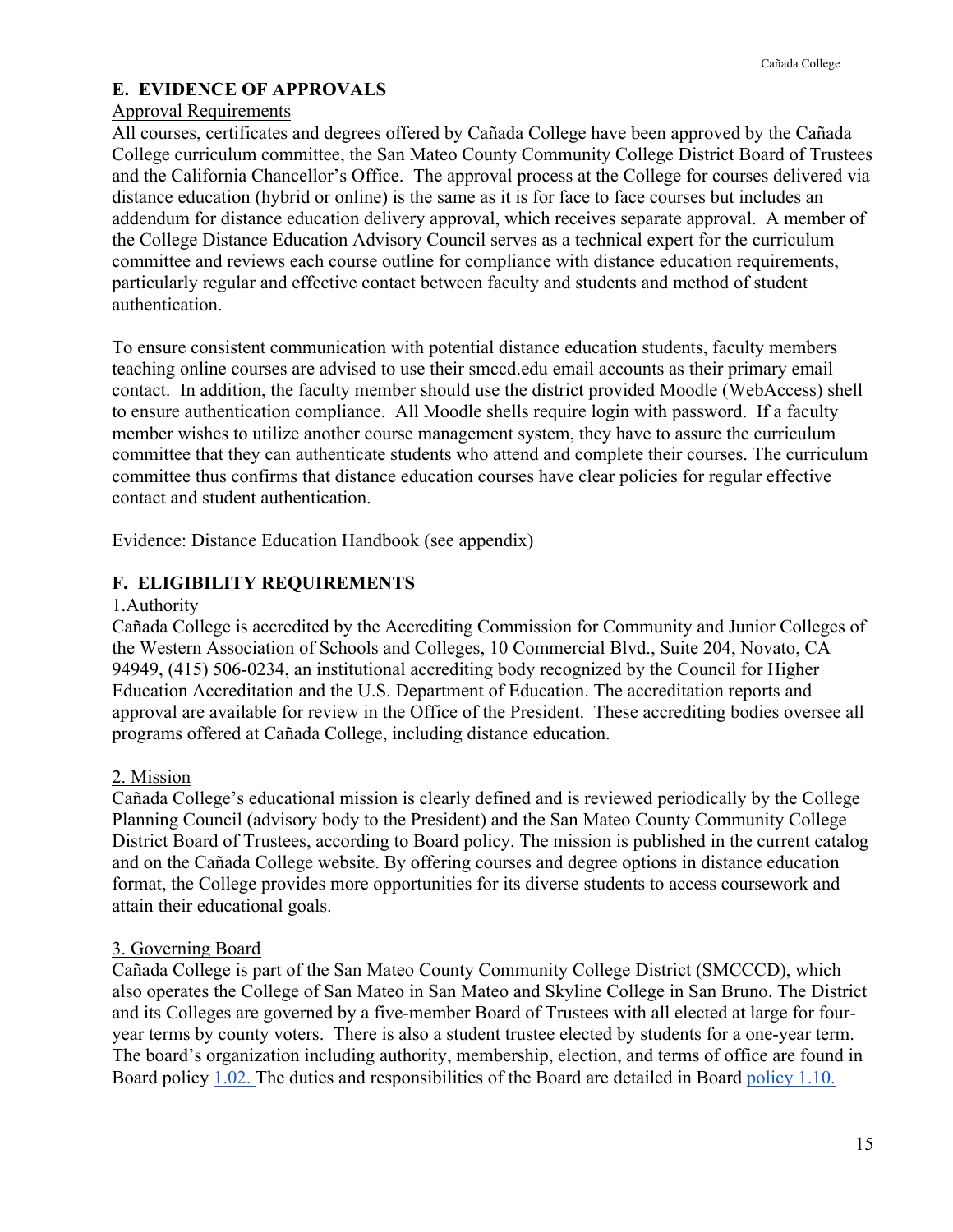# 4. Chief Executive Officer

The SMCCCD Board of Governors appoints a Chancellor to act as CEO. Policy 2.02 spells out the chancellor's responsibilities. The Chancellor oversees a president at each of the three district colleges, and the President administers the college. Policy 2.03 discusses the President's duties and responsibilities. From that policy: "The Chancellor shall delegate to each College President the executive responsibility for leading and directing the College operations including Administrative Services, the Office of the President, the Office of the Vice President of Instruction, the Office of the Vice President of Student Services, Research, Marketing, and Public Relations."

# 5. Administrative Capacity

Cañada College has sufficient academic and support services administrative staff with appropriate preparation and experience to provide the administrative services necessary to support the college's mission and purpose. In addition to the President, Cañada College has Vice Presidents of Instruction and Student Services, Deans of Humanities & Social Sciences, Business, Workforce & Athletics, Science and Technology and Counseling, Directors of the Learning Center, Financial Aid, Student Support Services and TRiO, Disability Resource Center and the Center for International and University Studies.

# 6. Operational Status

Cañada College has been in continuous operation since 1968. In the 11/12 academic year, the College had a unique headcount of 10,965 (4,640 FTES) enrolled in 485 courses offered in 837 sections. Nearly equal percentages of the students list transfer, career development or educational development as their educational goals. Of these nearly 11,000 students in 11/12, 771 took both online and face-to-face classes and 375 took only online classes. None of the online students were out-of-state. Online and hybrid enrollment was 7.3% of the total enrollment in spring of 2012. The most growth in distance education has been in the summer session with the summer of 2012 having 21.7% of the total enrollment in online and hybrid classes. More than half of the distance education enrollment is in classes offered by the Science and Technology division.

# 7. Degrees

Cañada College offers Associate of Arts and Associate of Science degrees and a variety of certificates. The degrees and majors offered by Cañada are listed in the catalog and online http://canadacollege.edu/degrees/. The vast majority of the courses offered are part of degree or certificate programs.

# 8. Educational Programs

The degree programs offered at Cañada College are aligned with its mission and meet the California Education Code of Regulations, Title V curriculum requirements and, when combined with the general education component, represent two years of full-time academic work. Certificate programs may be shorter than 2 years.

All course outlines of record and degrees have student learning outcomes, which are achieved through class content, assignments, and activities. All course outlines have been carefully reviewed. All curriculum is approved by the Board of Trustees, including courses offered through distance learning. Training for faculty is designed to ensure that pedagogical techniques are appropriate to distance education and that the quality of education mirrors that in the face-to-face sections of the same courses. Student learning outcomes are used in all courses to assess effectiveness of the instruction and to improve the learning experience.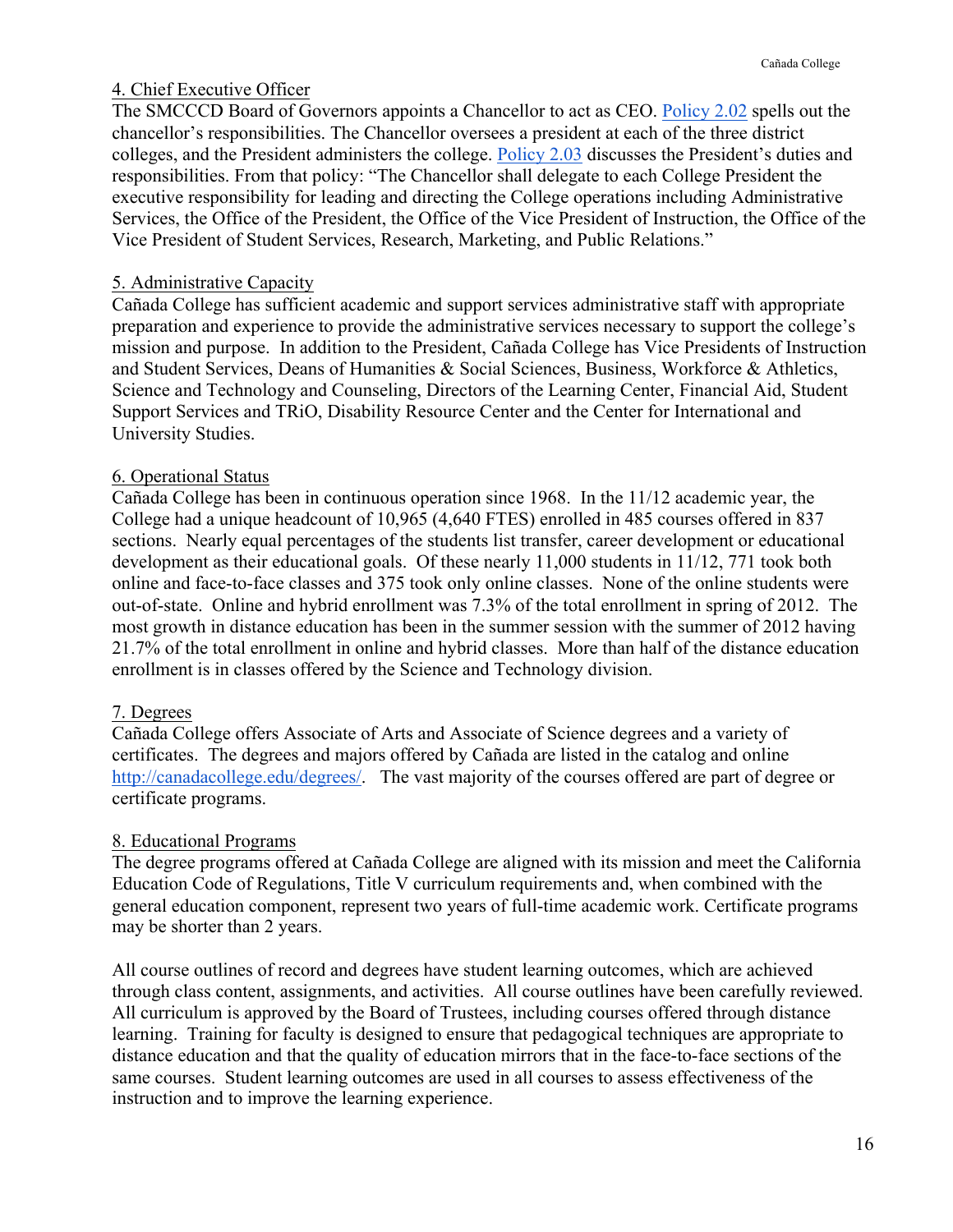Program and course descriptions are found in the catalog and on the web (http://canadacollege.edu/catalog/index.php).

Minutes of Board of Trustees meeting with curriculum approval  $-p.3$ 

http://sharepoint.smccd.edu/SiteDirectory/portal/District%20Information/Board%20Minutes%20(Ap proved)/2012-06-27.pdf

# 9. Academic Credit

Cañada College awards academic credit based on accepted practices of California community colleges under California Code of Regulations and Title V. Credit is awarded for courses using the Carnegie standard unit. This follows the California Community Colleges Chancellor's Office requirement for awarding academic credit. Sections of courses offered through distance education courses earn the same credits as other sections of the same courses.

# 10. Student Learning and Achievement

Every course and every program offered at Cañada College has defined Learning Outcomes. These student learning outcomes are regularly assessed by a variety of methods. Coordinated by department and discipline faculty, every course, regardless of mode of delivery or location, follows the course outline of record and the defined student learning outcomes. The College has also defined learning outcomes for general education and for the institution. All degree programs have program level learning outcomes.

Program Learning Outcomes example: http://canadacollege.edu/physicalsciences/index.php Institutional Learning Outcomes: http://canadacollege.edu/academics/learningoutcomes.php

# 11. General Education

All degree programs offered by Cañada College require a minimum of 23 units of general education to ensure breadth of knowledge and to promote intellectual inquiry. Students must demonstrate competency in writing, reading and mathematical skills to receive an associate degree. The institution's general education requirements (listed in catalog) were carefully reviewed in the 11/12 academic year and aligned with the CSU general education requirements where possible. The College has defined learning outcomes for general education.

General Education Learning Outcomes:

http://canadacollege.edu/academics/learningoutcomes.php

# 12. Academic Freedom

The San Mateo County Community College District is dedicated to maintaining a climate of academic freedom encouraging the sharing and cultivation of a wide variety of viewpoints. Academic freedom expresses our belief in inquiry, informed debate and the search for truth; academic freedom is necessary in order to provide students with a variety of ideas, to encourage them to engage in critical thinking and to help them understand conflicting opinions. Academic freedom encompasses the freedom to study, teach, and express ideas, including unpopular or controversial ones, without censorship or political restraint. Academic freedom, rather than being a license to do or say whatever one wishes, requires professional competence, open inquiry and rigorous attention to the pursuit of truth. The District's faculty have the right to express their informed opinions which relate, directly or indirectly, to their professional activities, whether these opinions are expressed in the classroom,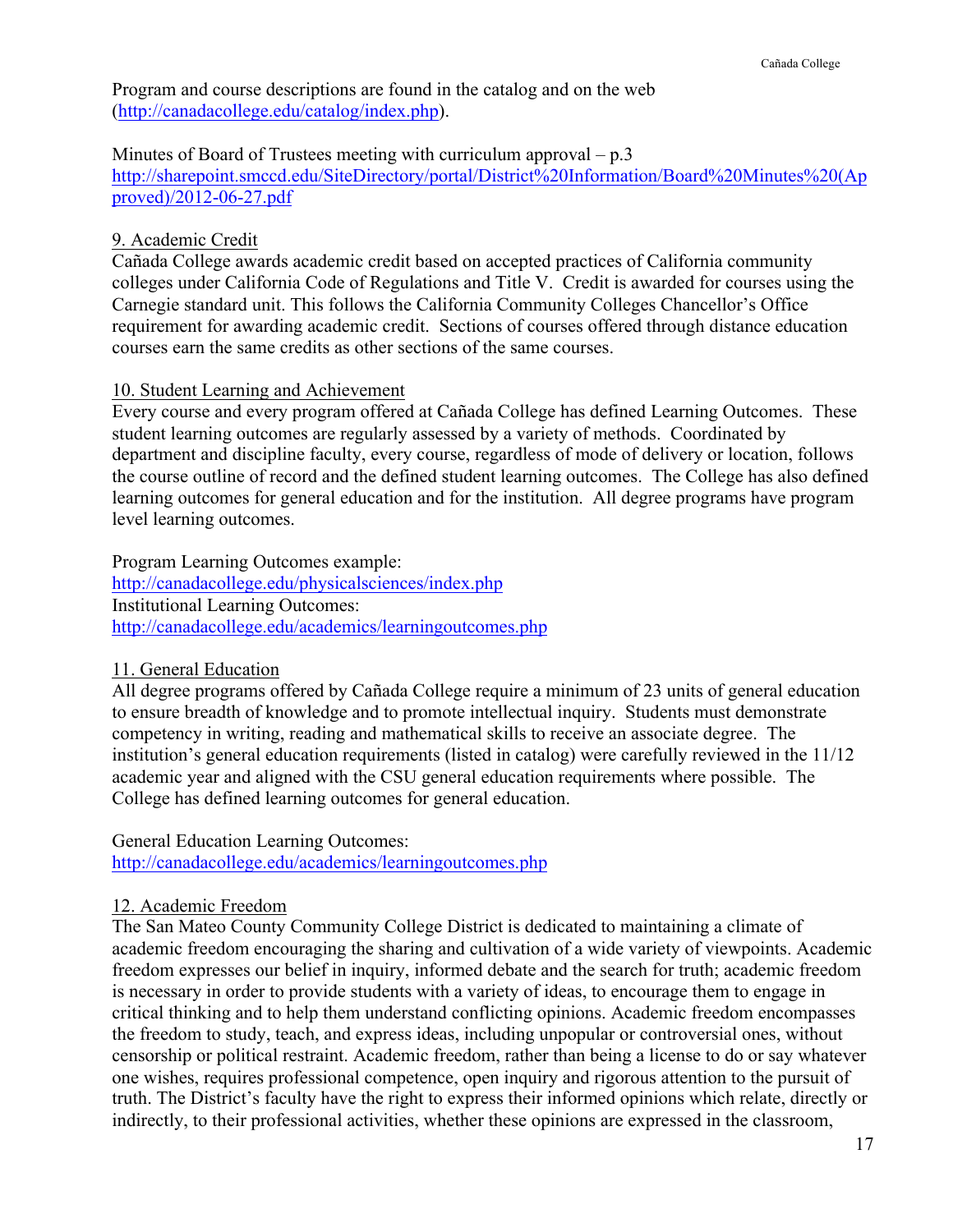elsewhere on campus or at college-related functions. In a search for truth and in a context of reasoned academic debate, students also have the right to express their opinions and to question those presented by others. Employment by the District does not in any way restrict or limit the First Amendment rights enjoyed by faculty as members of their communities. Faculty members are free to speak and write publicly on any issue, as long as they do not indicate they are speaking for the institution. Protecting academic freedom is the responsibility of the college community. Therefore, in a climate of openness and mutual respect, free from distortion and doctrinal obligation, the District protects and encourages the exchange of ideas, including unpopular ones, which are presented in a spirit of free and open dialogue and constructive debate.

Academic freedom applies to all courses, including distance education. – p.9 http://canadacollege.edu/catalog/pdfs/1213catalog.pdf

# 13. Faculty

Cañada College has 69 full-time faculty and approximately 208 part-time faculty. All faculty meet the minimum requirements for their disciplines based on regulations for the minimum qualifications for California community college faculty. Clear statements of faculty roles and responsibilities can be found in the faculty handbook and the AFT contract. Faculty carry out program review, annual program plans, curriculum review and update, and develop and assess student learning outcomes.

Faculty evaluation procedures are negotiated as part of the union contract. Faculty teaching online or hybrid courses are subject to the same evaluation schedule and procedures as faculty teaching faceto-face sections. In 2008, the district and the AFT adopted a *Memorandum of Understanding* with provisions for evaluation of faculty teaching distance education classes (http://www.aft1493.org/DistanceEdMOU-9-08.htm). More recently the faculty and district administration has begun work to update the faculty evaluation procedures. A Performance Evaluation Task Force, made up of equal AFT, Academic Senate, and administration representatives, has begun work this semester on this process. Development of evaluation tools appropriate for

# 14. Student Services

distance education is a priority.

Cañada College offers a comprehensive array of student services for all of its students, including those enrolled in distance education courses. Unless exempted, each new student is required to participate in the matriculation process, which involves assessment for admissions, appropriate course placement, college orientation, academic career and personal counseling. All student support services programs promote the objective of serving the whole student and supporting student success.

# 15. Admissions

Cañada College adheres to admissions policies consistent with its mission as a public California community college and compliant with California Code of Regulations, Title V. Information about admissions requirements is available in the catalog, in the schedule of classes and on district and college websites. http://canadacollege.edu/admissions/apply.php

# 16. Information and Learning Resources

Cañada College provides long-term and short-term access to sufficient print and electronic information and learning resources through its library and programs to meet the educational needs of its students. The library is staffed to assist students in the use of college resources. Wireless internet is available throughout the campus and through computers in the library and learning center without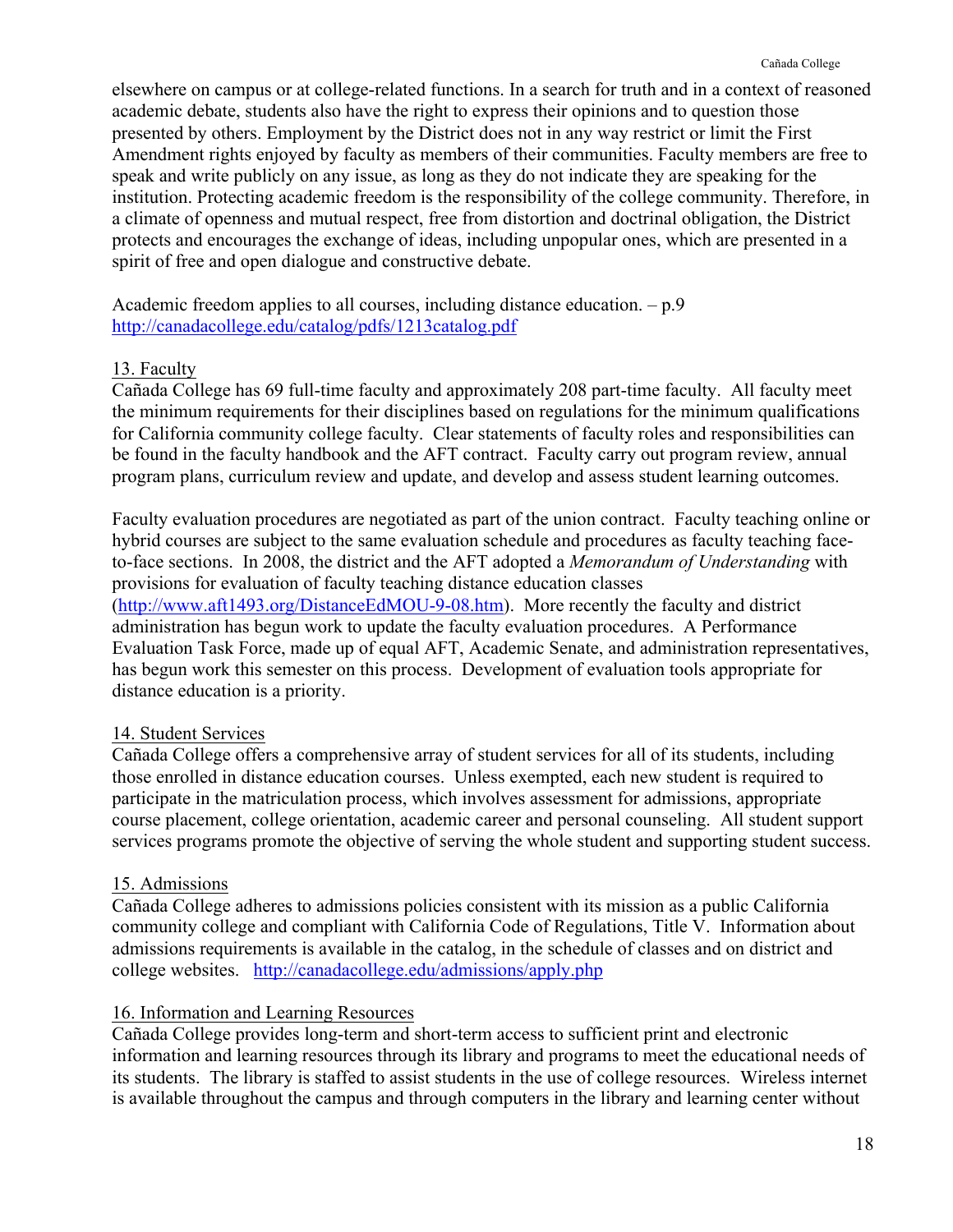charge to students. The institution is committed to enhancing its learning resources, regardless of location or delivery method.

# 17. Financial Resources

Cañada College is one of three colleges in the San Mateo County Community College District and has an annual budget including benefits of \$17,614,038 in unrestricted general funds and \$5,128,058 in restricted funds as of July 1, 2012. In addition, the college has \$3,293,459 budgeted in Measure G Parcel Tax funds. The funding base is reviewed and revised on an annual basis. The distance education courses are integrated into the annual budget that is approved by the Board of Trustees.

# District budget:

http://sharepoint.smccd.edu/SiteDirectory/portal/District%20Information/Board%20Packet/2009-09- 09.pdf

# 18. Financial Accountability

The San Mateo Community College District is a fiscally healthy district and maintains a healthy reserve. The 2012-13 beginning balance is \$19,601,580, which includes the District's 5% contingency reserve of \$5,884,069 and the 2011-12 site ending balances of \$2,377,303. The contingency reserve is not budgeted as a line item as there is no intention to expend these funds. The 2011-12 ending balance includes unallocated funds that will be used as a reserve to cover deficits.

The San Mateo County Community College District undergoes an annual external financial audit for the district and the three colleges. The audit is conducted by a contracted certified public accountant and in accordance with the standards contained in the Government Auditing Standards issued by the Comptroller General of the United States. The Board of Trustees reviews these audit reports on a regular basis. The District's last 8+ years audits show no financial audit adjustments and no major findings.

The District audit is available here (Under Documents):

http://sharepoint.smccd.edu/SiteDirectory/dcbf/default.aspx?RootFolder=%2fSiteDirectory%2fdcbf %2fDocuments%2fAudited%20Financial%20Reports&FolderCTID=&View=%7bE9124D5E-A429- 434C-956E-F9D14D56D915%7d

# 19. Institutional Planning and Evaluation

Cañada College is in a constant state of review and improvement by systematically evaluating how well the college is meeting its goal and outcomes. The College completely supports integrated strategic planning, and through assessment and improvement, endeavors to ensure quality and excellence to all students served. The institution has an Educational Master Plan, which is available to the public on the college website, and a Participatory Governance Handbook. Each year the planning processes are reviewed and suggestions made, if deemed necessary, for improvement of institutional structures or planning processes – always with a focus on student achievement of their educational goals and student learning.

Each department completes an annual plan and every six yrs completes a comprehensive review and plan. These comprehensive reviews and plans are also available on the college website. Included in these reviews and plans are the assessments and reflections of student learning outcomes.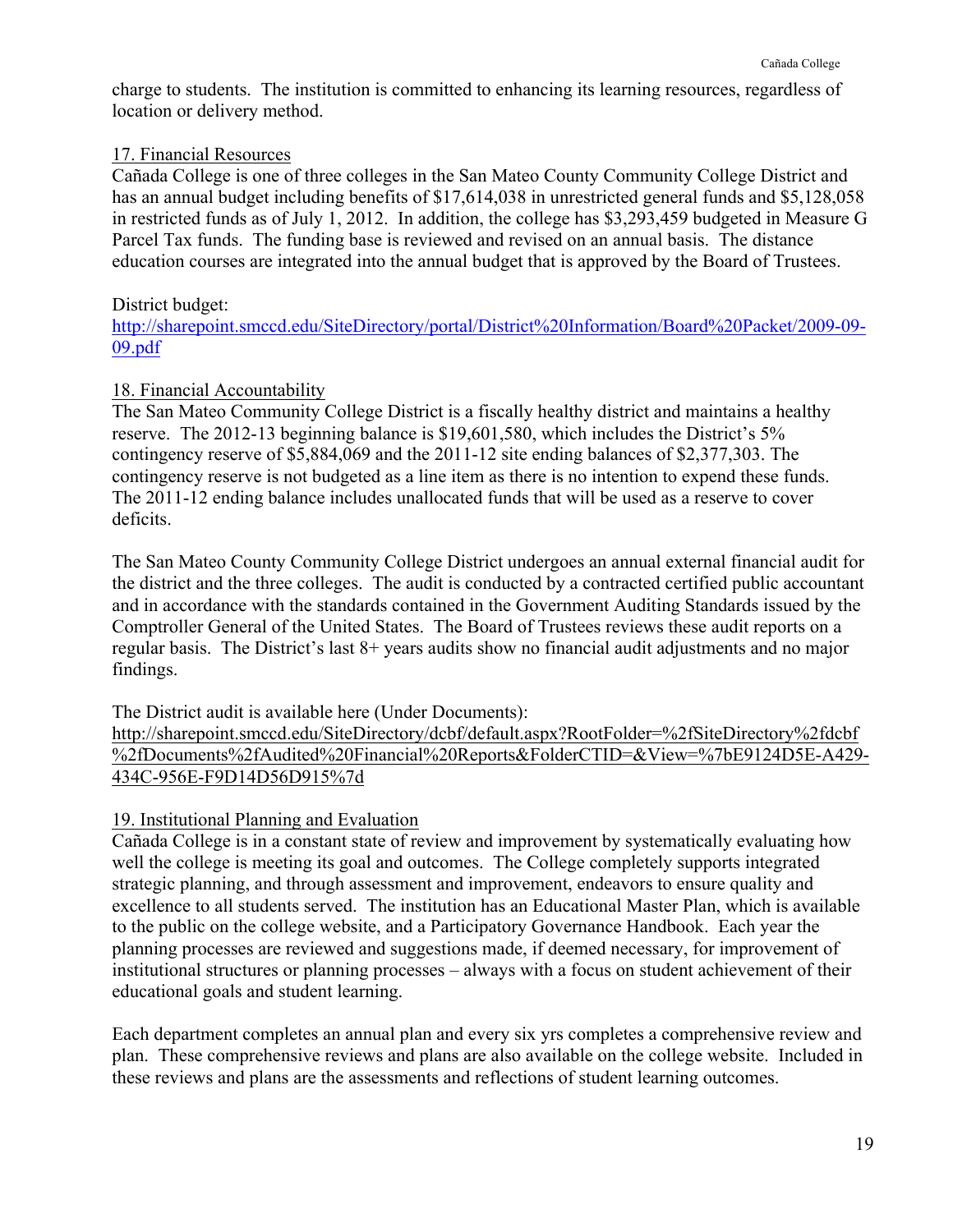Educational Master Plan: http://www.canadacollege.edu/inside/ed-master-plan/2011/EMP-2012 web.pdf

# 20. Public Information

Information is published in the catalog, on the website, and in course schedules. These documents, along with other appropriate publications, publicize accurate and current information about the institution, including the mission, vision and goals, academic calendar, degrees and certificates offered, admissions, student fees, graduation requirements, costs and refund policies, available learning resources, grievance procedures, sexual harassment policies, academic regulation, including academic honesty, nondiscrimination policy, academic freedom statement, names and credentials of faculty and administrators, names of Board of Trustees, and all other items relative to attending the **institution** 

# 21. Relations with Accrediting Commission

The San Mateo County Community College District Board of Trustees provides assurance that Cañada College complies with all ACCJC/WASC requirements and accreditation standards and policies. The College maintains contact with the Commission through its Accreditation Liaison Officer.

# **G. ACCREDITATION STANDARDS MET**

Cañada College meets all accreditation standards of ACCJC/WASC. The College is currently completing a comprehensive self-evaluation report for re-affirmation of its accreditation. The completed report will be forwarded to the Commission ahead of a fall 2013 Site Visit.

The growth in distance education does not change Cañada College's ability to continue to meet the standards. Online instruction must meet the same curriculum processes, Carnegie unit requirement, faculty assignment qualifications, support resources, student services support, and assignment/content requirements as onsite instruction. All online courses are held to the same academic rigor, review and student learning outcomes assessment as face-to-face courses. Additionally, the curriculum process treats online instruction as another modality of instruction. Therefore, the student learning outcomes, assessment plans, program review processes and academic revision and renewal processes are applied to online instruction and services in the same way as onsite instruction and services.

# *Standard I: Institutional Mission and Effectiveness* **-**

On April 11, 2007 the San Mateo County Community College District Board approved the Cañada College mission statement. In 2012, the College Planning Council reaffirmed the mission statement. In March 2013, the Cañada College Educational Master Plan, which includes the most recent mission statement, will be reviewed by the Board of Trustees.

Institutional effectiveness is assured by the use of outcomes-based assessment. The entire college is involved in the strategic planning process and in self-reflective dialogue about student learning and institutional processes. All strategic planning is linked to data-driven program review. The program review process includes all areas of the college (instruction, student services and administration). The overarching goals of the institutional planning and assessment processes are to meet the needs of our students, respond to the ever-changing educational needs of the community at large and to ensure that resources are aligned to achieve these goals. The Cañada College Distance Education Advisory Council (DEAC) has oversight of the distance education program. This group monitors student success and retention, student services and enrollment trends in distance education courses and also provides guidance to the Deans about needs in distance education.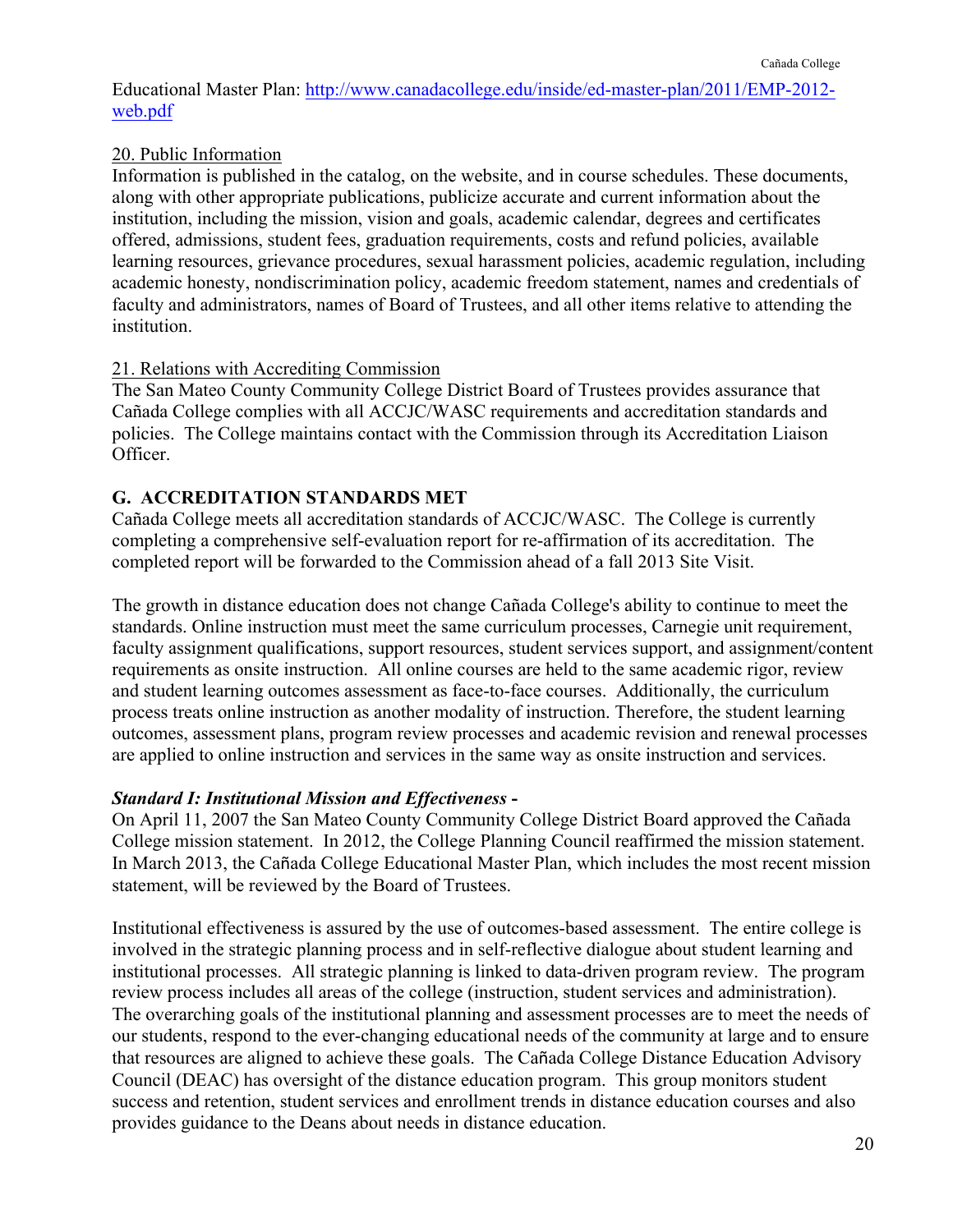#### **Standard II:** *Student Learning Programs and Services*

Cañada College offers a complete range of courses for transfer, selected career technical education areas and basic skills. All disciplines participate in the program review process, which includes course offerings, curriculum development and updating, student characteristics and success, student learning outcomes, facilities and equipment needs, and personnel needs. New course proposals are initiated by faculty and require review by their discipline and the curriculum committee. Course modifications, for example offering a section through distance learning, are also initiated by faculty and reviewed by the curriculum committee. A faculty member from the Distance Education Advisory Committee serves as a distance education advisor to the curriculum committee for technical review of courses being proposed for distance learning. All actions on new, revised, banked or deleted courses are approved by the Board of Trustees.

Every course offered at Cañada College has student learning outcomes. If the course is offered through distance education, the learning outcomes are the same. Cañada College maintains the same standards, quality, and breadth in its distance learning offerings as it does in its traditional-mode courses and the institutional review mechanisms ensure their integrity. All distance-mode courses are reviewed to ensure rigor and compliance with Title 5 and they must meet the same requirements as traditional-mode courses. In addition, the review also includes the course's proposed instructional media, types of student participation, methods of student evaluation, representative courseware and/or materials, assignments, and types of proficiency demonstrations (e.g. testing arrangements).

Cañada College offers a broad array of services to assist students in establishing appropriate educational goals and to help them achieve these goals. The college provides comprehensive services to all students whether on-campus or online.

Students can apply for admission online and may perform all aspects of registration online – registration for classes, drop or add classes, withdrawal from classes, select variable unit levels of enrollment, and select a grade option for a class. Students can check their class schedule, class location, time and instructor information, online. Students may display their class schedule, purchase their parking permit and display or pay their student fees online. Students can view holds on their records, display their grades for a term and request or check on the status of an official transcript or view an unofficial transcript.

During the registration process students can access both the Free Application for Federal Student Aid (FAFSA) and the Board of Governors' Fee Waiver applications online. At any time, students may check the status of their financial aid application, ascertain if further documentation is needed, or learn of any awards they may receive through WebSmart. Students are able to access the Cañada College Bookstore online. They can purchase their books, supplies and other college merchandise online.

Electronic Counseling Services allows continuing students to receive general counseling services via e-mail. This service is particularly helpful for students who find it difficult to schedule counseling appointments at convenient times. An online orientation for Cañada College will be available soon. An array of online resources and services that support the distance education student are offered through the library, disability resource center and learning center, including online tutoring. Because most of our online students are "local" and by tracking the usage of the Learning Center, we have learned that most online students come to the Learning Center rather than choosing online support.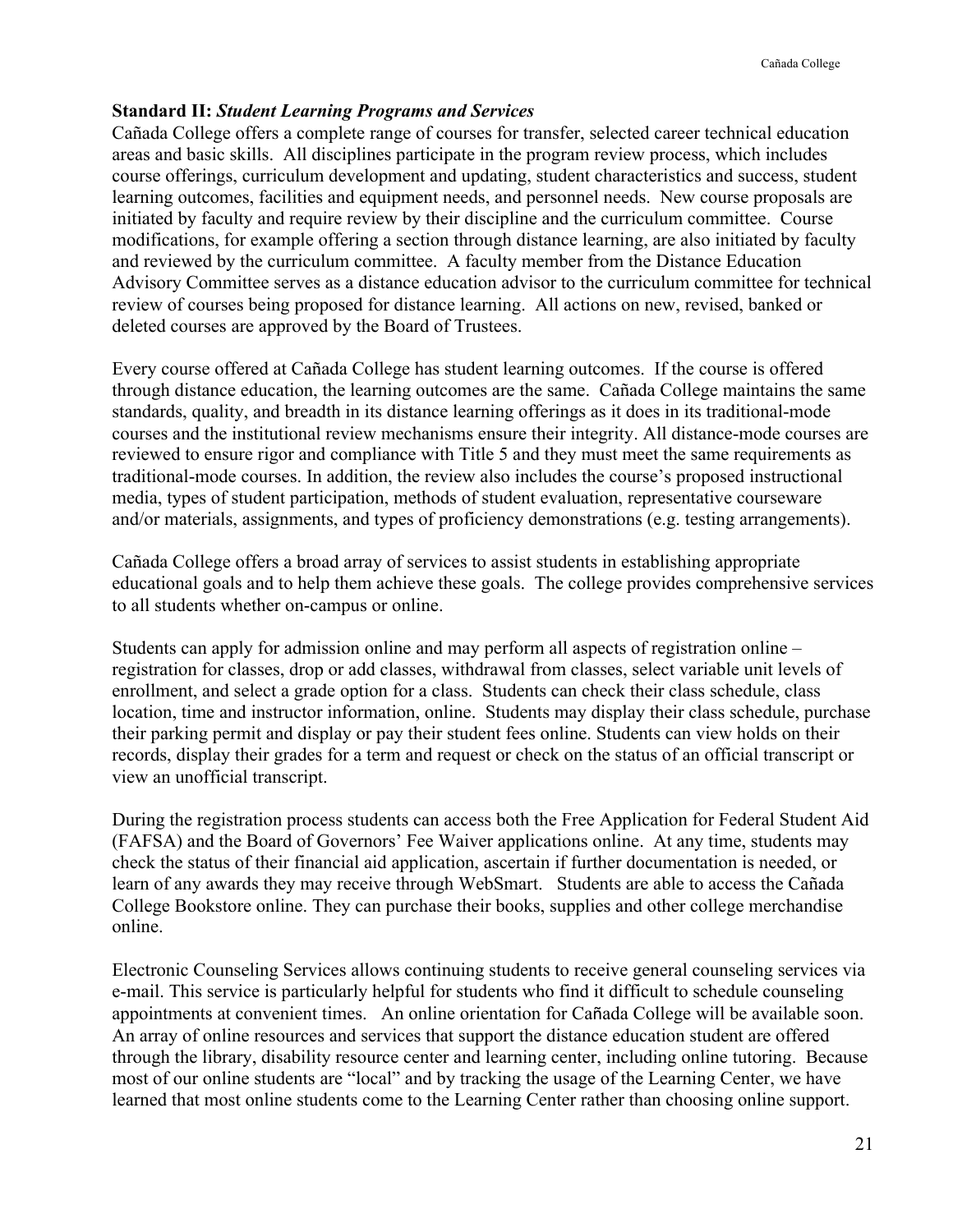#### **Standard III:** *Resources*

Cañada College integrates institutional planning with human resource planning, physical resources planning, technology planning and financial planning. The College strategic plan is tied into datadriven planning and annual program review. Adequate facilities support education and student services. Technology is continually reviewed for upgrading and financial resources are carefully allocated through program review and strategic planning. The district determines the allocation to each of the colleges and then the colleges each develop a budget for that academic year.

The district offices also contribute significantly to resource planning and support. The District Office of Human Resources supports all hiring, including orientation for hiring committees, working with CSEA for approval of hiring committees, advertizing of open positions, development of job descriptions, new hire paperwork, negotiation of benefits, etc. The District Facilities manages all of the facilities and housekeeping at each of the three colleges in the district. Facilities planning has been guided by the SMCCCD Facilities Master Plan completed in 2011. Budgeting also occurs at both the district and college level.

#### SMCCCD Facilities Master Plan

#### http://www.smccd.edu/accounts/smccd/departments/facilities/masterplan.shtml

As previously mentioned, the IT services at Cañada College are overseen by the district IT department. Planning for IT services occurs at both the district and college level. The district manages the contract with MoodleRooms for hosting all of the Moodle shells. Since these shells are used by all courses (both online and face-to-face) support for Moodle is independent of the distance education program and courses. Use of online support for courses is fully integrated into the college budget regardless of the number of online courses offered. Help desk support for Moodle and other IT issues are also fully integrated into the college and district budget because Moodle is used for all courses offered by the College. In the same way, computer access and support, including free wireless internet access, is offered to all students and is integrated into the College budget and planning processes. In other words, these services and support would continue even if no distance education courses were offered at the College.

Professional development is managed almost entirely at the local college level. Faculty, staff and administration have access to professional development opportunities funded through a variety of sources. At Cañada College, much of the professional development is organized through the Center for Innovation and Excellence in Teaching and Learning – a faculty-led center. Funding for professional development is stable and fully integrated into the budget and planning processes. To date, the available resources have been sufficient to support professional development in the area of online pedagogy. Each year, up to three faculty members begin teaching online or hybrid classes. This rate of growth in distance education is easily supported by the professional development funds available.

Courses offered through distance learning are part of the planning for each department and program and, thus, are fully integrated into the course offerings of the College. This means that distance education courses are funded through stable sources (general fund) and are not considered "special" projects or programs that are short-term.

# **Standard IV:** *Leadership and Governance*

The decision-making, planning and implementation processes at Cañada College involve faculty, staff, administrators and students through a participatory governance model. The Instructional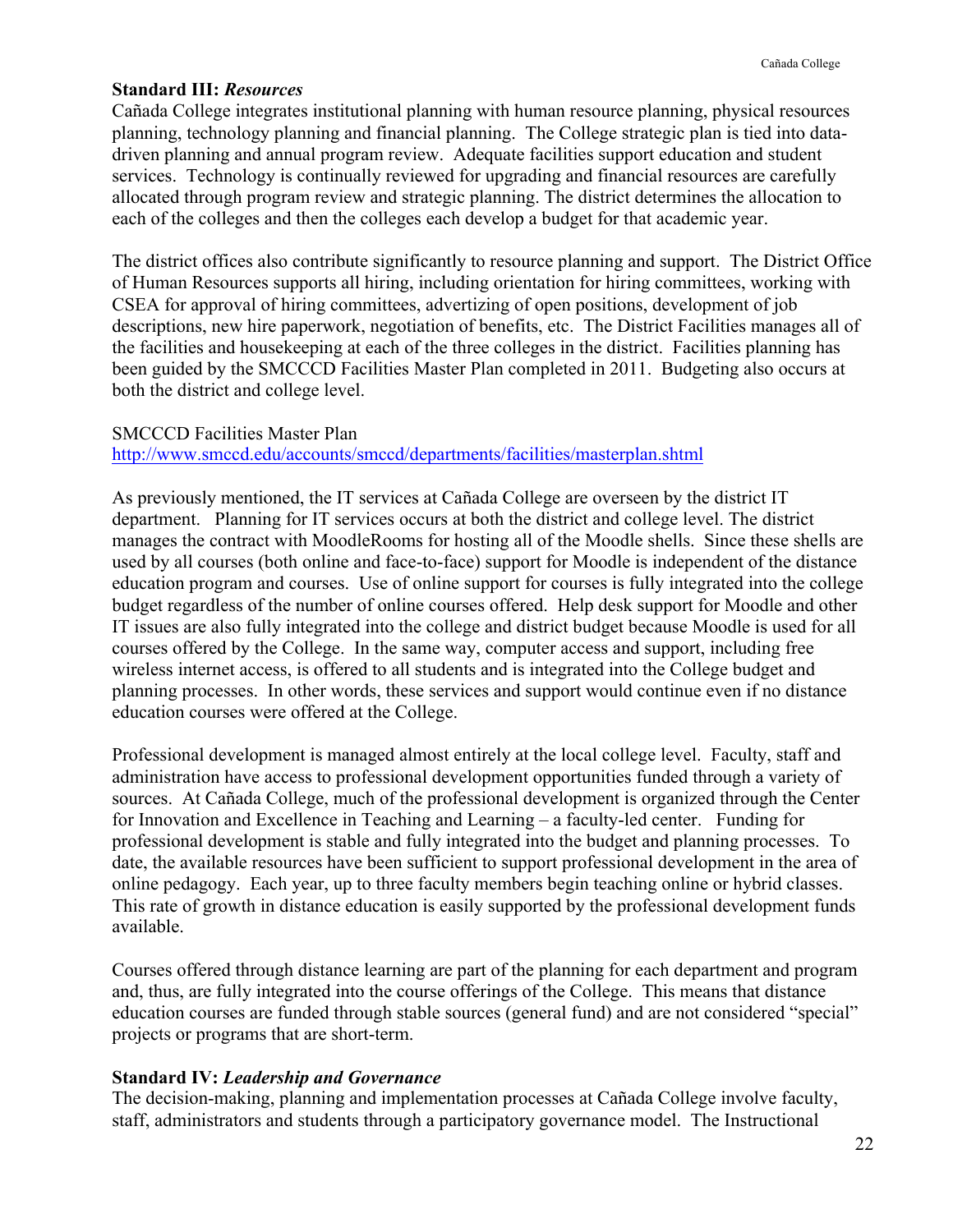Planning Council and Student Services Planning Council report to the College Planning Council, which makes recommendations to the President. The President reports to the Chancellor of the District.

Each department and service area completes an annual program review and plan. These annual plans feed into master plans for facilities, technology, human resources and curriculum. Academic disciplines also complete a comprehensive review every 6 years that is presented at a public curriculum committee meeting. The College is committed to continuous improvement and all faculty, staff, administrators and students regularly participate in discussions on improving practices, programs and services.

The San Mateo County Community College District is home to three accredited colleges and is overseen by one governing board. The Board of Trustees is responsible for considering approval on all curriculum forwarded by the District Curriculum Committee after local approval at each college. The Cañada College Curriculum Committee is a standing committee of the Academic Senate. The Board has approved all courses available online or hybrid which constitute the 50% or more of the graduation requirements. A full list of courses approved for distance learning is included in the appendix.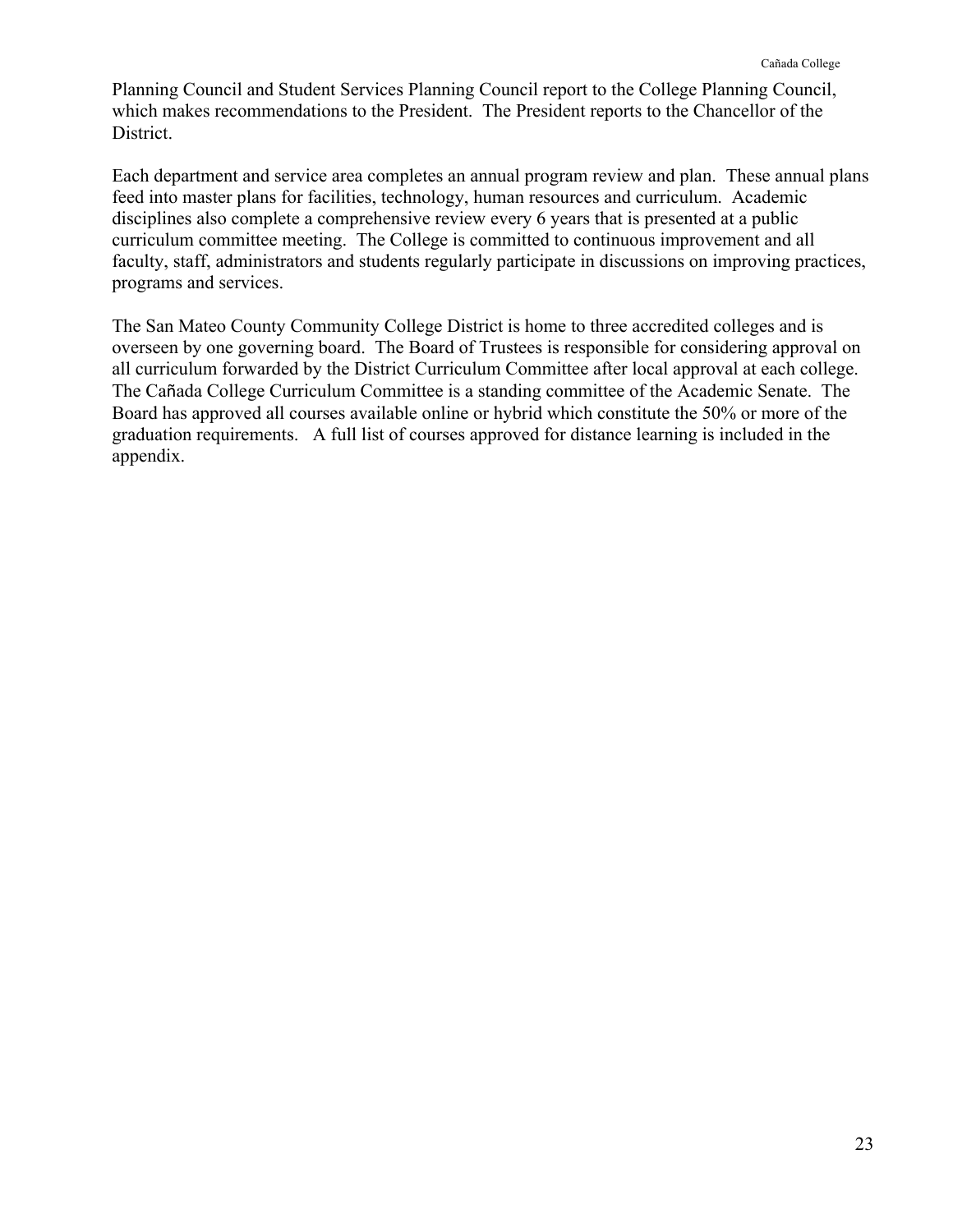# **Appendix A Degrees Substantially Available through Distance Learning**

Associate degrees with 50% or more of required units available through courses approved for distance learning (DL) mode – either online, hybrid or web-assisted. The approval process does not distinguish between the hybrid and online options. Degree requirements are from the 2011-12 catalog. These tables were developed by assuming that all approved courses are being offered and are offered online (not hybrid or web-assisted), thus they are overestimates of what is currently available.

# **A: Associate in Arts/Associate in Science Degrees (AA/AS)**

DL availability =  $100*(DL$  Units)/(Required Degree Units) Notes:

- 1. All associate degree general education requirements except physical education are available in DL mode.
- 2. DL availability is calculated assuming minimum units for Physical Education (2 units) and minimum units for other general education areas (18 units); the total number of general education units is taken as 20 out of which 18 are available in DL.
- 3. Elective units are assumed to be available through DL. Electives are calculated as follows: 60 required units – (major units required + GE/P.E. units required)
- 4. Degree Units is the greater of 60 and (major units +20 general education units). Where this results in Degree Units  $> 60$ , the total is adjusted to allow excess major units to apply toward general education where appropriate.
- 5. DL availability is calculated as 100\*(Available DL degree units/Degree Units). Available DL degree units is the sum of available DL major units  $+$  available DL GE units (18)  $+$  electives.

AA/AS Degrees substantially available through DL: 51 (of 60 degrees in the 2011-12 catalog).

The only majors that do not meet the 50% threshold for substantial availability through DL are those requiring 29 or more major units that are not available through DL.

| Degree                                              | Major<br>Units | <b>DL</b><br>Major<br>units | DL<br>Degree<br>units | Degree<br>Units | $%$ of DL<br>Availability |
|-----------------------------------------------------|----------------|-----------------------------|-----------------------|-----------------|---------------------------|
| Accounting, AS                                      | 27.5           | 10.5                        | 41.0                  | 60              | 68.3 %                    |
| Anthropology with an Emphasis in<br>Archaeology, AA | 19.0           | 19.0                        | 58.0                  | 60              | $96.7\%$                  |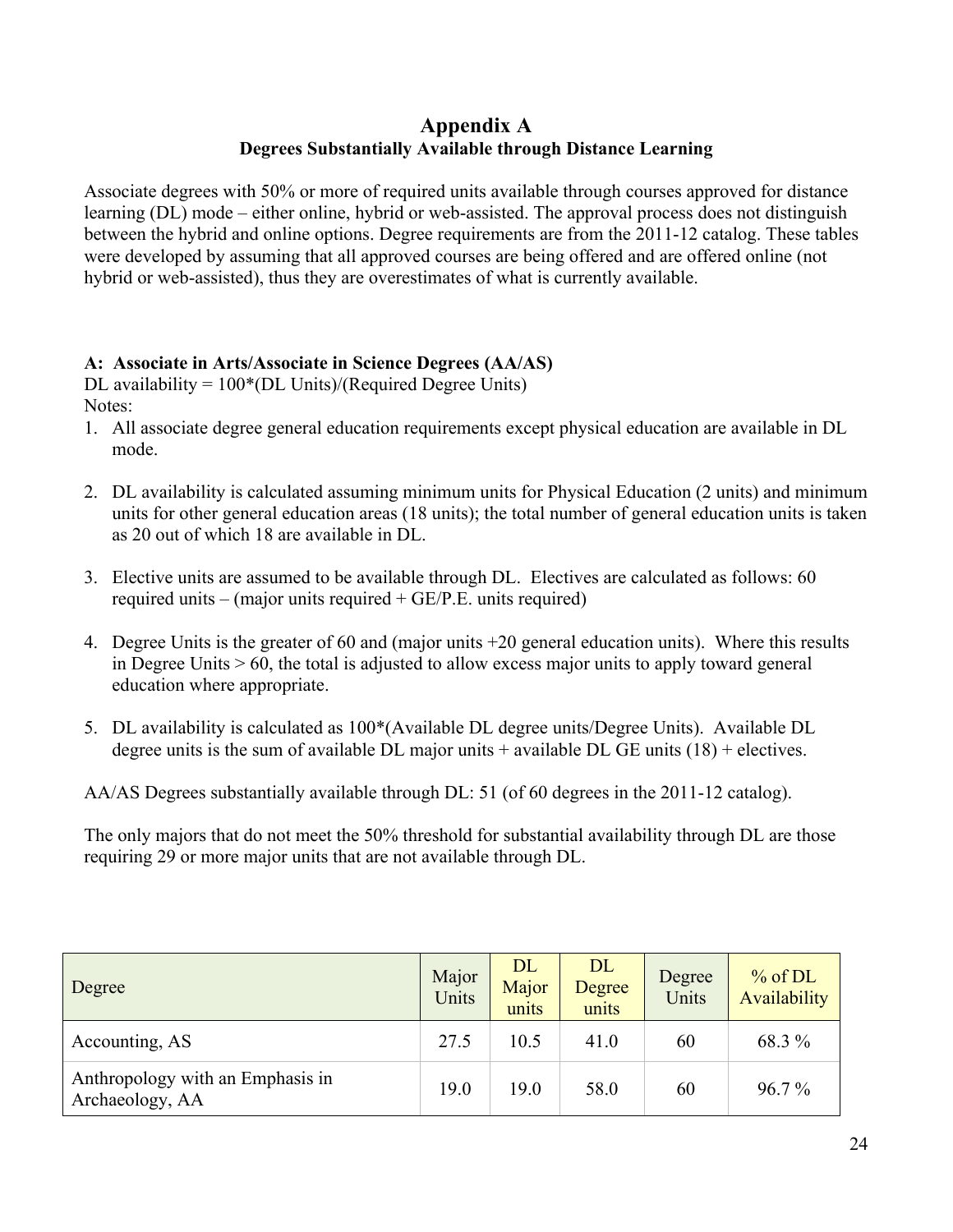| Degree                                                                              | Major<br>Units | <b>DL</b><br>Major<br>units | <b>DL</b><br>Degree<br>units | Degree<br>Units | % of DL<br>Availability |
|-------------------------------------------------------------------------------------|----------------|-----------------------------|------------------------------|-----------------|-------------------------|
| Anthropology with an Emphasis in Cultural<br>Anthropology, AA                       | 19.0           | 19.0                        | 58.0                         | 60              | 96.7%                   |
| Anthropology with an Emphasis in<br>Linguistic Anthropology, AA                     | 19.0           | 19.0                        | 58.0                         | 60              | 96.7%                   |
| Anthropology with an Emphasis in Physical<br>Anthropology, AA                       | 19.0           | 19.0                        | 58.0                         | 60              | 96.7%                   |
| Anthropology with an Emphasis in Visual<br>Anthropology, AA                         | 19.0           | 16.0                        | 55.0                         | 60              | 91.7%                   |
| Art with an Emphasis in Art History, AA                                             | 23.0           | 3.0                         | 38.0                         | 60              | 63.3 %                  |
| Biological Sciences, AS                                                             | 36.0           | 16.0                        | 38.0                         | 60              | 63.3 %                  |
| <b>Business Administration, AS</b>                                                  | 27.0           | 18.0                        | 49.0                         | 60              | 81.7%                   |
| Business Management: Small Business, AS                                             | 27.5           | 6.0                         | 36.5                         | 60              | 60.8%                   |
| Communication Studies, AA                                                           | 18.0           | 9.0                         | 49.0                         | 60              | 81.7%                   |
| Computer Business Office Technology:<br>Administrative Assistant, AS                | 33.0           | 17.0                        | 42.0                         | 60              | 70.0%                   |
| <b>Computer Business Office Technology:</b><br>Administrative Support Assistant, AS | 23.5           | 13.5                        | 48.0                         | 60              | 80.0%                   |
| Computer Information Science: C++ or Java,<br>AS                                    | 32.0           | 23.0                        | 49.0                         | 60              | 81.7%                   |
| Early Childhood Education/Child<br>Development, AS                                  | 24.0           | 6.0                         | 40.0                         | 60              | 66.7%                   |
| Earth Science, AS                                                                   | 30.0           | 19.0                        | 47.0                         | 60              | 78.3%                   |
| Economics, AA                                                                       | 18.0           | 18.0                        | 58.0                         | 60              | 96.7%                   |
| Engineering, AS                                                                     | 37.0           | 19.0                        | 40.0                         | 60              | 66.7%                   |
| English, AA                                                                         | 18.0           | 12.0                        | 52.0                         | 60              | 86.7%                   |
| Fashion Design and Merchandising: Fashion<br>Merchandising, AS                      | 25.0           | 3.0                         | 36.0                         | 60              | 60.0%                   |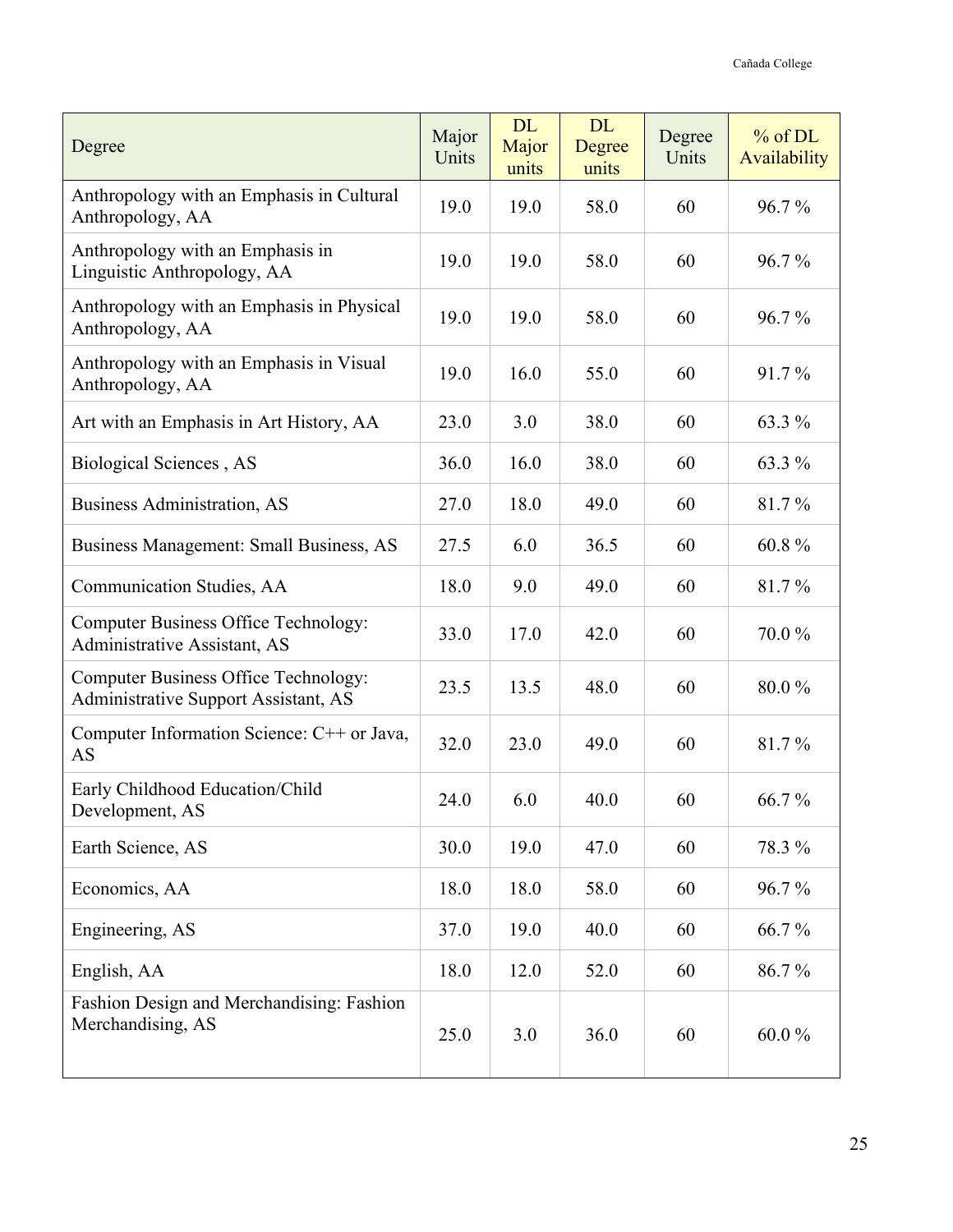| Degree                                                                                                   | Major<br>Units | <b>DL</b><br>Major<br>units | <b>DL</b><br>Degree<br>units | Degree<br>Units | % of DL<br>Availability |
|----------------------------------------------------------------------------------------------------------|----------------|-----------------------------|------------------------------|-----------------|-------------------------|
| Fashion Design and Merchandising: Theater<br>Costuming, AS                                               | 28.0           | 0.0                         | 30.0                         | 60              | 50.0%                   |
| Fitness Professional, AS                                                                                 | 31.0           | 10.0                        | 37.0                         | 60              | 61.7%                   |
| Geography, AA                                                                                            | 18.0           | 12.0                        | 52.0                         | 60              | 86.7%                   |
| Health Science, AS                                                                                       | 30.0           | 22.0                        | 50.0                         | 60              | 83.3 %                  |
| History, AA                                                                                              | 24.0           | 24.0                        | 58.0                         | 60              | 96.7%                   |
| Human Services, AS                                                                                       | 26.5           | 4.5                         | 36.0                         | 60              | 60.0%                   |
| Interdisciplinary Studies (Option 1): Natural<br>Science and Mathematics, AA                             | 18.0           | 18.0                        | 58.0                         | 60              | 96.7%                   |
| Interdisciplinary Studies (Option 1): Social<br>and Behavioral Sciences, AA                              | 18.0           | 18.0                        | 58.0                         | 60              | 96.7%                   |
| Interdisciplinary Studies (Option 1): Arts and<br>Humanities, AA                                         | 18.0           | 9.0                         | 49.0                         | 60              | 81.7%                   |
| <b>Interdisciplinary Studies with Transfer Status</b><br>(Opt 2): Natural Science and Mathematics,<br>AA | 18.0           | 18.0                        | 55.0                         | 60              | 91.7%                   |
| Interdisciplinary Studies with Transfer Status<br>(Opt 2): Social and Behavioral Sciences, AA            | 18.0           | 18.0                        | 55.0                         | 60              | 91.7%                   |
| Interdisciplinary Studies with Transfer Status<br>(Option 2): Arts and Humanities, AA                    | 18.0           | 9.0                         | 46.0                         | 60              | 76.7%                   |
| International Studies, AA                                                                                | 24.5           | 13.5                        | 47.0                         | 60              | 78.3 %                  |
| Kinesiology, Athletics and Dance: Dance,<br>AA                                                           | 30.0           | 3.0                         | 33.0                         | 60              | 55.0%                   |
| Kinesiology, Athletics and Dance:<br>Kinesiology, AA                                                     | 21.0           | 11.0                        | 50.0                         | 60              | 83.3 %                  |
| Latin American Studies with Transfer Status,<br>AA                                                       | 24.0           | 9.0                         | 43.0                         | 60              | 71.7%                   |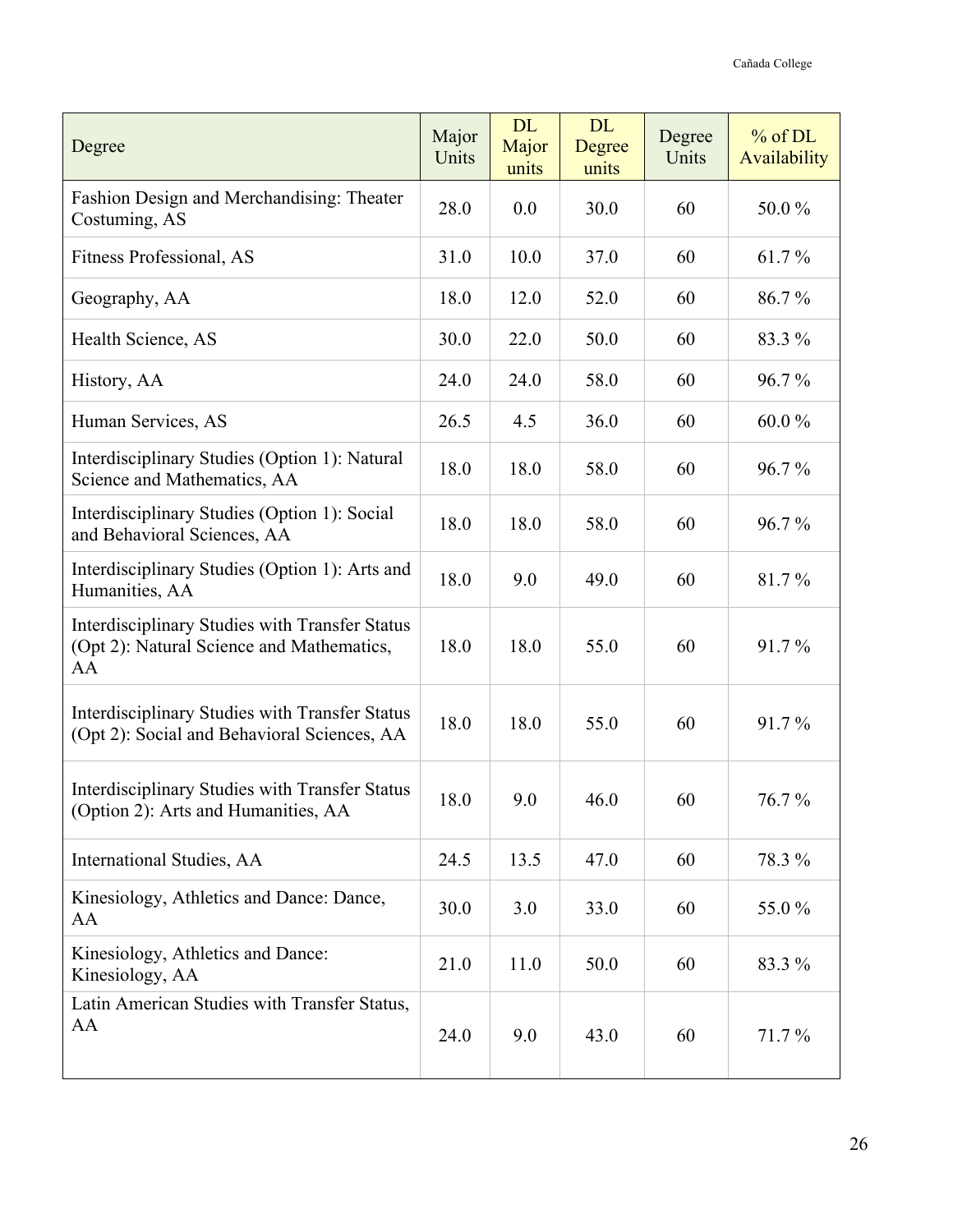| Degree                                                                             | Major<br>Units | <b>DL</b><br>Major<br>units | <b>DL</b><br>Degree<br>units | Degree<br>Units | $%$ of DL<br>Availability |
|------------------------------------------------------------------------------------|----------------|-----------------------------|------------------------------|-----------------|---------------------------|
| Medical Assisting: Medical Billing<br>Specialist, AS                               | 24.0           | 0.0                         | 34.0                         | 60              | 56.7%                     |
| Medical Assisting: Medical Transcription,<br>AS                                    | 31.5           | 6.0                         | 32.5                         | 60              | 54.2 %                    |
| Multimedia Art and Technology:<br>Multimedia, AA                                   | 24.0           | 10.5                        | 44.5                         | 60              | 74.2 %                    |
| Music, AA                                                                          | 20.0           | 0.0                         | 38.0                         | 60              | 63.3 %                    |
| Paralegal, AS                                                                      | 27.0           | 9.0                         | 40.0                         | 60              | 66.7%                     |
| Philosophy, AA                                                                     | 18.0           | 6.0                         | 46.0                         | 60              | 76.7%                     |
| Political Science, AA                                                              | 21.0           | 18.0                        | 55.0                         | 60              | 91.7%                     |
| Political Science: Pre-Law, AA                                                     | 21.0           | 12.0                        | 49.0                         | 60              | 81.7%                     |
| Political Science: Pre-Law (with Transfer<br>Status), AA                           | 21.0           | 12.0                        | 48.0                         | 60              | 80.0%                     |
| Political Science: Public Administration and<br>Service, AA                        | 25.0           | 22.0                        | 55.0                         | 60              | 91.7%                     |
| Political Science: Public Administration and<br>Service (with Transfer Status), AA | 25.0           | 22.0                        | 54.0                         | 60              | 90.0%                     |
| Psychology, AA                                                                     | 19.0           | 13.0                        | 52.0                         | 60              | 86.7%                     |
| Sociology, AA                                                                      | 19.0           | 7.0                         | 46.0                         | 60              | 76.7%                     |
| Spanish, AA                                                                        | 20.0           | 12.0                        | 50.0                         | 60              | 83.3 %                    |
| Theatre Arts, AA                                                                   | 21.0           | 0.0                         | 37.0                         | 60              | 61.7%                     |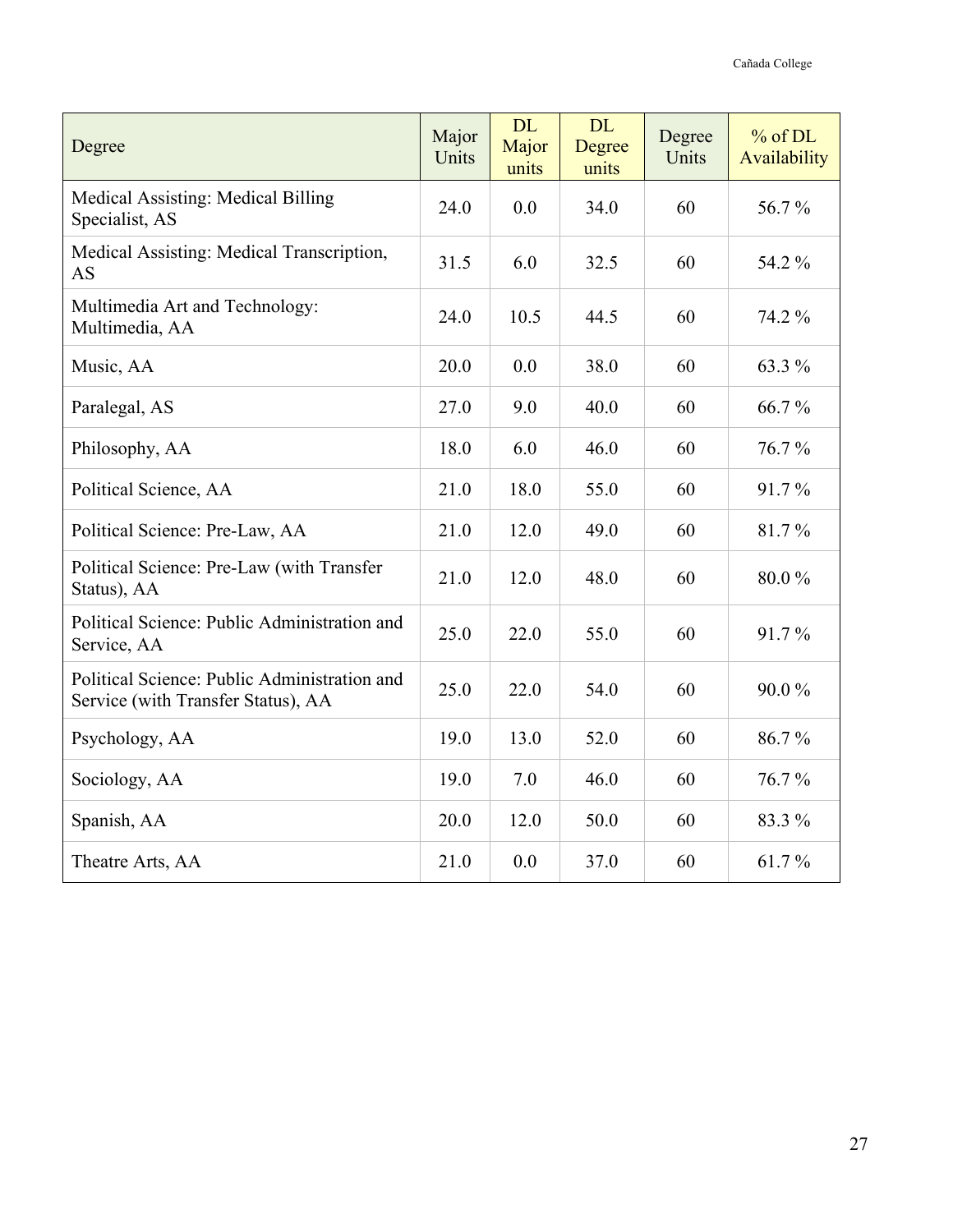# **B: Associate in Arts for Transfer/Associate of Science for Transfer Degrees (AA-T/AS-T)**

- DL availability =  $100*(DL$  Units)/(Required Degree Units)
- 1. All associate for transfer degrees require a minimum of 60 CSU-transferable semester units.
- 2. Completion of a minimum of 18 semester units in an "AA-T" or "AS-T" major. Students must complete the major coursework specified for the AA-T/AS-T. In some cases these courses will also fulfill GE requirements ("double-counting")
- 3. Certified completion of the California State University General Education-Breadth pattern (CSU GE Breadth); OR the Intersegmental General Education Transfer Curriculum (IGETC) pattern. Since the units required for CSU GE and IGETC are different, and because students have the option of double counting courses, an average number of required units was used in the calculations (GE=37).

DL availability is calculated assuming minimum units for general education areas (37 units); total number of general education units is taken as 37 out of which 34 are available in DL.

- 3. Elective units are assumed to be available through DL. Electives are calculated as follows: 60 required units – (major units required  $+$  GE units required)
- 5. DL availability is calculated as 100\*(Available DL degree units/Degree Units). Available DL degree units is the sum of available DL major units  $+$  available DL GE units (34)  $+$  electives.

| Degree                                                  | <b>GE</b><br>Units | <b>DL</b><br><b>GE</b><br><b>Units</b> | Major<br>Units | <b>DL</b><br>Major<br><b>Units</b> | <b>DL</b><br>degree<br>units | Degree<br>Units | % of DL<br>Availability |
|---------------------------------------------------------|--------------------|----------------------------------------|----------------|------------------------------------|------------------------------|-----------------|-------------------------|
| <b>Communication Studies,</b><br>$AA-T$                 | 37.0               | 34.0                                   | 18.0           | 9.0                                | 48.0                         | 60              | 80.0%                   |
| Early Childhood<br>Education/Child<br>Development, AS-T | 37.0               | 34.0                                   | 24.0           | 9.0                                | 43.0                         | 60              | $71.7\%$                |
| Kinesiology, AA-T                                       | 37.0               | 34.0                                   | 21.0           | 11.0                               | 47.0                         | 60              | 78.3 %                  |
| Mathematics, AS-T                                       | 37.0               | 34.0                                   | 21.0           | 10.0                               | 46.0                         | 60              | $76.7\%$                |
| Physics, AS-T                                           | 37.0               | 34.0                                   | 27.0           | 10.0                               | 44.0                         | 60              | 73.3 %                  |
| Psychology, AA-T                                        | 37.0               | 34.0                                   | 19.0           | 13.0                               | 51.0                         | 60              | 85.0%                   |
| Sociology, AA-T                                         | 37.0               | 34.0                                   | 19.0           | 7.0                                | 45.0                         | 60              | 75.0 %                  |

AA-T/AS-T Degrees substantially available through DL: 7 (of 7 degrees in the 2011-12 catalog).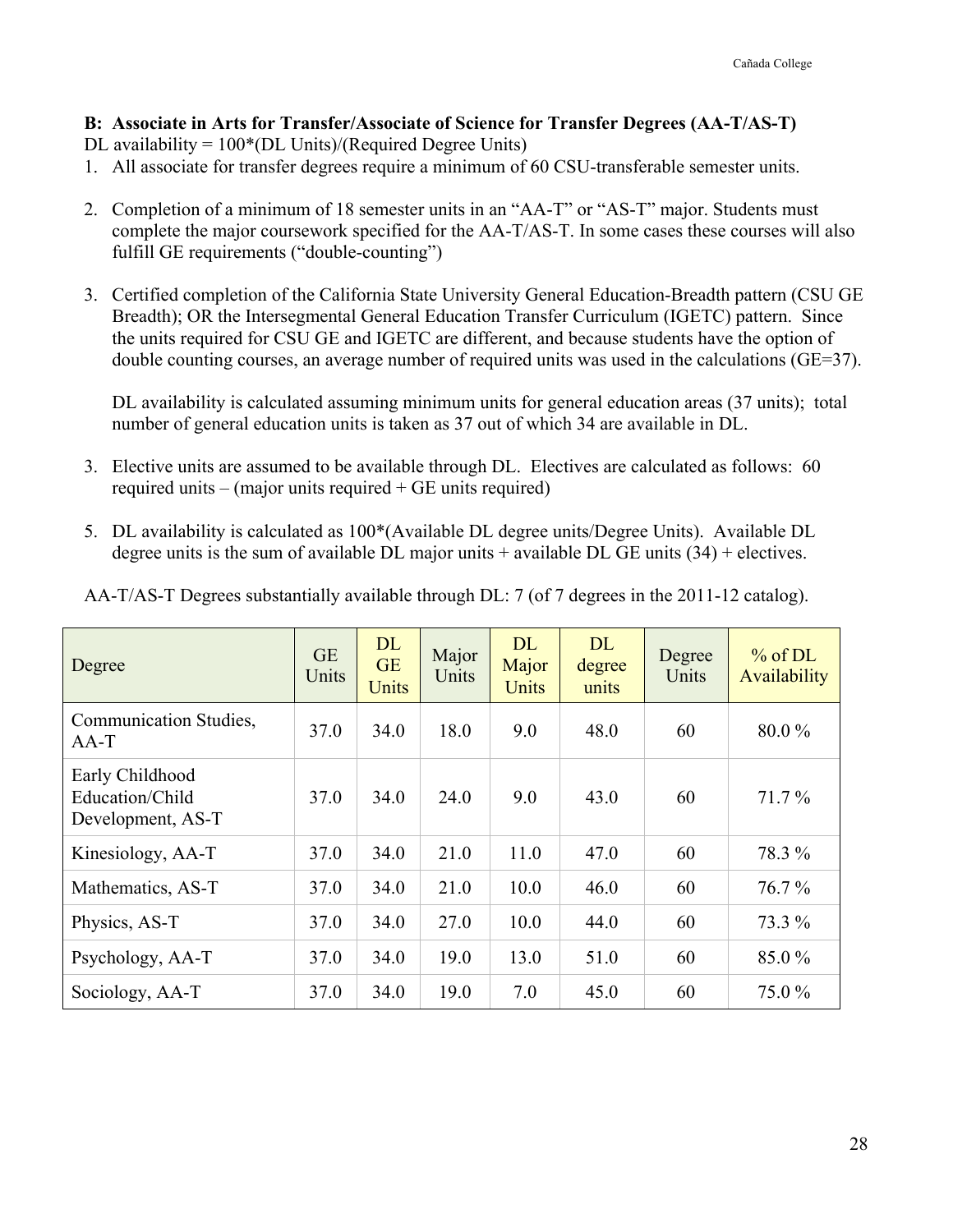# **Appendix B Certificates Substantially Available through Distance Learning**

Certificates with 50% or more of required units available through courses approved for distance learning (DL) mode - either online, hybrid or web-assisted. The approval process does not distinguish between the hybrid and online options. Certificate requirements are from the 2011-12 catalog. These tables were developed by assuming that all approved courses are being offered and are offered online (not hybrid or web-assisted), thus they are overestimates of what is currently available.

For example, it appears that the PASS certificate could be completed online, but two of the required courses and one elective for this certificate are only offered as hybrid courses and two of these are only offered as hybrid courses for a special program for working adults. Therefore, while technically all of the courses for this certificate are approved for distance education, the courses are not available online for the regular College student. However, for completeness, this certificate is listed here.

DL availability =  $100*(DL$  Units)/(Required Units)

Certificates of Achievement (CA) substantially available through DL: 8 (of 37 certificates in the 2011- 12 catalog).

| Certificate                                                                                    | Major<br>Units | <b>DL</b><br>Major<br>Units | % of DL<br>Availability |
|------------------------------------------------------------------------------------------------|----------------|-----------------------------|-------------------------|
| Computer Business Office Technology: Administrative Assistant,<br><b>CA</b>                    | 33.0           | 17.0                        | 51.5 %                  |
| Computer Business Office Technology: Administrative Support<br>Assistant, CA                   | 23.5           | 13.5                        | 57.4 %                  |
| Computer Business Office Technology: General Office, CA                                        | 12.0           | 6.0                         | 50.0%                   |
| English as a Second Language: Preparation for Academic<br>Scholarship and Success (PASS), CA   | 12.0           | 12.0                        | $100.0\%$               |
| Multimedia Art and Technology: Multimedia: Graphic Design, CA                                  |                | 12.0                        | $72.7\%$                |
| University Transfer: CSU General Education (CSU-GE), CA                                        | 39.0           | 36.0                        | $92.3\%$                |
| University Transfer: Intersegmental General Education Transfer<br>Curriculum (IGETC) - CSU, CA | 37.0           | 34.0                        | $91.9\%$                |
| University Transfer: Intersegmental General Education Transfer<br>Curriculum (IGETC) - UC, CA  | 39.0           | 36.0                        | $92.3\%$                |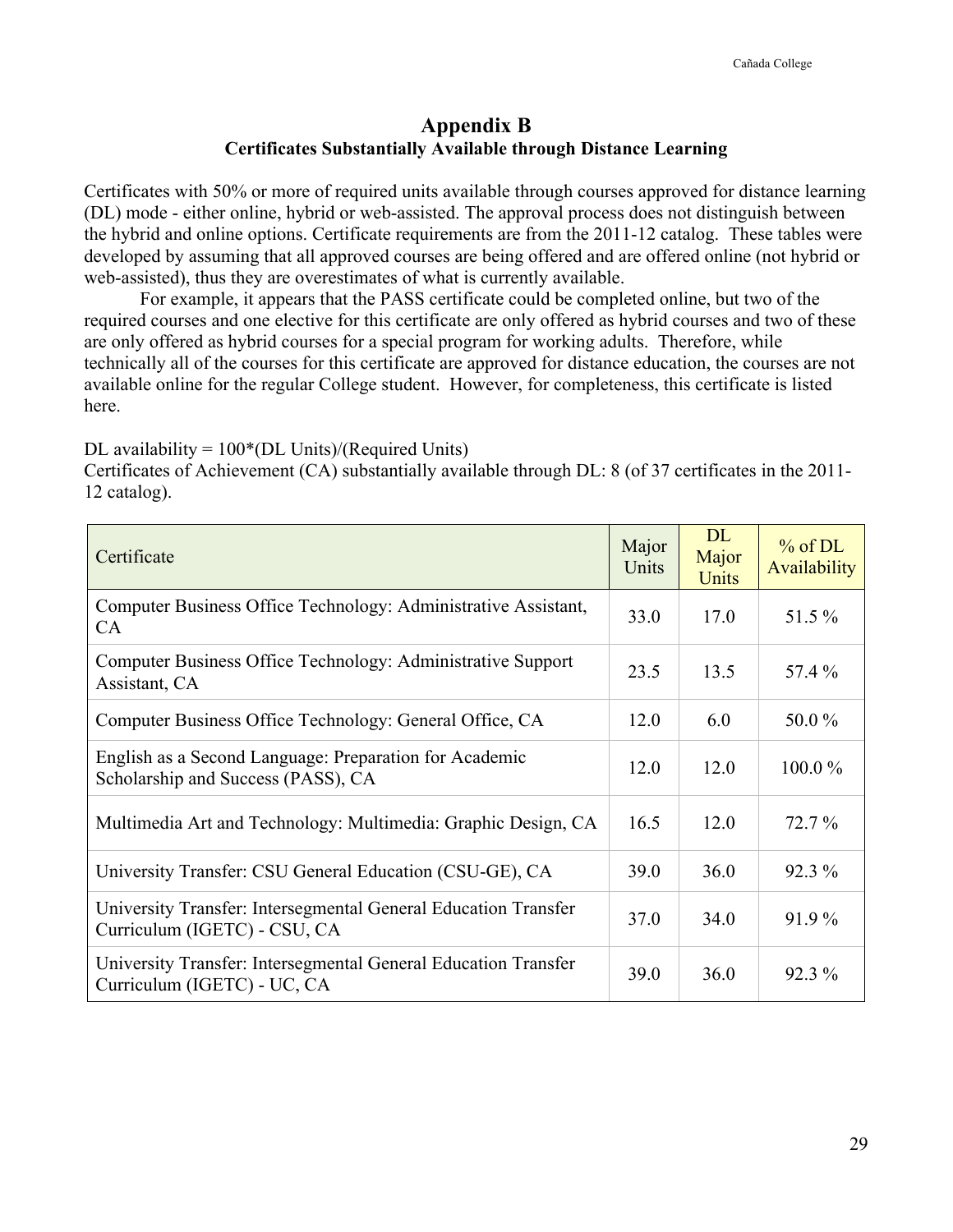# **Appendix C Associate in Arts/Science Degree Requirements General Education and other Requirements Available through Distance Learning (DL)**

Graduation from Cañada College with the Associate in Arts (AA) Degree or the Associate in Science (AS) Degree is based on completion of 60 units including the requirements "A" through "F" listed below:

# **A. Residence**

|             | Requirement: A minimum of 12 units must be completed at Cañada College. Also note |
|-------------|-----------------------------------------------------------------------------------|
|             | information under MAJOR.                                                          |
| DL Options: | More than 12 units are available; see also list of majors.                        |

# **B. Scholarship**

Requirement: A minimum overall GPA of 2.0 in the 60 units submitted for the AA Degree 2.0 GPA in course work taken in the San Mateo County Community College District (SMCCCD) and a minimum GPA 2.0 in units applied to the major. DL Options: Independent of mode.

#### **C. Basic Competency Requirements**

#### **1. Reading**

|             | Requirement: Eligibility for ENGL 100 as determined by the English Placement Exam or |
|-------------|--------------------------------------------------------------------------------------|
|             | satisfactory completion of Read 836                                                  |
| DL Options: | Met via completion of writing requirement (see below).                               |

# **2. Writing**

Requirement: Satisfactory completion of English 100 DL Options: English 100

# **3. Math**

Requirement: Placement into transfer-level math course on SMCCCD Math Placement Test or completion of Intermediate Algebra (Math 120 or Math 122 and 123) with a grade of "C" or better or successful completion of any course with a Math 120 prerequisite DL Options: Math 120/122/123 (and their prerequisites, Math 110/111/112)

#### **4. Physical Education**

| Requirement: 2 units required of any Physical Education activity course. |
|--------------------------------------------------------------------------|
| DL Options: No current DL options                                        |

*Continued on next page…*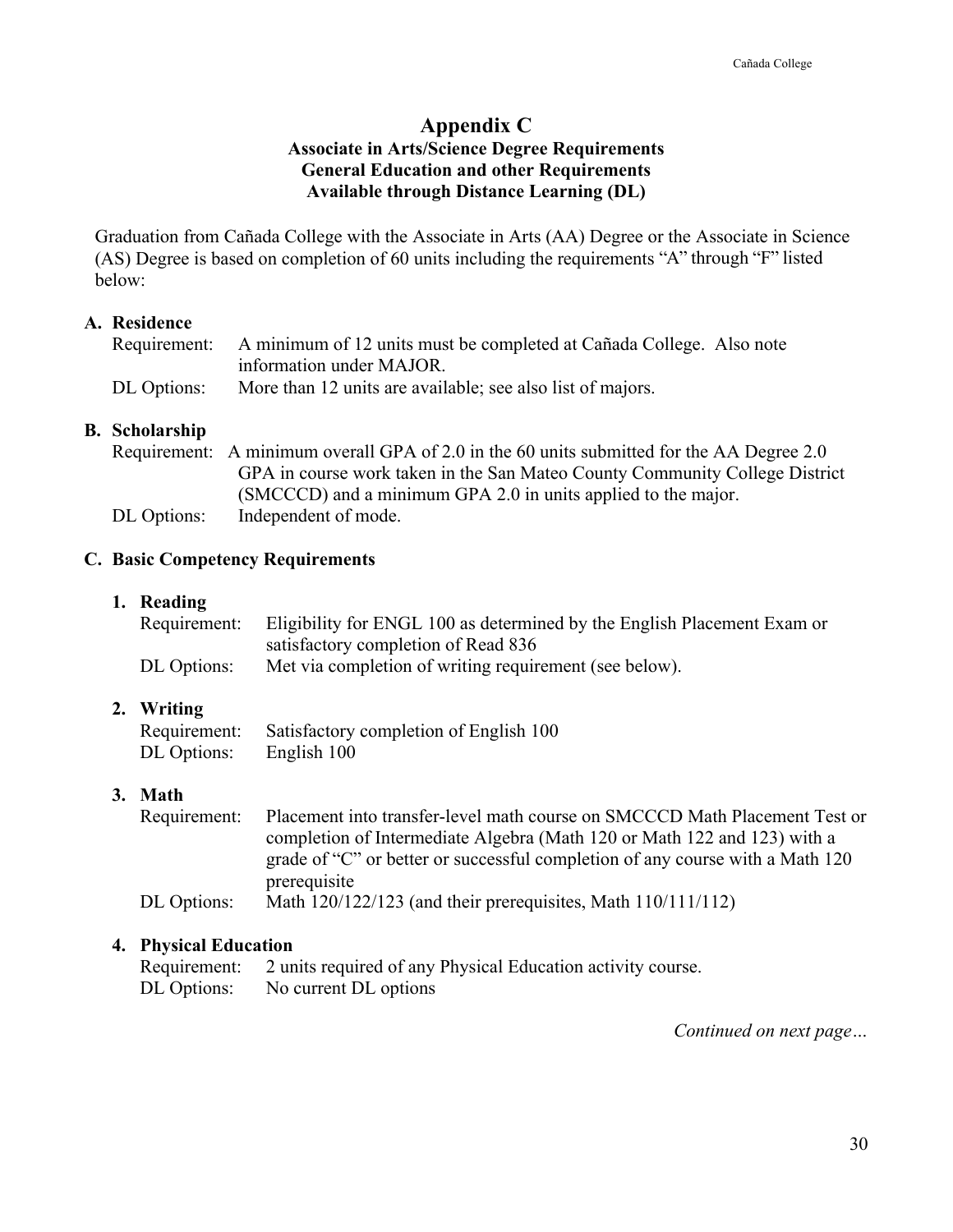#### **D. Major**

See separate information on majors; fifty percent of the units required for the major must be completed at Cañada College

#### **E. General Education**

**1. GE Area A: Language and Rationality (6 semester units)**

Requirements:

**English Composition Requirement (3 units): ENGL 100**

DL Options: ENGL 100

**Communication and Analytical Thinking Requirement (3 units from a list of 21 courses):**

DL Options: COMM 130; MATH 120, 122, 123, 200, 222, 251; BUS. 115; ENGL 110, 165

# **2. GE Area B: Natural Sciences (3 semester units)**

Requirement: 3 units from a list of 39 courses **Physical Science:** DL Options: CHEM 112 (not offered), 410 (hybrid only); METE 100; OCEN 100

#### **Life Science:**

DL Options: ANTH 125, 126; BIOL 110 (hybrid only), 130, 260 (hybrid only)

# **3. GE Area C: Humanities (3 semester units)**

Requirement: 3 units from a list of 96 courses **Arts:** DL Options: None available

# **Development of Cultures:**

DL Options: HIST 100, 101, 104, 106, 243, 245, 246, 247, 455

# **Languages:**

DL Options: SPAN 110, 111, 112, 120, 121, 122, 130, 131, 132, 140

# **Literature:**

DL Options: COMM 150; ENGL 110, 161, 162

# **Philosophy:**

DL Options: ANTH 200, 351

# **4. GE Area D: Social and Behavioral Sciences (3 semester units)**

Requirement: 3 units from a list of 49 courses **US 1:**  DL Options: HIST 201, 202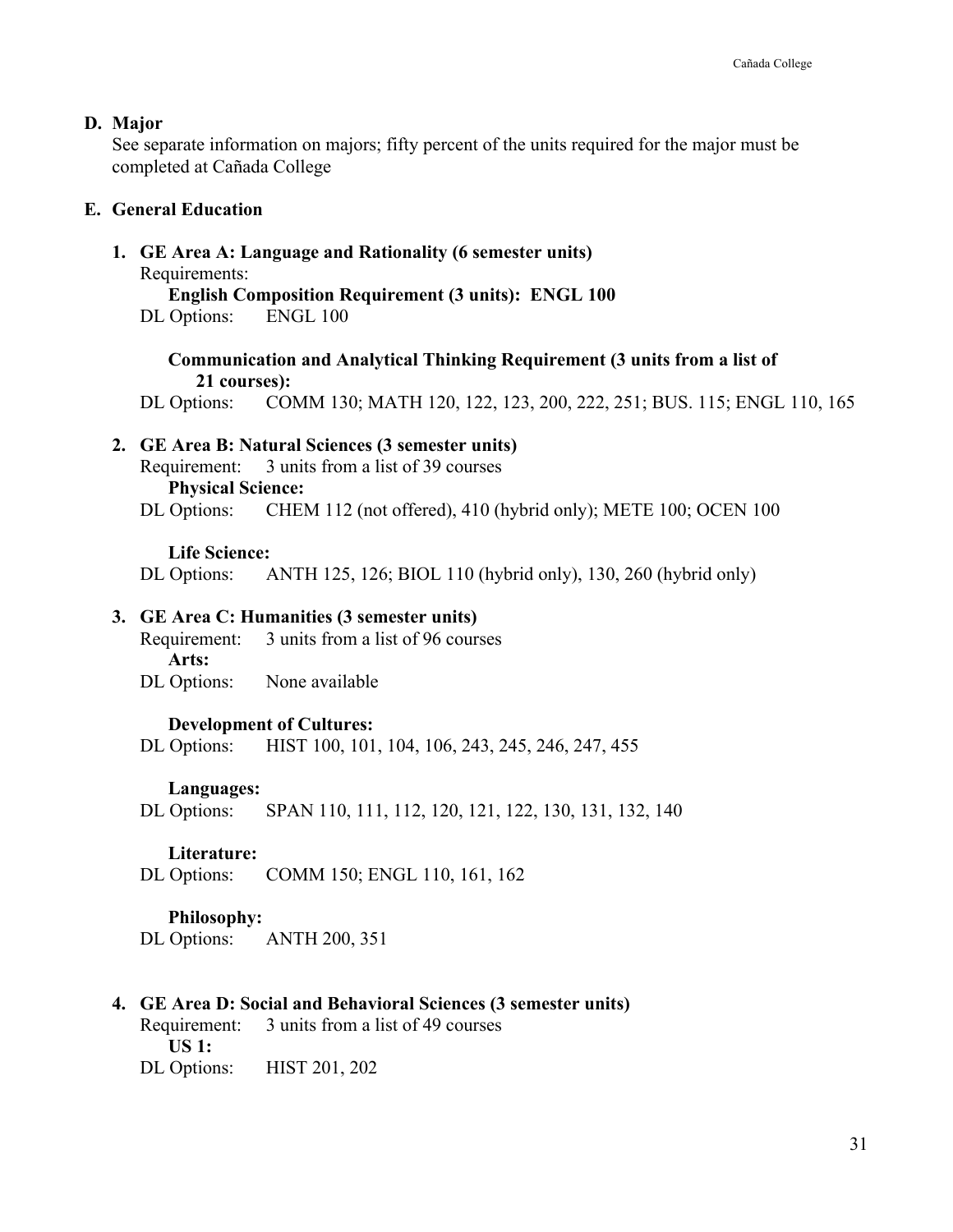**US 2:** 

DL Options: HIST 201, 202

**US 3:** 

DL Options: PLSC 210, 310

#### **Social Institutions:**

DL Options: ANTH 110, 200; COMM 150; ECE. 201; ECON 100, 102; HIST 104, 106, 201, 202, 242, 243, 245, 246, 247, 422, 455; PLSC 130, 170, 210, 310; PSYC 100, 200

# **5. GE Area E: Ethnic Studies (3 semester units)**

Requirement: 3 units from a list of 25 courses DL Options: HIST 242, 245, 246, 247, 422, 452; PLSC 310

# **F. General Electives**

Requirement: Additional degree applicable courses to meet the minimum 60 units degree requirement

DL Options: various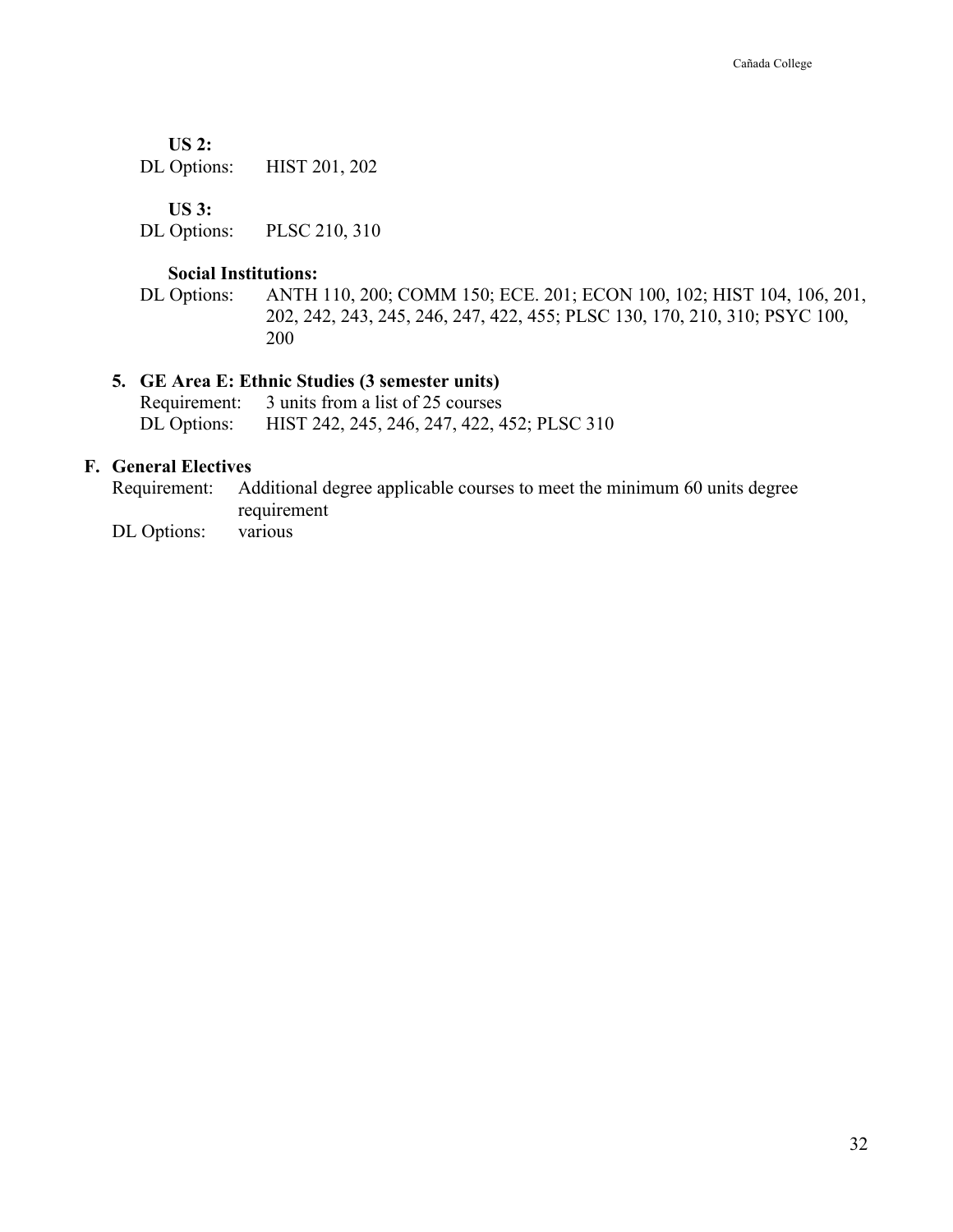# **Appendix D Majors Substantially Available through Distance Learning**

Majors with 50% or more of required major units available through courses approved for distance learning (DL) mode - either online, hybrid or web-assisted. The approval process does not distinguish between the hybrid and online options. This table was developed by assuming that all approved courses are being offered and are offered online (not hybrid or web-assisted), thus they are overestimates of what is currently available. Major requirements are from the 2011-12 catalog. Where major has a range of units, the limit that gives the highest DL percentage is used.

DL availability =  $100*(DL$  Units)/(Required Units) Majors substantially available through DL: 35 (of 67 majors in 2011-12 catalog)

| Major                                                                        | Major<br>Units | <b>DL</b><br>Major<br>units | $%$ of DL<br>Availability |
|------------------------------------------------------------------------------|----------------|-----------------------------|---------------------------|
| Anthropology With an Emphasis in Archaeology, AA                             | 19.0           | 19.0                        | 100.0%                    |
| Anthropology With an Emphasis in Cultural Anthropology, AA                   | 19.0           | 19.0                        | 100.0%                    |
| Anthropology With an Emphasis in Linguistic Anthropology, AA                 | 19.0           | 19.0                        | 100.0%                    |
| Anthropology With an Emphasis in Physical Anthropology, AA                   | 19.0           | 19.0                        | 100.0%                    |
| Anthropology With an Emphasis in Visual Anthropology, AA                     | 19.0           | 16.0                        | 84.2 %                    |
| <b>Business Administration, AS</b>                                           | 27.0           | 18.0                        | 66.7%                     |
| Communication Studies, AA                                                    | 18.0           | 9.0                         | 50.0%                     |
| Communication Studies, AA-T                                                  | 18.0           | 9.0                         | 50.0%                     |
| Computer Business Office Technology: Administrative Assistant, AS            | 33.0           | 17.0                        | 51.5%                     |
| Computer Business Office Technology: Administrative Support<br>Assistant, AS | 23.5           | 15.5                        | 66.0%                     |
| Computer Information Science: C++ or Java, AS                                | 32.0           | 23.0                        | 71.9%                     |
| Earth Science, AS                                                            | 30.0           | 19.0                        | 63.3 %                    |
| Economics, AA                                                                | 18.0           | 18.0                        | 100.0%                    |
| Engineering, AS                                                              | 37.0           | 19.0                        | 51.4%                     |
| English, AA                                                                  | 18.0           | 12.0                        | 66.7%                     |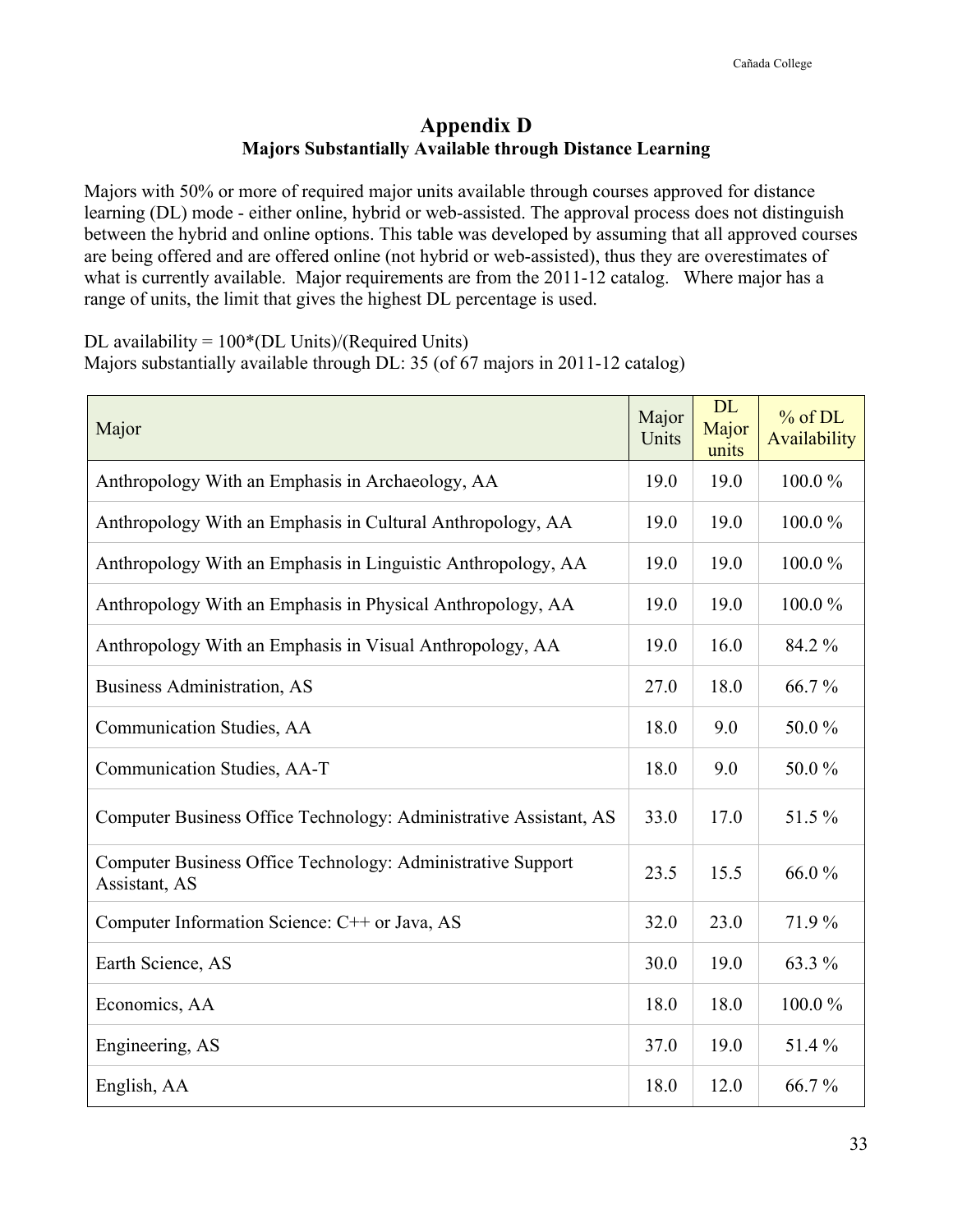| Major                                                                                          | Major<br>Units | <b>DL</b><br>Major<br>units | % of DL<br>Availability |
|------------------------------------------------------------------------------------------------|----------------|-----------------------------|-------------------------|
| Geography, AA                                                                                  | 18.0           | 12.0                        | 66.7%                   |
| Health Science, AS                                                                             | 30.0           | 22.0                        | 73.3 %                  |
| History, AA                                                                                    | 24.0           | 24.0                        | 100.0%                  |
| Interdisciplinary Studies (Opt 1): Natural Science and Mathematics,<br>AA                      | 18.0           | 18.0                        | 100.0%                  |
| Interdisciplinary Studies (Opt 1): Social and Behavioral Sciences, AA                          | 18.0           | 18.0                        | 100.0%                  |
| Interdisciplinary Studies (Option 1): Arts and Humanities, AA                                  | 18.0           | 9.0                         | 50.0%                   |
| Interdisciplinary Studies with Transfer Status (Opt 2): Natural<br>Science and Mathematics, AA | 18.0           | 18.0                        | 100.0%                  |
| Interdisciplinary Studies with Transfer Status (Opt 2): Social and<br>Behavioral Sciences, AA  | 18.0           | 18.0                        | 100.0%                  |
| Interdisciplinary Studies with Transfer Status (Option 2): Arts and<br>Humanities, AA          | 18.0           | 9.0                         | 50.0%                   |
| International Studies, AA                                                                      | 24.5           | 13.5                        | 55.1 %                  |
| Kinesiology, AA                                                                                | 21.0           | 11.0                        | 52.4 %                  |
| Kinesiology, AA-T                                                                              | 21.0           | 11.0                        | 52.4 %                  |
| Political Science, AA                                                                          | 21.0           | 18.0                        | 85.7%                   |
| Political Science: Pre-Law (with Transfer Status), AA                                          | 21.0           | 12.0                        | 57.1 %                  |
| Political Science: Pre-Law, AA                                                                 | 21.0           | 12.0                        | 57.1 %                  |
| Political Science: Public Administration and Service (with Transfer<br>Status), AA             | 25.0           | 22.0                        | 88.0%                   |
| Political Science: Public Administration and Service, AA                                       | 25.0           | 22.0                        | 88.0%                   |
| Psychology, AA                                                                                 | 19.0           | 13.0                        | 68.4%                   |
| Psychology, AA-T                                                                               | 19.0           | 13.0                        | 68.4%                   |
| Spanish, AA                                                                                    | 20.0           | 12.0                        | 60.0 $%$                |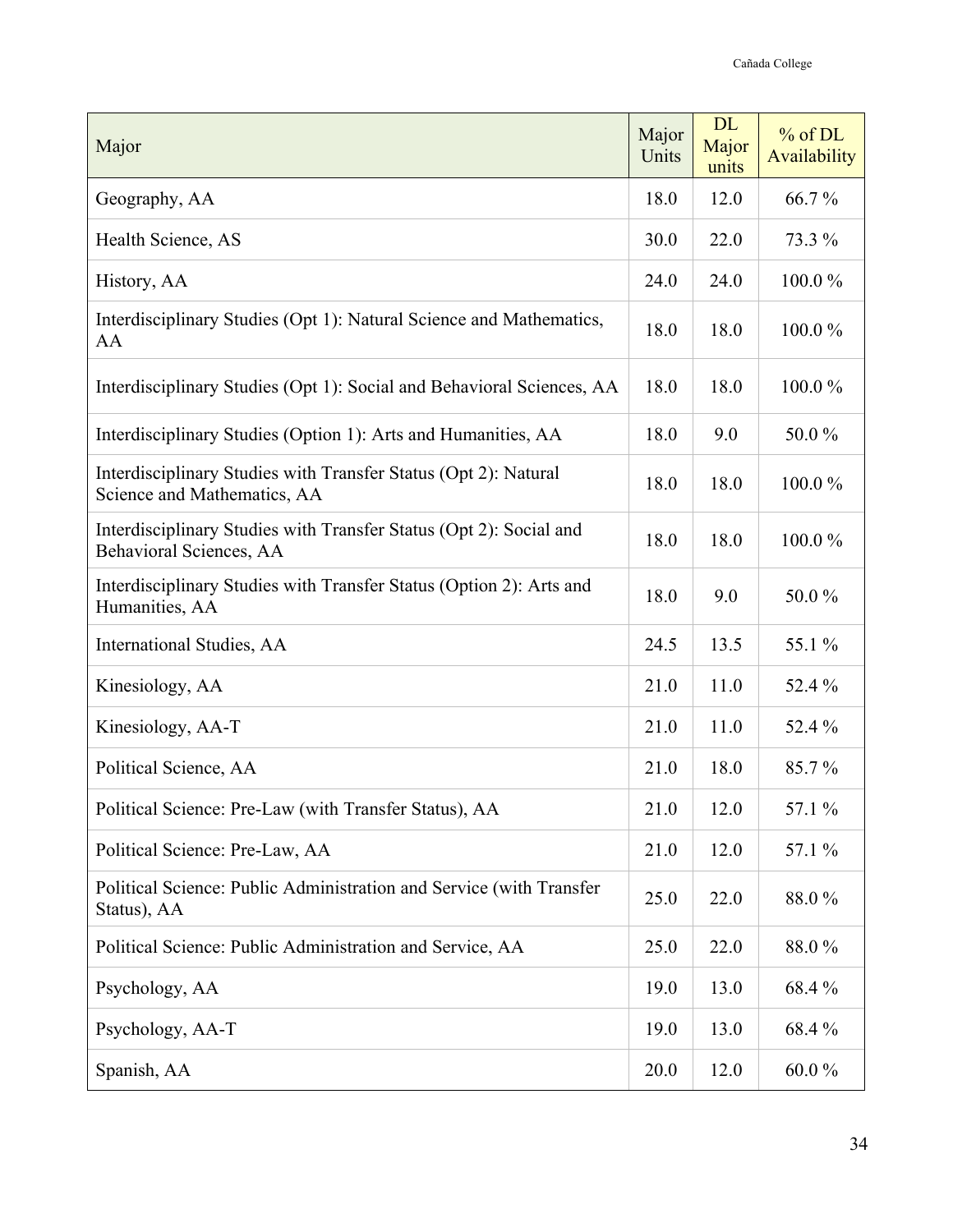# **Appendix E**

# **Success and Retention of distance education students compared to face-to-face.**

The Office of Planning, Research & Student Success generates a packet of information every academic year which includes data on the number of students enrolled and their success and retention in 1) only face-to-face classes, 2) only online classes and 3) both types of classes.

Students taking both face-to-face and online classes have the same success and retention as students taking only face-to-face classes (~70% success and ~84% retention), while students only enrolled in online classes are less successful (53% success and 78% retention). This data packet is reviewed annually by various groups on campus.

http://www.canadacollege.edu/inside/research/programreview/info\_packet/info\_packet.html

|                                      | <b>Academic Year</b> |       |       |       |       |  |
|--------------------------------------|----------------------|-------|-------|-------|-------|--|
| Students taking                      | 07/08                | 08/09 | 09/10 | 10/11 | 11/12 |  |
| Face-to-face courses                 | 85%                  | 86%   | 85%   | 84%   | 84%   |  |
| Only online courses                  | 81%                  | 80%   | 75%   | 74%   | 78%   |  |
| Both face-to-face and online courses | 82%                  | 83%   | 82%   | 82%   | 84%   |  |

# **Retention Rates**

# **Success Rates**

|                                      |       |       | <b>Academic Year</b> |       |       |
|--------------------------------------|-------|-------|----------------------|-------|-------|
| Students taking                      | 07/08 | 08/09 | 09/10                | 10/11 | 11/12 |
| Face-to-face courses                 | 72%   | 72%   | 71%                  | 70%   | 70%   |
| Only online courses                  | 51%   | 55%   | 57%                  | 51%   | 53%   |
| Both face-to-face and online courses | 65%   | 67%   | 66%                  | 67%   | 69%   |

There are no programs, degrees or certificates that are offered entirely online, so analysis has to focus on the course level. Students choose to take an online class to satisfy a general education requirement.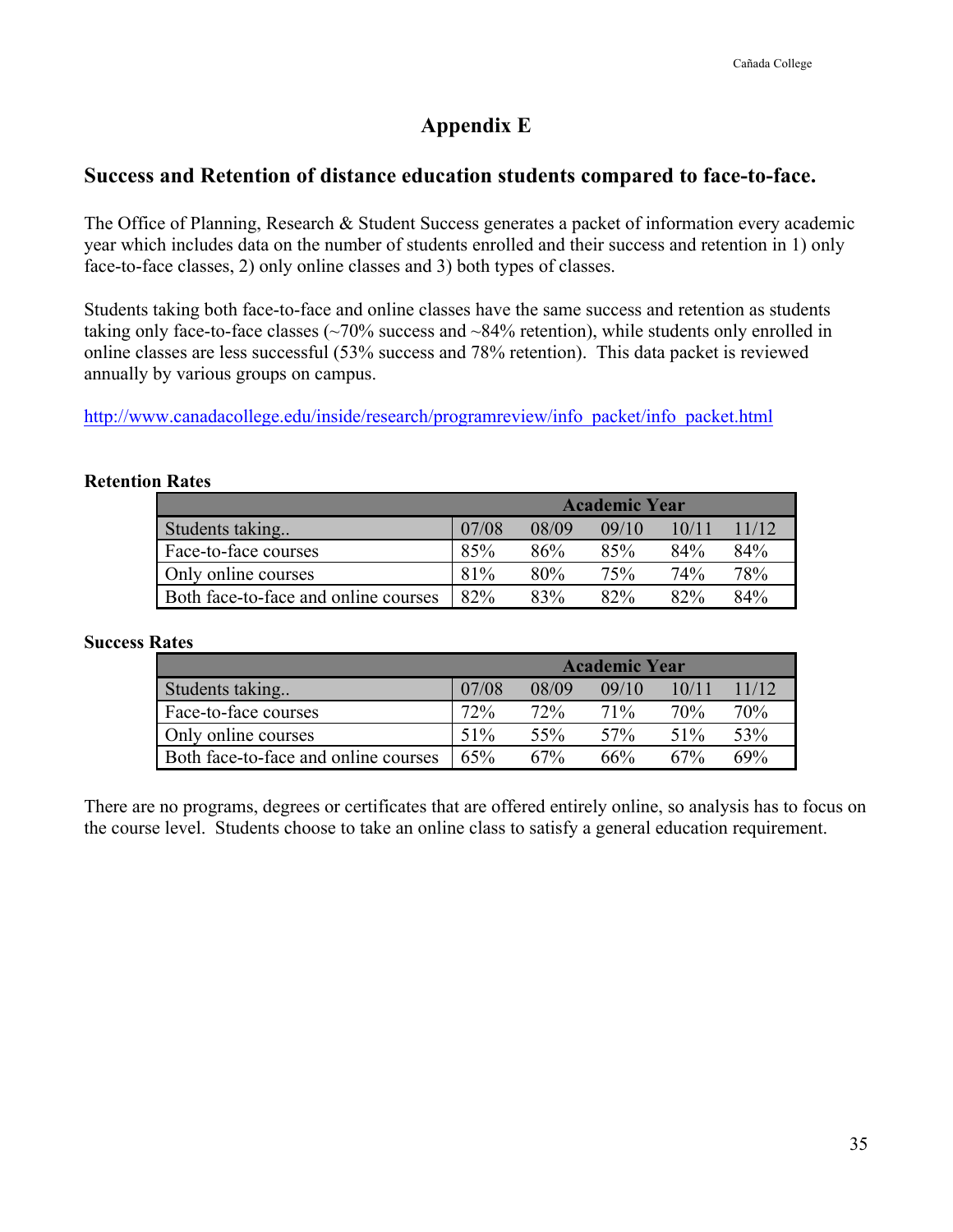# **Appendix F Trends Distance Education Enrollments, Courses, and Faculty 2007/08 – 2011/12**

The following table presents Distance Education enrollments and course offerings for 5 academic years  $(Fall + Spring)$  2007/08 – 2011/12. The data reveal the following trends:

# **Enrollments**

- Total Distance Education enrollments increased 237.9% (+3,806) during this period of time (07-08 compared to 11/12). However, online course enrollments increased 318.1% while telecourse enrollments decreased -100% (all telecourses were deleted effective Fall 2011).
- In 2011/12, distance education courses (online, hybrid and web assisted) averaged enrollments of 23 students per course – up from an average enrollment of 13 in 2007/08.
- In Fall 2012, Distance Education courses accounted for 7.3% of all Cañada course enrollments.

# **Course Offerings**

- Overall, there were a total of 709 Distance Education sections of 93 courses during the 5 years
- Online, hybrid and web assisted course offerings increased 228.8% during this period of time (07-08 compared to 11/12), while telecourse enrollments decreased -100%.
- The only laboratory class offered in the online format is ANTH 126 Physical anthropology laboratory. The biology and chemistry classes approved for distance education are only offered in a hybrid format, so that students are on-campus for the laboratory exercises.

# **Distance Education Faculty**

- Between 2007/08 2011/12, a total of 111 unique faculty taught the 709 Distance Education courses offered. These numbers include faculty teaching courses between fall 2010 and fall 2011, where the hours-by-arrangement were done through distance education, but the course was fully face-to-face.
- Of these 111 faculty teaching all Distance Education courses, 37.5% were full-time and 62.5% were part-time. In comparison, the full-time/part-time proportion of Cañada faculty teaching traditional coursework is 27% full-time/73% part-time.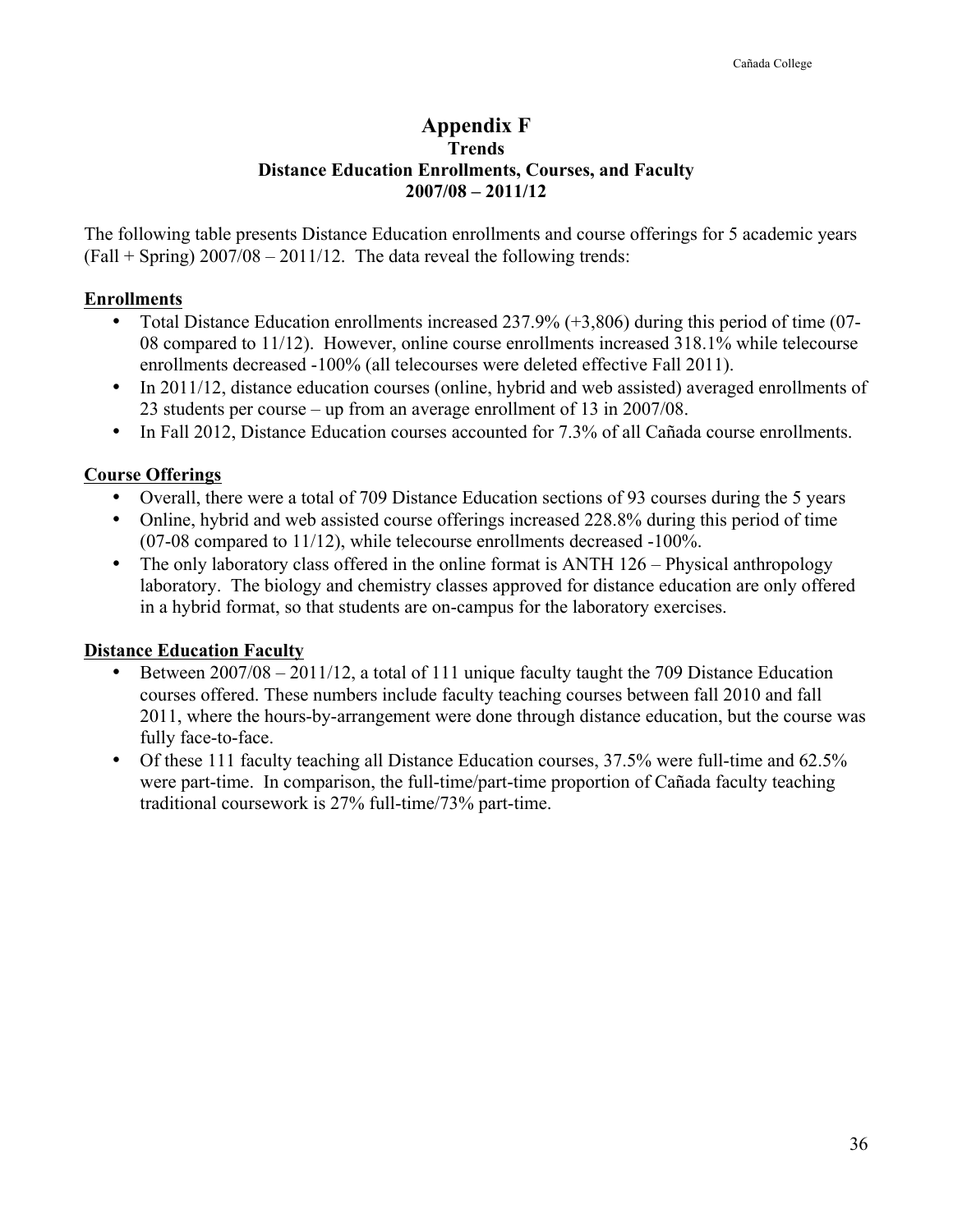# **Cañada College Approved Distance Learning Courses**

This table shows all courses for which the distance learning mode has been approved by the Curriculum Committee. Most recent offering includes Fall 2012 distance learning courses active as of July 6, 2012.

| Dept.       | Course # | <b>Units</b> | <b>Term</b> | Year | <b>Comments</b>             |
|-------------|----------|--------------|-------------|------|-----------------------------|
| <b>ANTH</b> | 110      | 3.0          | FA          | 2012 |                             |
| <b>ANTH</b> | 125      | 3.0          | <b>SU</b>   | 2012 |                             |
| <b>ANTH</b> | 126      | 1.0          | <b>SU</b>   | 2012 |                             |
| <b>ANTH</b> | 200      | 3.0          | FA          | 2012 |                             |
| <b>ANTH</b> | 351      | 3.0          |             |      | not yet offered DL          |
| <b>ASTR</b> | 100      | 3.0          | FA          | 2012 | hybrid only                 |
| <b>ASTR</b> | 101      | 1.0          | FA          | 2012 | hybrid only                 |
| <b>BIOL</b> | 110      | 4.0          | FA          | 2012 | hybrid only                 |
| <b>BIOL</b> | 130      | 3.0          | <b>SU</b>   | 2012 |                             |
| <b>BIOL</b> | 260      | 5.0          | FA          | 2012 | hybrid only                 |
| <b>BIOL</b> | 310      | 3.0          | FA          | 2012 |                             |
| BUS.        | 115      | 3.0          | <b>SP</b>   | 2010 |                             |
| <b>CBOT</b> | 415      | 1.5          |             |      | not offered DL              |
| <b>CBOT</b> | 430      | 1.5          |             |      | not offered DL              |
| <b>CBOT</b> | 431      | 1.5          |             |      | not offered DL              |
| <b>CBOT</b> | 435      | 3.0          |             |      | not offered DL              |
| <b>CBOT</b> | 436      | 3.0          |             |      | not offered DL              |
| <b>CBOT</b> | 457      | 2.0          |             |      | not offered DL              |
| <b>CBOT</b> | 470      | 1.5          |             |      | not offered DL              |
| <b>CBOT</b> | 472      | 1.5          |             |      | not offered DL              |
| <b>CBOT</b> | 474      | 1.5          |             |      | not offered DL              |
| <b>CBOT</b> | 476      | 1.5          |             |      | not offered DL              |
| <b>CHEM</b> | 112      | 4.0          |             |      | course not offered          |
| <b>CHEM</b> | 410      | 4.0          | SP          | 2012 | hybrid only                 |
| <b>CIS</b>  | 119      |              |             |      | course deleted from catalog |
| <b>CIS</b>  | 250      | 3.0          |             |      | not yet offered DL          |
| <b>CIS</b>  | 251      | 1.0          | <b>SP</b>   | 2012 |                             |
| <b>CIS</b>  | 253      | 1.0          | <b>SP</b>   | 2010 |                             |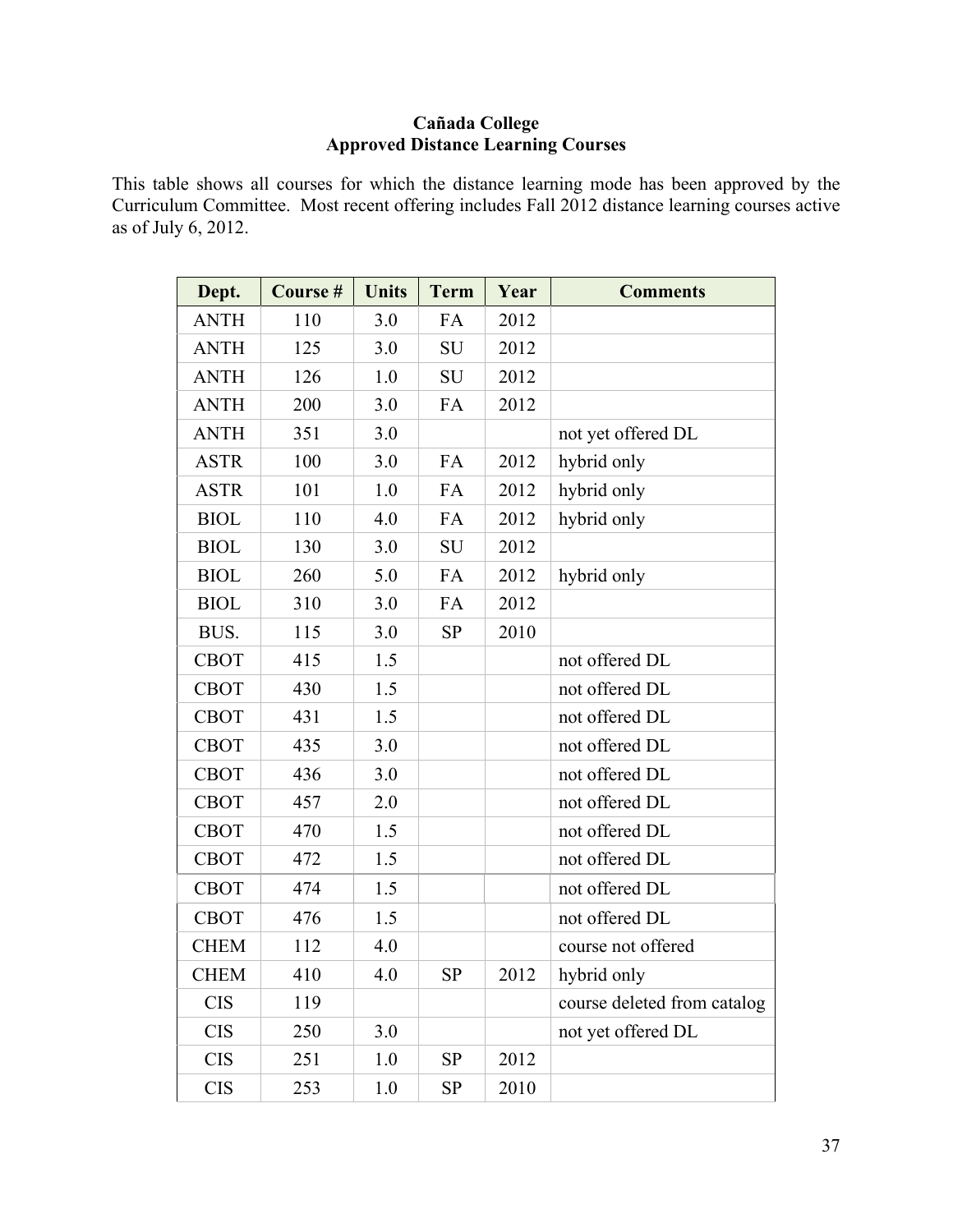| Dept.       | Course# | <b>Units</b> | <b>Term</b> | Year | <b>Comments</b>    |
|-------------|---------|--------------|-------------|------|--------------------|
| <b>CIS</b>  | 284     | 3.0          |             |      | not yet offered DL |
| <b>CIS</b>  | 285     | 1.0          | FA          | 2007 |                    |
| <b>CIS</b>  | 287     | 1.0          | <b>SP</b>   | 2010 |                    |
| <b>COMM</b> | 110     | 3.0          | FA          | 2012 | hybrid only        |
| <b>COMM</b> | 130     | 3.0          | FA          | 2012 | hybrid only        |
| <b>COMM</b> | 150     | 3.0          |             |      | not yet offered DL |
| <b>CRER</b> | 401     | 1.0          | FA          | 2012 | hybrid             |
| ECE.        | 201     | 3.0          | FA          | 2012 |                    |
| ECE.        | 247     | 3.0          |             |      | not yet offered DL |
| ECE.        | 366     | 3.0          | <b>SP</b>   | 2009 | hybrid             |
| <b>ECON</b> | 100     | 3.0          | FA          | 2009 |                    |
| <b>ECON</b> | 102     | 3.0          | FA          | 2012 |                    |
| <b>ENGL</b> | 100     | 3.0          | FA          | 2012 |                    |
| <b>ENGL</b> | 110     | 3.0          | <b>FA</b>   | 2012 |                    |
| <b>ENGL</b> | 161     | 3.0          |             |      | not yet offered DL |
| <b>ENGL</b> | 162     | 3.0          |             |      | not yet offered DL |
| <b>ENGL</b> | 165     | 3.0          |             |      | not yet offered DL |
| <b>ENGL</b> | 829     | 0.5          |             |      | not yet offered DL |
| <b>ENGL</b> | 849     | 0.5          |             |      | not yet offered DL |
| <b>ENGR</b> | 215     | 3.0          |             |      | not yet offered DL |
| <b>ENGR</b> | 230     | 3.0          | <b>SP</b>   | 2012 |                    |
| <b>ENGR</b> | 240     | 3.0          | FA          | 2012 |                    |
| <b>ENGR</b> | 260     | 3.0          | <b>SP</b>   | 2012 |                    |
| <b>ENGR</b> | 270     | 3.0          | FA          | 2012 | hybrid only        |
| <b>ESL</b>  | 400     | 5.0          | FA          | 2012 | hybrid             |
| <b>ESL</b>  | 836     | 2.0          | FA          | 2012 | hybrid             |
| <b>ESL</b>  | 837     | 2.0          | FA          | 2012 | hybrid             |
| <b>ESL</b>  | 839     | 2.0          | FA          | 2011 | hybrid             |
| <b>ESL</b>  | 911     | 5.0          | FA          | 2012 | hybrid             |
| <b>ESL</b>  | 912     | 5.0          | FA          | 2012 | hybrid             |
| <b>ESL</b>  | 913     | 5.0          | FA          | 2012 | hybrid             |
| <b>ESL</b>  | 914     | 5.0          | FA          | 2012 | hybrid             |
| <b>ESL</b>  | 921     | 5.0          | FA          | 2012 | hybrid             |
| <b>ESL</b>  | 922     | 5.0          | FA          | 2012 | hybrid             |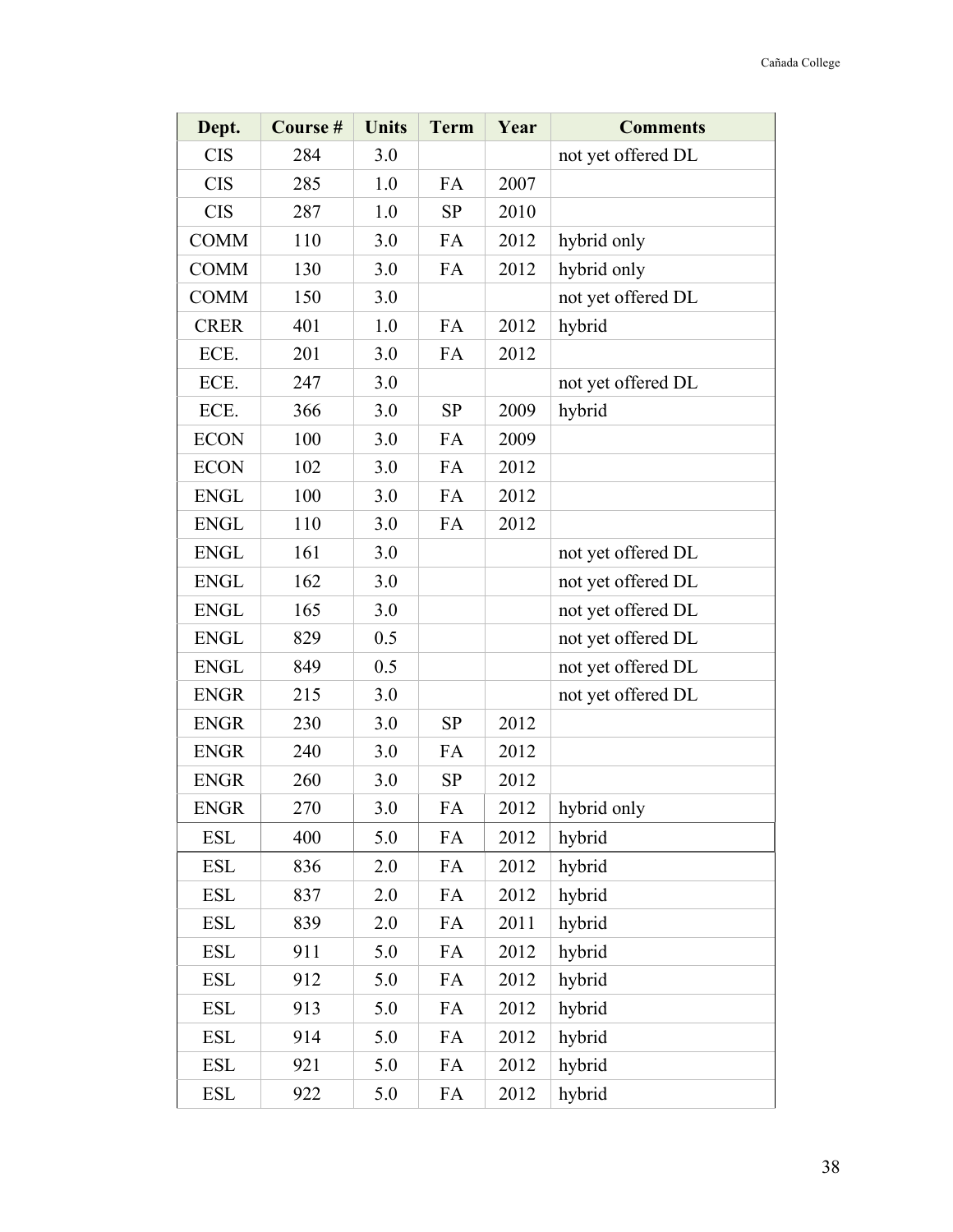| Dept.       | Course # | <b>Units</b> | <b>Term</b> | Year | <b>Comments</b>    |
|-------------|----------|--------------|-------------|------|--------------------|
| <b>ESL</b>  | 923      | 5.0          | FA          | 2012 | hybrid             |
| <b>ESL</b>  | 924      | 5.0          | FA          | 2012 | hybrid             |
| <b>HIST</b> | 104      | 3.0          | FA          | 2012 |                    |
| <b>HIST</b> | 106      | 3.0          | <b>SP</b>   | 2012 |                    |
| <b>HIST</b> | 201      | 3.0          | FA          | 2012 |                    |
| <b>HIST</b> | 202      | 3.0          | <b>SP</b>   | 2012 |                    |
| <b>HIST</b> | 242      | 3.0          |             |      | not yet offered DL |
| <b>HIST</b> | 243      | 3.0          |             |      | not yet offered DL |
| <b>HIST</b> | 245      | 3.0          |             |      | not yet offered DL |
| <b>HIST</b> | 246      | 3.0          |             |      | not yet offered DL |
| <b>HIST</b> | 247      | 3.0          |             |      | not yet offered DL |
| <b>HIST</b> | 422      | 3.0          |             |      | not yet offered DL |
| <b>HIST</b> | 455      | 3.0          |             |      | not yet offered DL |
| <b>HSCI</b> | 432      | 0.5          | FA          | 2012 | hybrid only        |
| <b>KINE</b> | 308      | 3.0          |             |      | not yet offered DL |
| <b>LCTR</b> | 100      | 1.0          | FA          | 2012 | hybrid             |
| <b>LCTR</b> | 151      | 1.0          |             |      | not yet offered DL |
| <b>LCTR</b> | 810      | 1.0          |             |      | not yet offered DL |
| <b>LIBR</b> | 100      | 1.0          | <b>SU</b>   | 2012 |                    |
| <b>MART</b> | 314      | 3.0          |             |      | not yet offered DL |
| <b>MART</b> | 370      | 1.5          | <b>SP</b>   | 2012 |                    |
| <b>MART</b> | 376      | 3.0          |             |      | not yet offered DL |
| <b>MART</b> | 377      | 3.0          |             |      | not yet offered DL |
| <b>MART</b> | 378      | 3.0          |             |      | not yet offered DL |
| <b>MART</b> | 389      | 1.5          | FA          | 2012 |                    |
| <b>MART</b> | 410      | 1.0          |             |      | not yet offered DL |
| <b>MART</b> | 417      | 3.0          |             |      | not yet offered DL |
| <b>MATH</b> | 110      | 5.0          | FA          | 2012 |                    |
| <b>MATH</b> | 111      | 3.0          | FA          | 2012 |                    |
| <b>MATH</b> | 112      | 3.0          | FA          | 2012 |                    |
| <b>MATH</b> | 120      | 5.0          | FA          | 2012 |                    |
| <b>MATH</b> | 122      | 3.0          | FA          | 2012 |                    |
| <b>MATH</b> | 123      | 3.0          | FA          | 2012 |                    |
| <b>MATH</b> | 200      | 4.0          | FA          | 2012 |                    |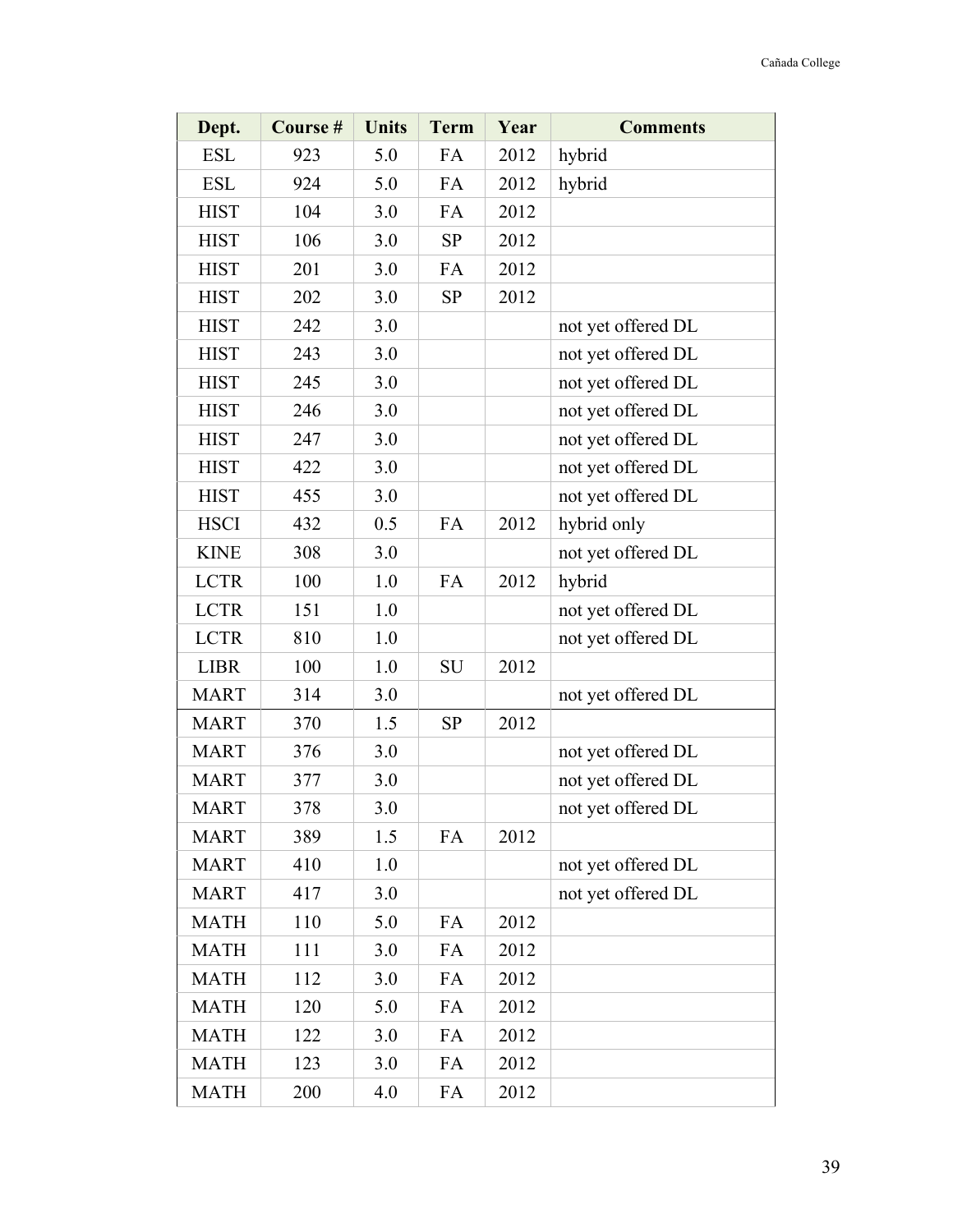| Dept.       | Course # | <b>Units</b> | <b>Term</b> | Year | <b>Comments</b>    |
|-------------|----------|--------------|-------------|------|--------------------|
| <b>MATH</b> | 222      | 5.0          |             |      | not yet offered DL |
| <b>MATH</b> | 251      | 5.0          | FA          | 2012 | hybrid             |
| <b>MATH</b> | 253      | 5.0          |             |      | not yet offered DL |
| <b>MATH</b> | 268      | 4.0          |             |      | not yet offered DL |
| <b>MATH</b> | 818      | 1.0          | FA          | 2012 |                    |
| <b>METE</b> | 100      | 3.0          | FA          | 2012 |                    |
| <b>OCEN</b> | 100      | 3.0          | FA          | 2012 |                    |
| <b>PLSC</b> | 130      | 3.0          | <b>SP</b>   | 2012 | hybrid             |
| <b>PLSC</b> | 170      | 3.0          |             |      | not yet offered DL |
| <b>PLSC</b> | 210      | 3.0          | <b>FA</b>   | 2012 |                    |
| <b>PLSC</b> | 310      | 3.0          | <b>FA</b>   | 2012 |                    |
| <b>PSYC</b> | 100      | 3.0          | FA          | 2012 |                    |
| <b>PSYC</b> | 200      | 3.0          | FA          | 2012 |                    |
| <b>SOCI</b> | 100      | 3.0          | FA          | 2012 |                    |
| <b>SPAN</b> | 110      | 5.0          | FA          | 2012 | hybrid             |
| <b>SPAN</b> | 111      | 3.0          | FA          | 2012 | hybrid             |
| <b>SPAN</b> | 112      | 3.0          | FA          | 2012 | hybrid             |
| <b>SPAN</b> | 120      | 5.0          | FA          | 2012 | hybrid             |
| <b>SPAN</b> | 121      | 3.0          | FA          | 2012 | hybrid             |
| <b>SPAN</b> | 122      | 3.0          | FA          | 2012 | hybrid             |
| <b>SPAN</b> | 130      | 5.0          |             |      | not yet offered DL |
| <b>SPAN</b> | 131      | 3.0          | FA          | 2011 | hybrid             |
| <b>SPAN</b> | 132      | 3.0          | FA          | 2011 | hybrid             |
| <b>SPAN</b> | 140      | 3.0          | FA          | 2011 | hybrid             |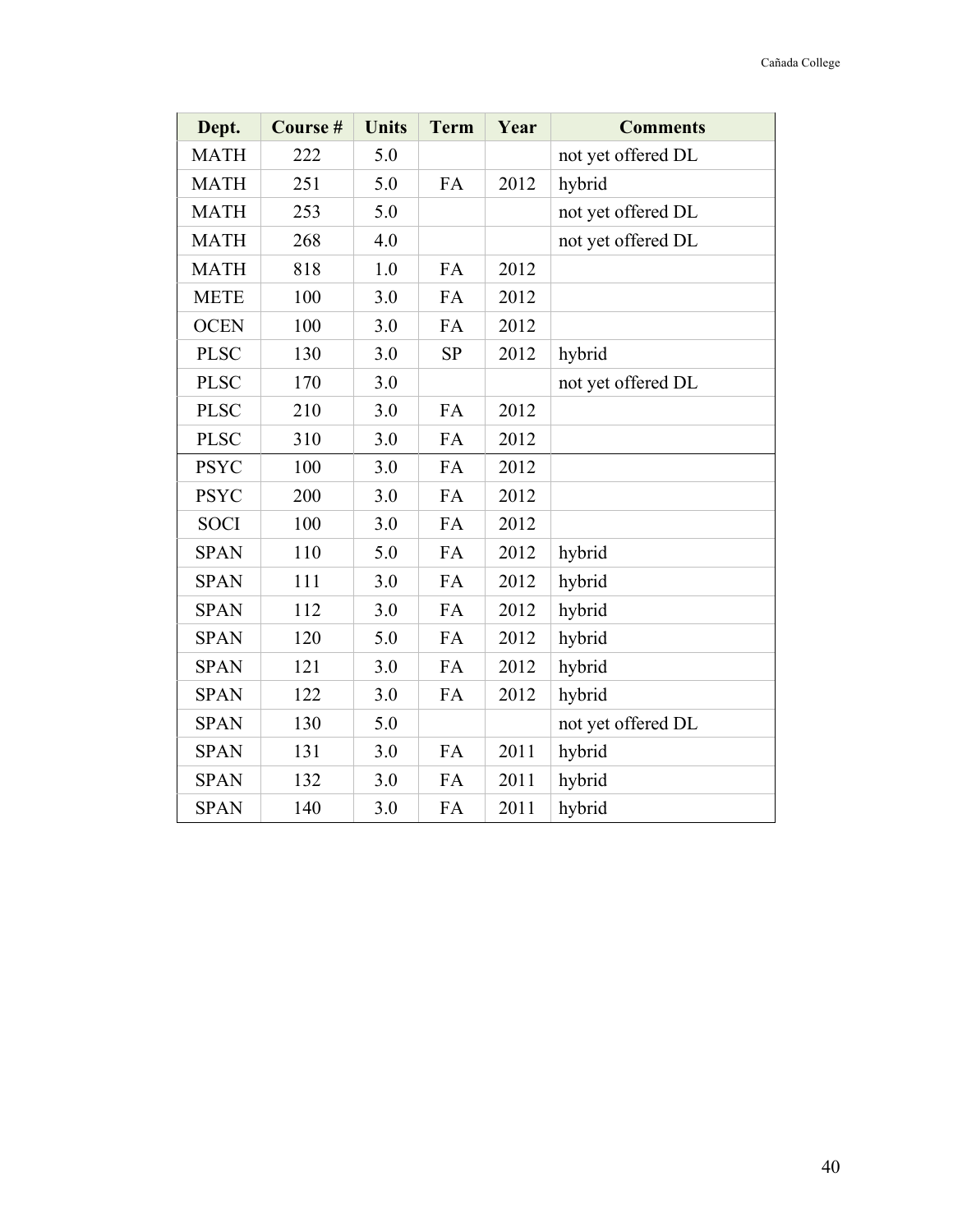# **Canada College Distance Education Handbook**

Distance Education Advisory Committee

*Updated 10-23-12*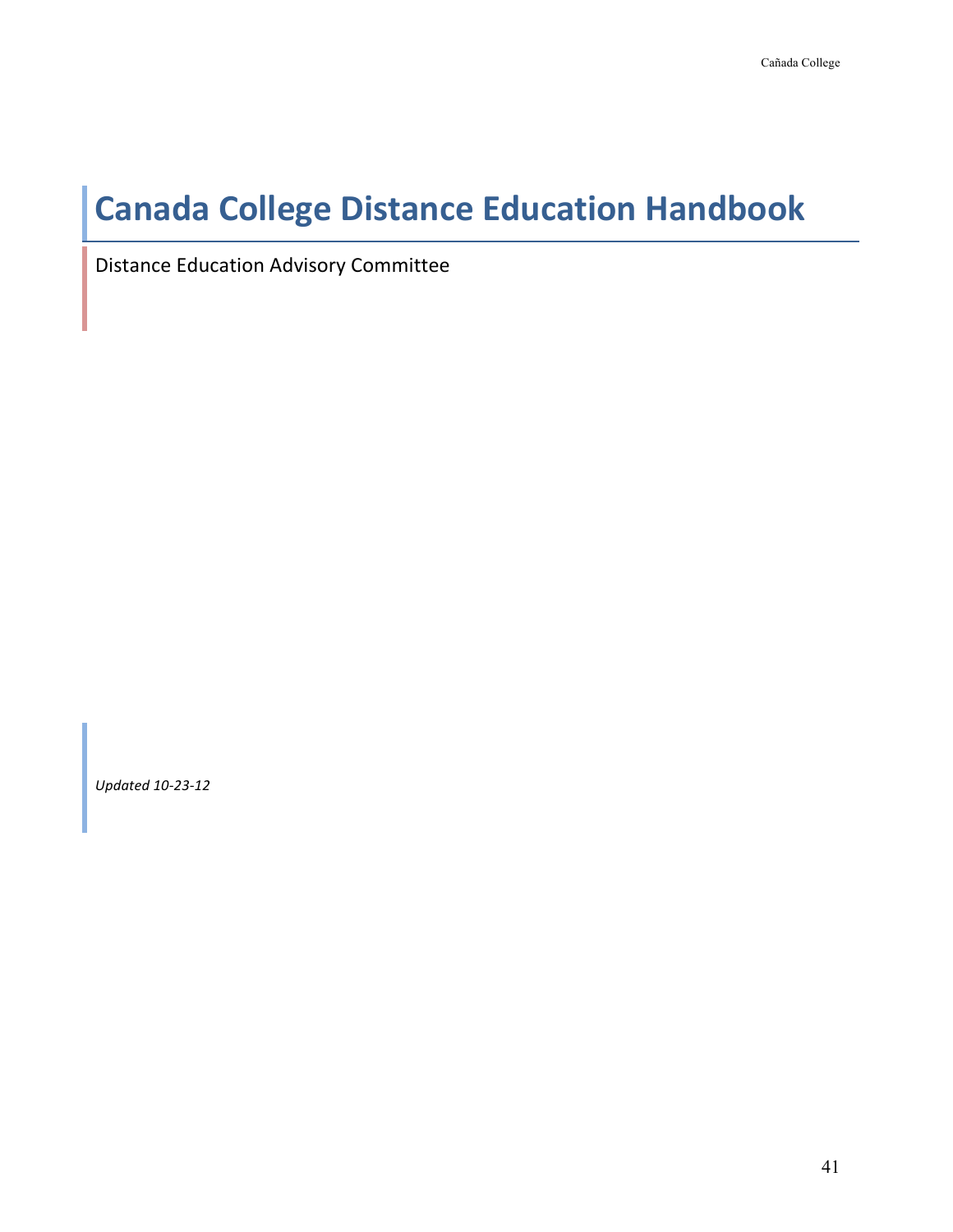| <b>Table of Contents</b> |  |
|--------------------------|--|
|--------------------------|--|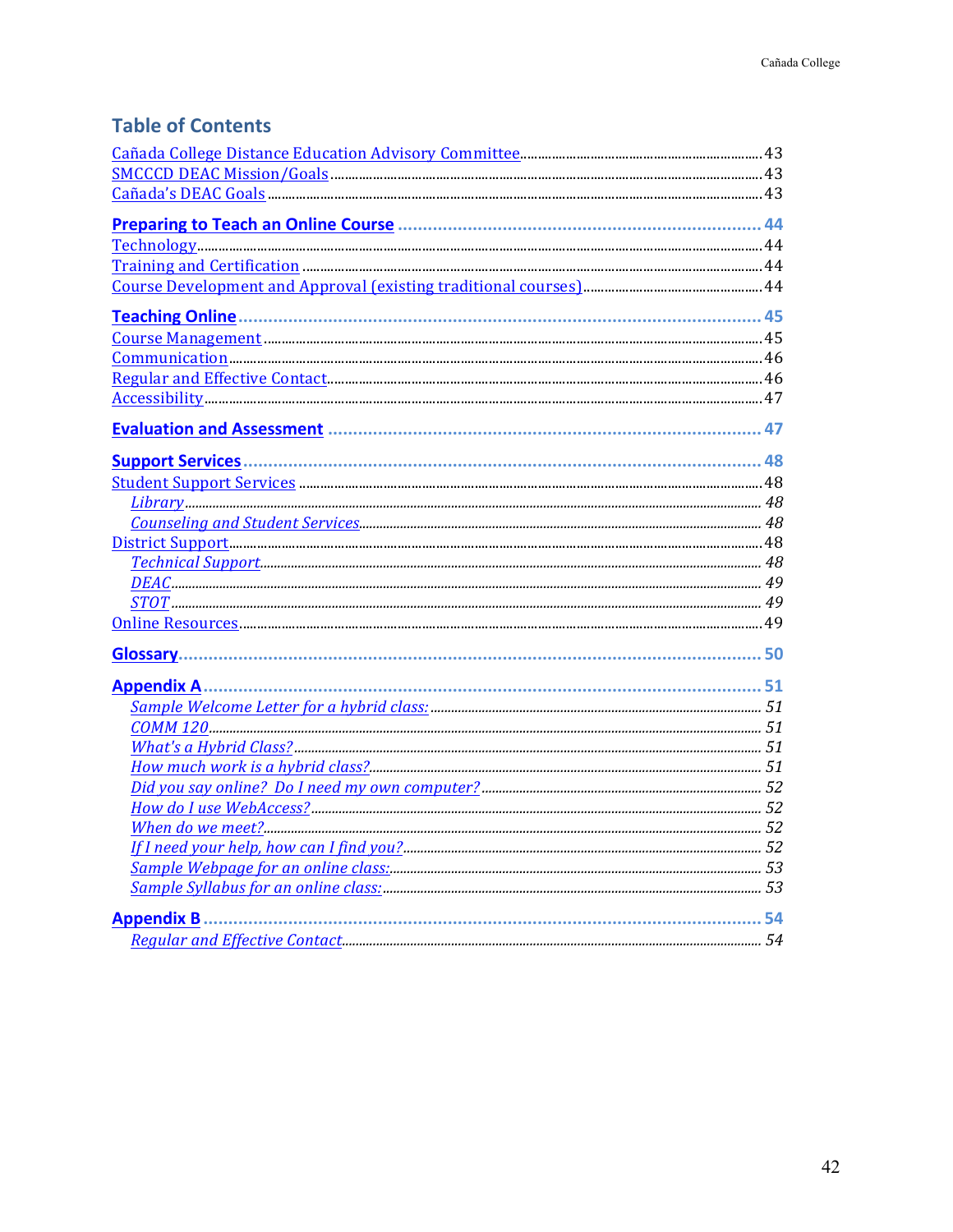# **Cañada College Distance Education Advisory Committee**

Linda Hayes, Interim VP Instruction Janet Stringer, Lead Administrator Peter Bruni, Liaison to District DEAC Ricardo Flores, Instructional Designer and Distance Education Coordinator Patty Dilko, Professor Ray Lapuz, Professor Don Lariviere, Alternate Media Specialist Lezlee Ware, Professor Karen Olesen, Counselor Susan Traynor, Learning Center

# **SMCCCD DEAC Mission/Goals**

Through the distance education program, the District will create innovative educational opportunities, provide responsive support services and strive for the high success and retention rates relative to (statewide or national) data. The District envisions the expansion of distance education offerings to increase distance education-based degrees and certificates.

# **Cañada's DEAC Goals**

The distance education program is committed to the college's core mission of ensuring student success by building and supporting a distance education program that meets the varied academic plans of Cañada's students while supporting training, professional development, collegiality, and community building among faculty members.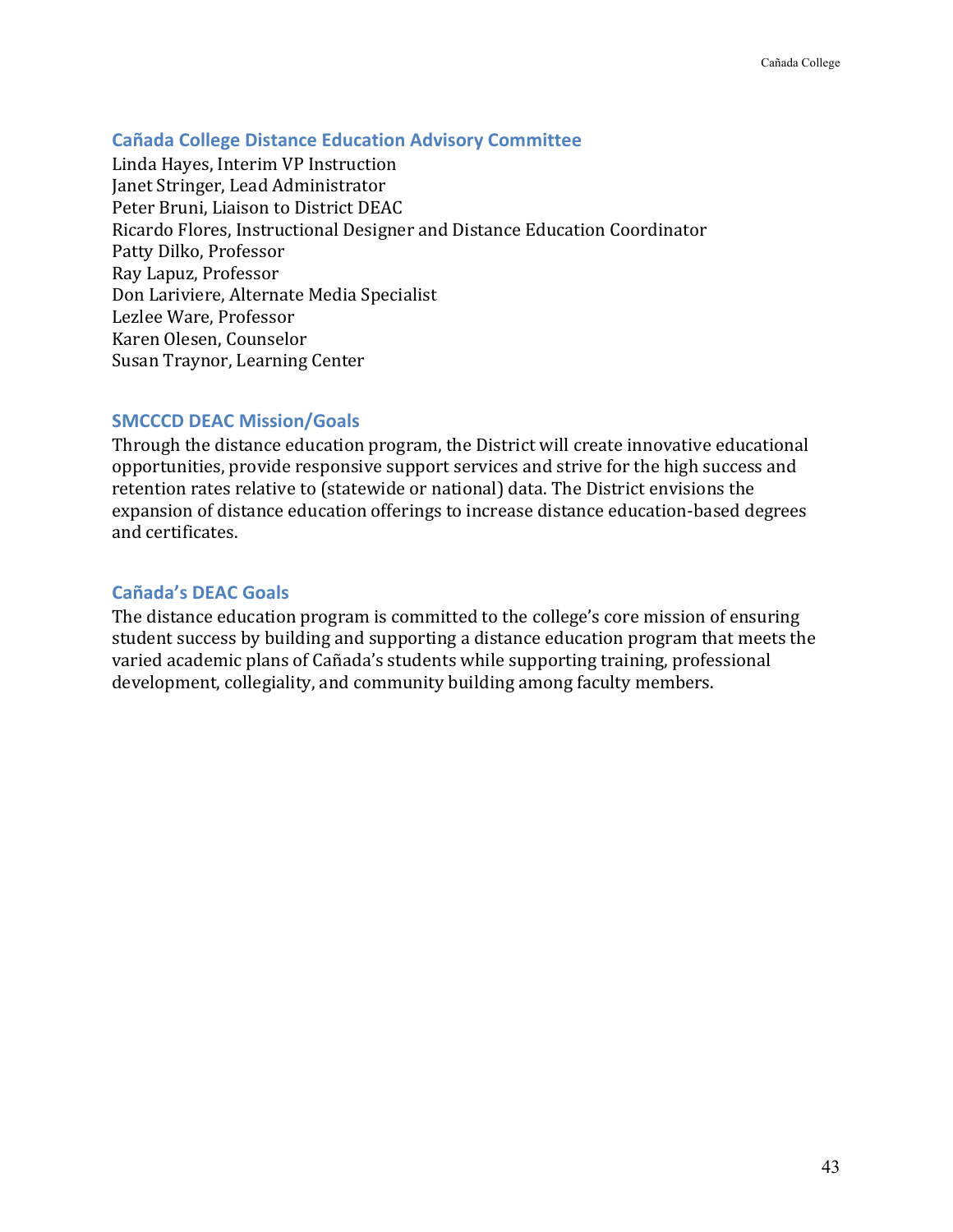# **Preparing to Teach an Online Course**

Successful online teaching involves a fruitful marriage between technology and content, and a firm understanding of the teaching theories currently embraced by the online teaching community. Developing a successful online course involves understanding the particular strengths and weaknesses of this mode of delivery, the specific student population being served, and the technology—both hardware and software—that will aid faculty members in developing innovative online courses. The following sections outline technology recommendations, faculty training and certification, and course development guidelines.

# **Technology**

Faculty members should have access to technology sufficient for managing their online courses. The technology recommendations, for both Windows and Macintosh users, as of October 22, 2012 are:

- Fairly recent Mac or PC (not more than three years old) with a current operating system
- Current browser
- Internet connection, preferably broadband (DSL speeds)

Please note that a user's experience will be slightly different depending on the browser. Additionally, certain software supported by SMCCD is known not to work with later versions of Internet Explorer. In those instances, users will need to use IE 7/8, Chrome or Firefox.

# **Training and Certification**

Faculty electing to teach online classes should have training in both Moodle/WebAccess, and online pedagogy/andragogy. To teach a course in the Distance Education program or design a new course, the faculty member should receive training/certification in online teaching, either through the District (STOT), or through another approved or accredited program, or be able to demonstrate equivalent experience such as prior success at teaching online courses, then seek approval from the division Dean to teach an online course.

# **Course Development and Approval (existing traditional courses)**

To ensure that our course delivery is consistent, student-friendly, and integrated, the following criteria should be met before a faculty member designs, adopts or teaches an online course. (Note: Courses with less than 51% contact hours offered via distance ed are considered web-assisted courses, not fully online or hybrid courses, and these guidelines do not necessarily all apply.)

Recommended requirements for teaching online:

- The faculty member seeking to teach online has approval from division Dean.
- Distance Education addendum to the Course Outline of Record has been approved by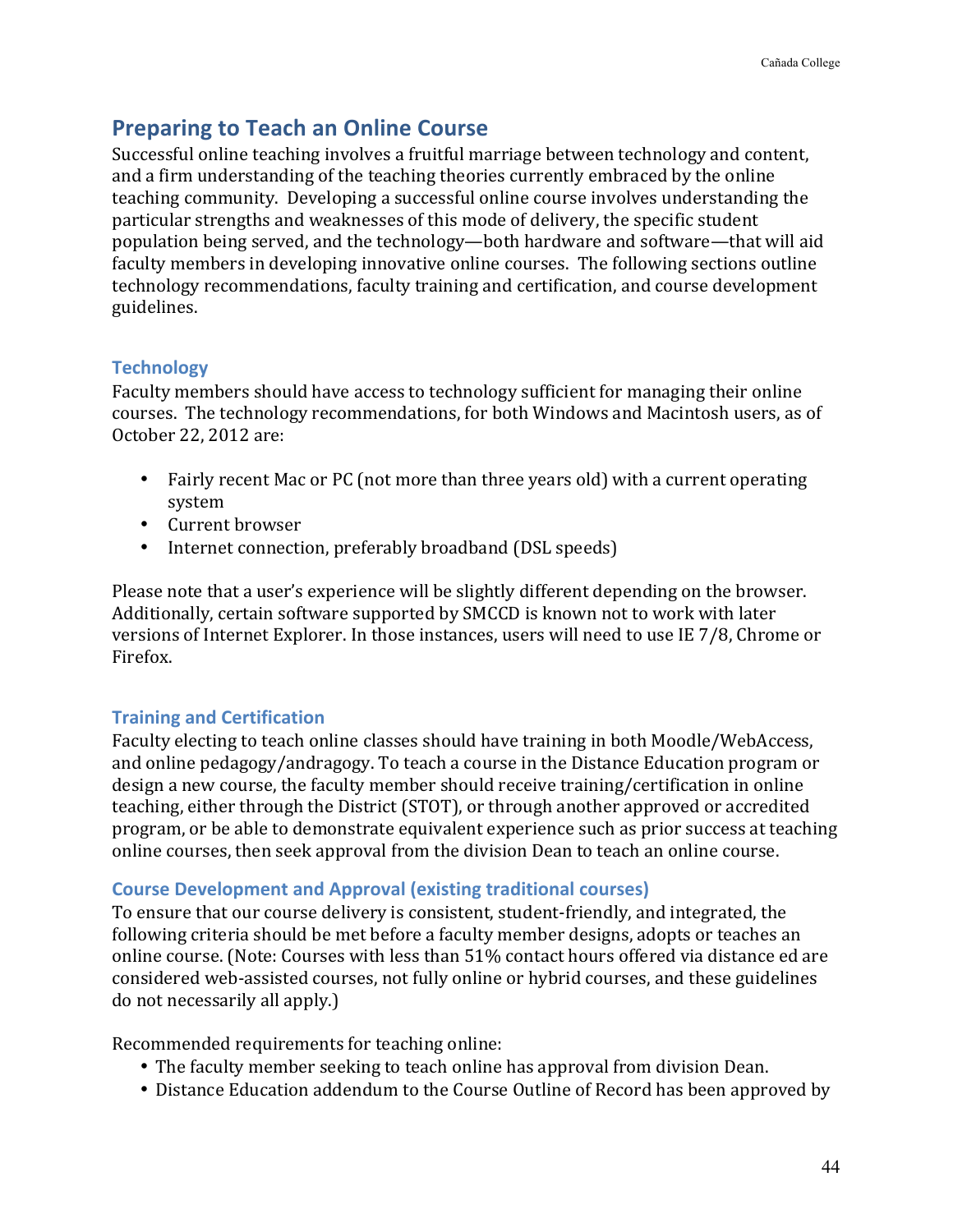the Curriculum Committee. The Addendum can be found here: http://sharepoint.smccd.edu/SiteDirectory/cancurriculum/Curriculum%20Forms/ Forms/AllItems.aspx

New distance education courses must also go through a course approval process before offering the course. Since moving from the traditional classroom to a virtual classroom is not as simple as merely putting existing course notes and readings online, faculty should critically evaluate their online course.

Throughout the development process, faculty collaboration should be used to ensure best practices and to share insights into both the technology and the andragogy. Several checklists or rubrics exist for assisting faculty in this critical endeavor. It is strongly suggested that faculty members developing a new course use the "Rubric for Online" Instruction" developed by CSU, Chico and Butte College. This rubric is available here: http://www.csuchico.edu/celt/roi/

Faculty wishing to adapt an existing class (a course with a current Course Outline of Record) to an online class must have approval from their department chair and dean. SMCCCD suggests the following guidelines for approving the development of an online course:

- Students will benefit from having access to the course via a distance offering;
- The Course Outline of Record is current and has been approved with a DE addendum request for approval;
- A DE addendum has been submitted to the Curriculum Committee adequately designating the following:
	- 1. Sufficient consideration has been given to adaptations of methods of instruction and methods of evaluation to ensure regular and effective contact as required in Title 5 and the proposed SMCCCD Regular Effective Contact Policy (See Appendix 1: Regular Effective Contact Policy).
	- 2. Necessary technical requirements are available.
	- 3. Accessibility is ensured as required by Section 508 guidelines.
- All Title 5 mandates have been met and followed.
- Courses have incorporated discipline SLO's
- Confirm that articulation with CSU/UC is not affected by offering the course through distance learning

# **Teaching Online**

Faculty members teaching an online course should follow these guidelines for course management, communication with students, and providing accessibility:

# **Course Management**

Faculty teaching online courses are responsible for the same course administrative functions as those teaching in a traditional classroom, including choosing books and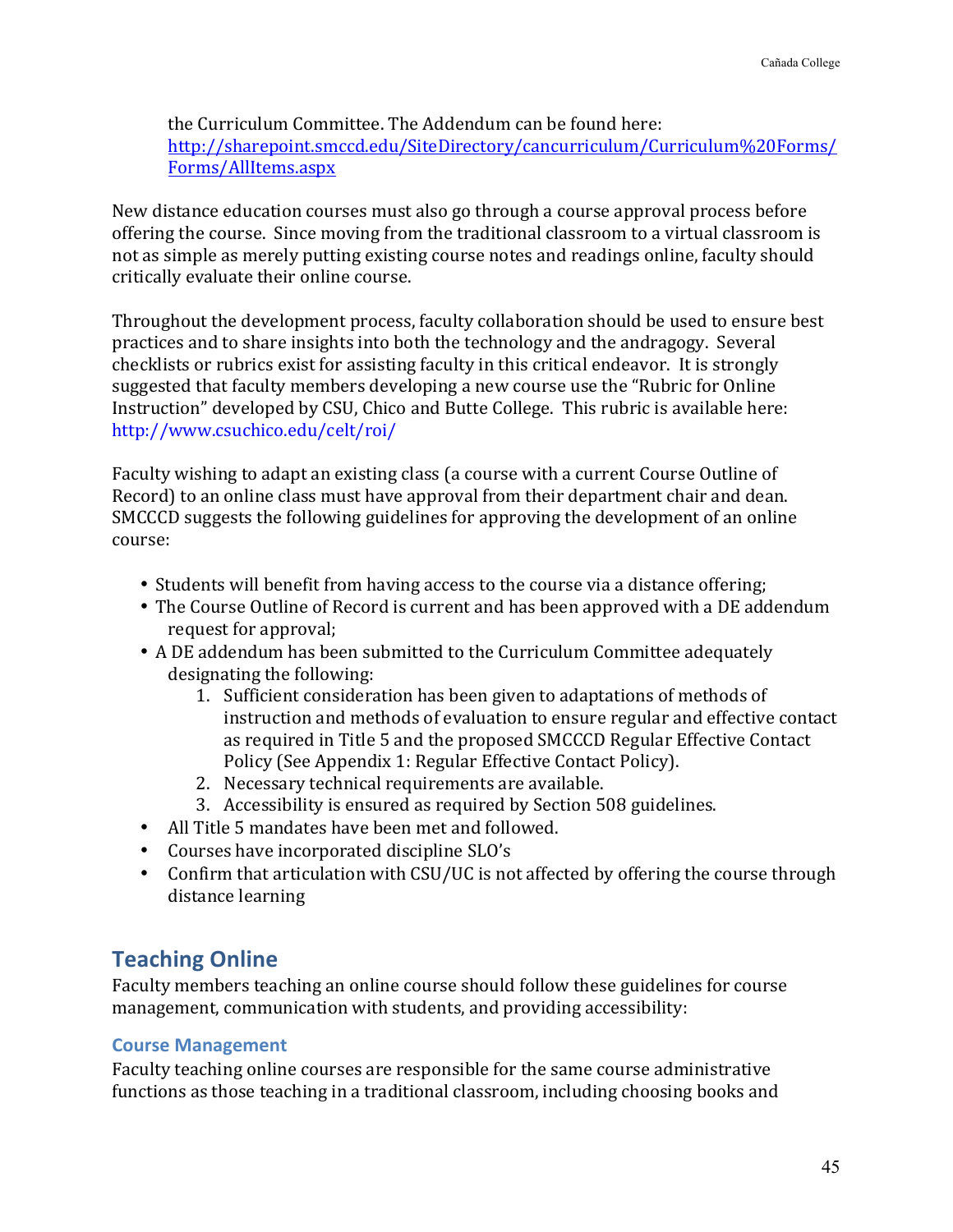curriculum, verifying course rosters, adding and dropping students, and entering grades at the prescribed times. In addition, online faculty are responsible for creating and loading syllabi, assignments, and calendars to the course website, assuring that all features of the site are up-to-date and currently working, and facilitating interaction among their students.

#### **Communication**

To ensure consistent communication with potential distance education students, faculty members teaching online courses should use their smccd.edu email accounts as their primary email contact. In addition, the faculty member should use the district provided Moodle (WebAccess) shell to ensure authentication compliance.

Communication with distance learners often begins before the first class meeting. Faculty members are encouraged to develop a Student Prep Plan to send to enrolled students the week prior to the course start date. The Student Prep Plan should include a welcome letter, the syllabus, and course guidelines for communication. The syllabus is a critical channel for communicating expectations to distance learners. Faculty members should consider modifying their syllabus to clearly address course policies, assignment submission, testing and proctoring, and support services that may be affected by the distance learning modality. Syllabi for Distance Education courses should include a specific section that outlines how the course will be managed, how communication will be managed, and how special needs will be met. Appendix A contains examples of Distance Education syllabi and welcome letters that address the needs of online students.

# **Regular and Effective Contact**

Faculty presence is an important factor in the success of online courses. Online instructors must meet the requirements for regular effective contact, using both synchronous and asynchronous channels, where appropriate, to connect with the students in their online courses. Moreover, student retention and success rates are improved when there is active participation in the class that fosters a sense of community. Faculty should be prepared to encourage student interaction, build opportunities for learner-learner contact and instructor-learner contact, and give response and feedback in a timely manner, as specified in the course syllabus.

In 2008, the California Community Colleges Chancellor's Office published updated guidelines for distance education courses as outlined in Title V. Section 55204 (formerly section 55211) was amended to clarify guidelines for regular effective contact in online, hybrid, and web-assisted courses, including subsection (a), the responsibility of the instructor for initiating and maintaining contact, and subsection  $(b)$ , a discussion of acceptable modes for maintaining contact.

Studies have shown that student success in distance courses, including retention and persistence, is enhanced by contact between the instructor and the student. Accordingly, all distance education courses should include frequent and ample opportunities for students to ask questions and receive comments and feedback from instructors. Moreover, feedback should be timely and interactive, and use a variety of channels. Best practices include: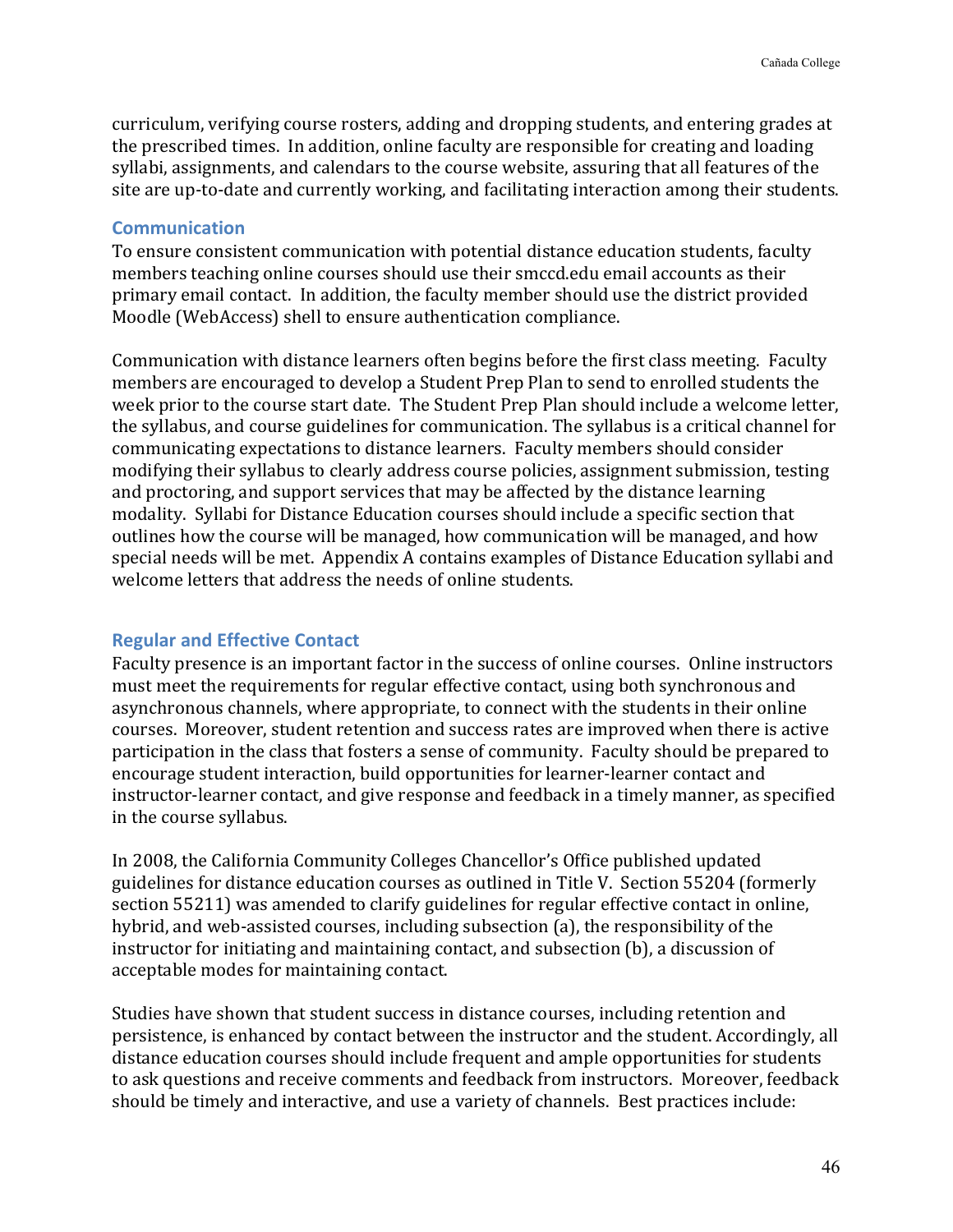- Early, continuing, and consistent communication from the instructor of record, including instructions for accessing the course material and opportunities for assessing whether students are accessing and understanding the course material.
- Regular contact hours established through published office hours (whether virtual or face-to-face) and availability for answering questions and giving feedback that includes both synchronous and asynchronous modes.
- Timely feedback that replicates the contact of face-to-face courses, with contact between faculty and students occurring no-less frequently than in a comparable face-to-face course. Cañada's best practice guidelines suggest that, during the work week, instructors should answer student questions as soon as possible or within 24 hours. In their syllabus or welcome letter, instructors should clearly indicate when they will be available to students, how often they will respond to student work, and when they are not available (ie, over vacations, holidays, or weekends, if appropriate).
- Interaction between faculty and students using multiple channels, including but not limited to forum discussions, email, and weekly announcements. Faculty are strongly encouraged to use a variety of communications modes in their classes including synchronous channels, such as chat, Skype, CCC Confer, or other collaborative tools, such as Google docs, wikis, and Twitter, to name a few.

# **Accessibility**

To ensure that students with disabilities have the same opportunity, Distance Education courses should be designed to provide "built-in" accommodation (i.e. closed captioning, descriptive narration) and/or interface design/content layout, which is accessible to "industry standard" assistive computer technology commonly used by students with disabilities. Specific guidelines are available at the System Office Regulations and Guidelines for Distance Education:

http://www.cccco.edu/Portals/4/AA/Distance%20Education/DEGuidelinesMar2004.pdf

In addition, the SMCCCD website for the Center for Teaching and Learning (a now defunct group) is still maintained and available. To access tutorials on designing ADA compliant instructional websites, visit http://ctlonline.net/websavvy/access.html

# **Evaluation and Assessment**

District policy for evaluating faculty performance for distance education is under review by a district-wide committee. Any new or revised evaluation processes will be instituted in late 2013 or early 2014. Hopefully, these new processes will take into account the specific needs of distance education.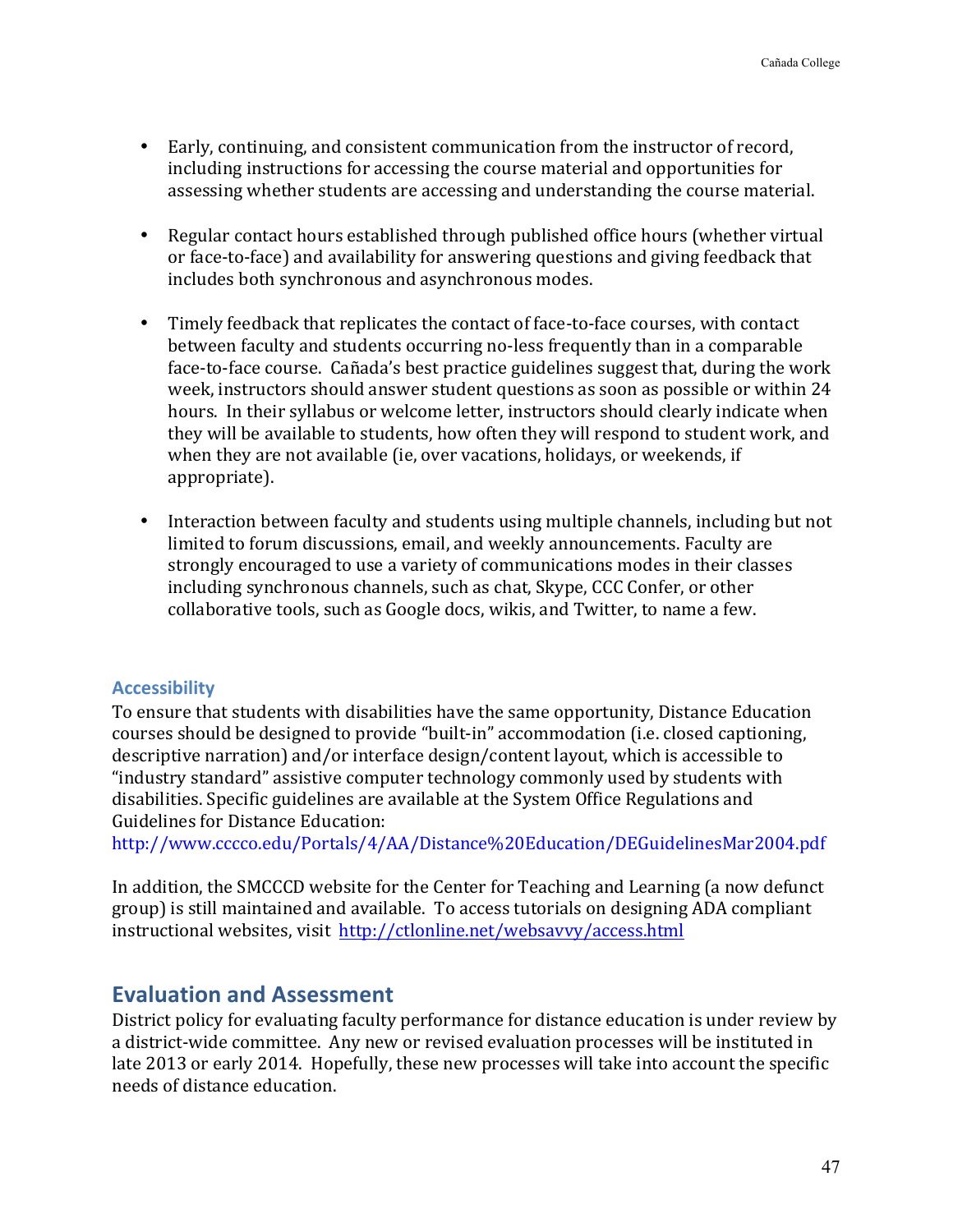All new DE courses should be evaluated by the Distance Education Committee before being taught. Towards this goal, the curriculum committee has agreed that new distance education courses or modifications will be required to be reviewed by a distance education expert. Ricardo Flores, when possible, will serve as this review expert. If Ricardo is not available, then another member of the Cañada Distance Education Advisory Committee will review the curriculum. Courses will be specifically reviewed for student authentication, regular and effective contact, and course management system and support.

# **Support Services**

# **Student Support Services**

# **Library**

Our library supports remote access for both faculty and students, including remote access to search tools, library catalogs, and a remote helpline via email. Additionally, library faculty are available for designing custom library resource pages for distance courses. For more on the library's services, visit http://canadacollege.net/library/

# **Counseling and Student Services**

In addition to our regular on-campus advising and counseling, distance learners can use Cañada's Electronic Counseling Service to receive limited counseling on schedule planning, transferring, and GE and Certificate questions. Students can access the Electronic Counseling Service at http://www.smccd.edu/accounts/canada/student/ecounseling.html

# **District Support**

# **Technical Support**

San Mateo Community College District supports WebAccess. Information Technology Services (ITS) contracts with Moodlerooms to maintain WebAccess, which includes a suite of integrated online tools such as assignment posting, grade book, quizzes, forums, chat rooms, white boards and much more. ITS hosts a site that offers an overview of the features of WebAcess and includes links to tutorials on how to use the individual features of WebAccess. View the site and links to the tutorials at

http://www.ctlonline.net/WebAccess

Or choose the tutorial link on the left hand column of the WebAccess homepage.

In addition, the tutorials can be downloaded via iTunesU, a partnership with Apple to provide faculty an easy way to post and share podcasts with their students. iTunesU is based on the same easy-to-use technology used by the iTunes Store, and allows faculty and students to download, listen to, and view content on their Macs, PCs or iPods. http://www.smccd.edu/itunesu

All technical questions about WebAccess will be handled by the WebAcess support center: http://smccd.mrooms.net/mod/resource/view.php?inpopup=true&id=8949 In the event the call center can not answer your question, the call center will escalate your issue to the appropriate ITS personnel for further follow-up.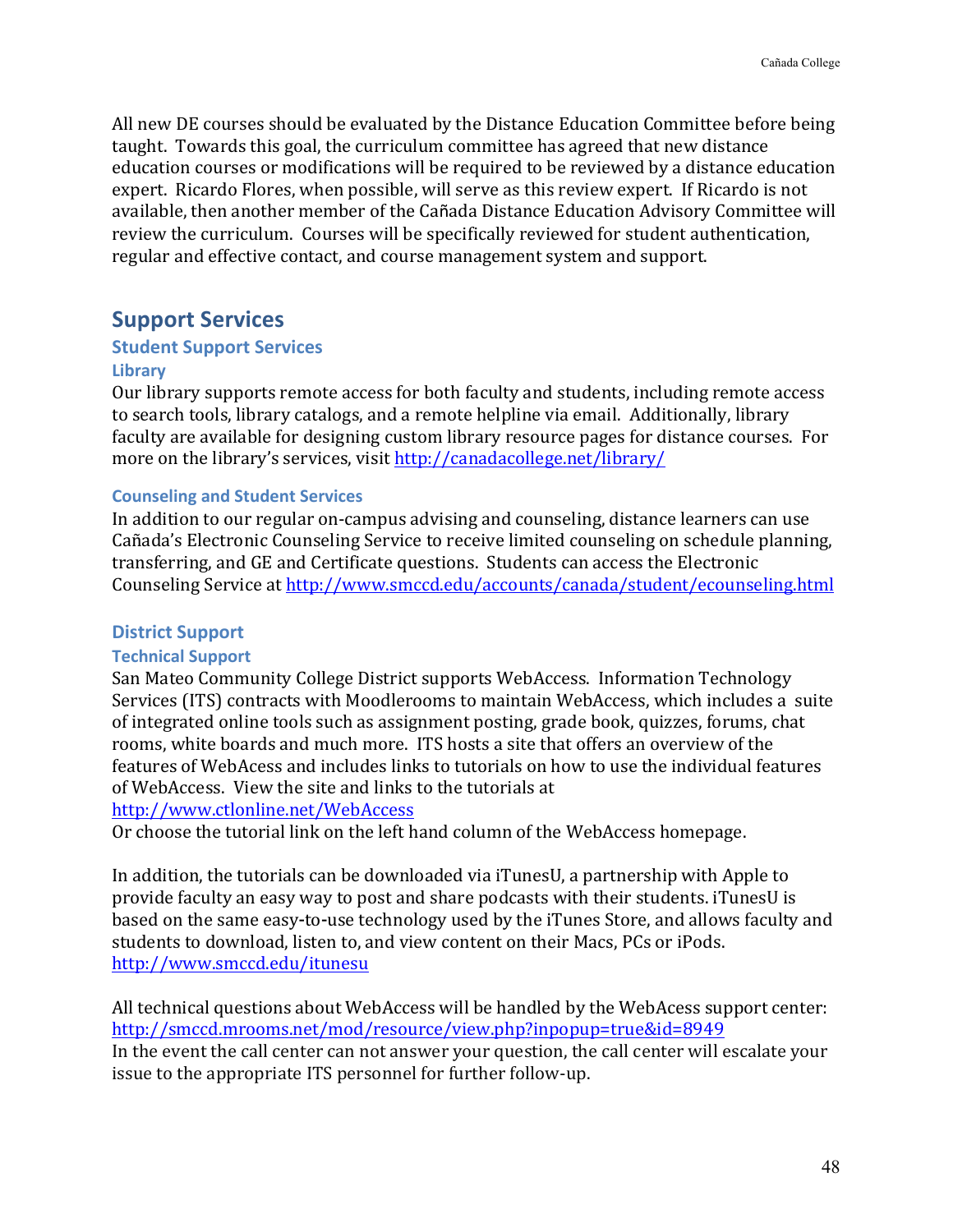# **DEAC**

SMCCCD has identified distance education as an area for development. Accordingly, the Distance Education Advisory Committee (DEAC) was formed, and is currently working on developing district-wide training via Structured Training for Online Teaching (STOT), identifying district-wide needs and technology support, and sponsoring guest speakers. Information about DEAC, committee members and contact information, and resources available through DEAC are available on the SMCCCD website at http://www.smccd.edu/edservplan/deac/default.shtml

# **STOT**

SMCCCD instructors may apply to take the two-part distance education training through the district, Structured Training for Online Teaching (STOT). In addition to these workshops, a database of online tutorials is available through iTunesU. To access and download these tutorials, visit

http://www.smccd.net/accounts/ctl/WebAccess/index.html#tut

# **Online Resources**

**State Guidelines** 

http://www.cccco.edu/ChancellorsOffice/Divisions/AcademicAffairs/DistanceEducation/t abid/499/Default.aspx

Moodle resources www.moodle.org

Bloom's taxonomy for the digital age

http://www.google.com/search?client=safari&rls=en&q=Bloom's+taxonomy+digital&ie=U TF-8&oe=UTF-8

A deeper look at this revised taxonomy http://www.scribd.com/doc/8000050/Blooms-Digital-Taxonomy-v212

Faculty resources on the California Virtual Campus http://www.cvc.edu/faculty/

A portal to DE resources http://www.web-miner.com/deindex.htm

The American Distance Education Consortium (ADEC) http://www.adec.edu/online-resources.html

Instructor Links http://www.distance-educator.com/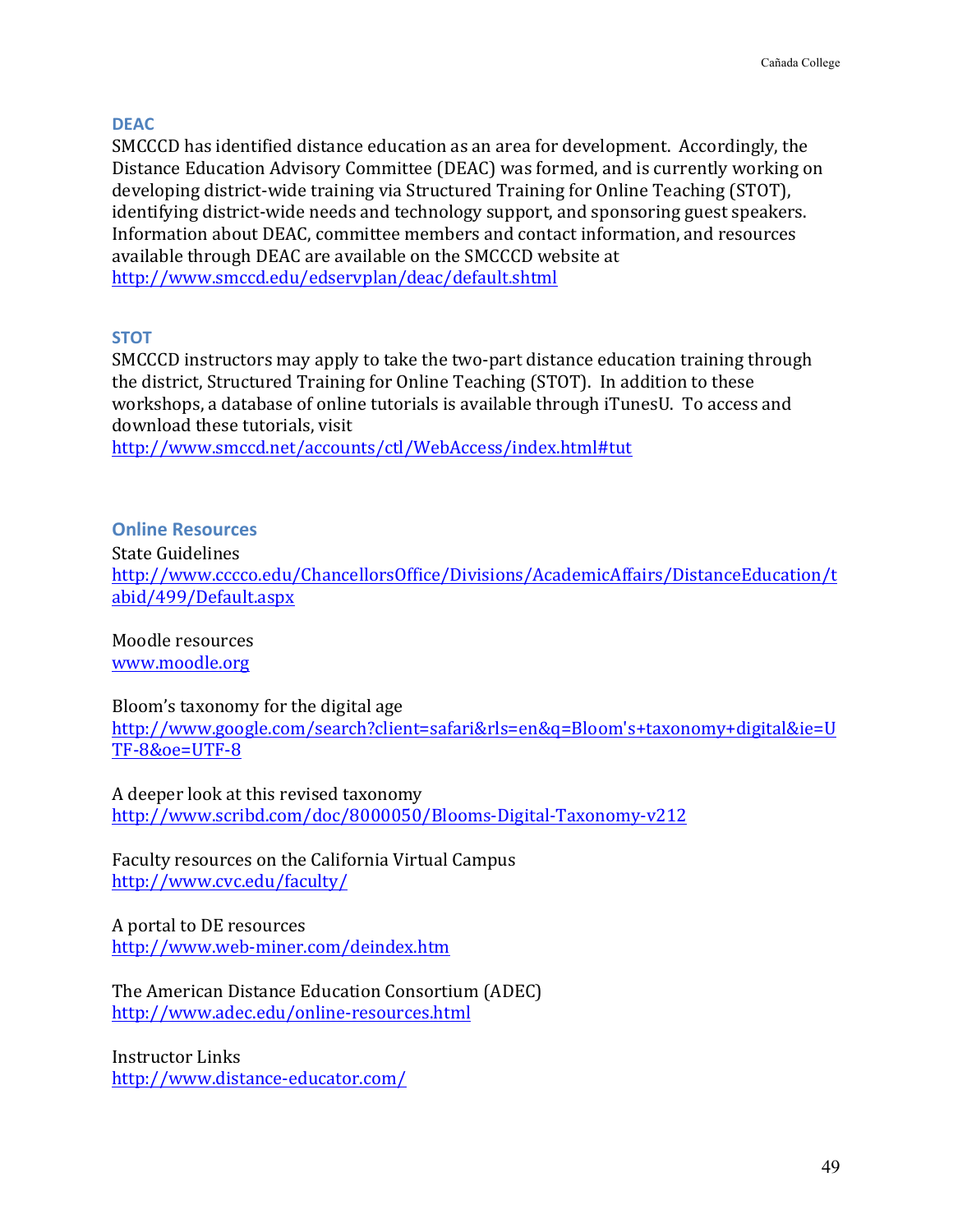# **Glossary**

**Asynchronous Learning**—teaching and learning that is delivered in a manner that allows the student (within the framework of the course) to work at his/her own pace, and at hours appropriate to his/her schedule.

**Distance Education**—Instruction in which the instructor and students are separated by distance and interact through the assistance of communication technology.

**Hybrid Course**—A course that substitutes 51% to 99% of face-to-face instructional hours with online work, and has some regularly scheduled on-campus meetings without alternative distance education means of student participation

**Moodle**—(Modular Object-Oriented Dynamic Learning Environment) open-source course management software used by SMCCCD to host our distance learning courses. We call our Moodle, WebAccess.

**Online Course**—a course in which the instructor and the student are separated by distance for the entire course and can interact exclusively through the assistance of communication technology. Testing may be done online, via proctoring arrangements, or other means. If an instructor wishes to incorporate on-campus meetings into the course, the instructor must also provide for alternative distance education means of student participation.

**Synchronous Learning—teaching and learning in which instructor and student or student** and student communication is occurring in 'real-time' with simultaneous participation.

**Telecourse**—a course that provides explanatory and illustrative subject material through a series of programs broadcast by TV or through DVDs or videotapes. On campus meetings are held for introduction, review, and testing.

**Web-Assisted Course**—A course that is designed to include a certain number of instructional contact hours (but fewer than  $51\%$ ) through distance education, including TBA. This course must undergo a separate approval process by the curriculum committee, just as online and hybrid courses do.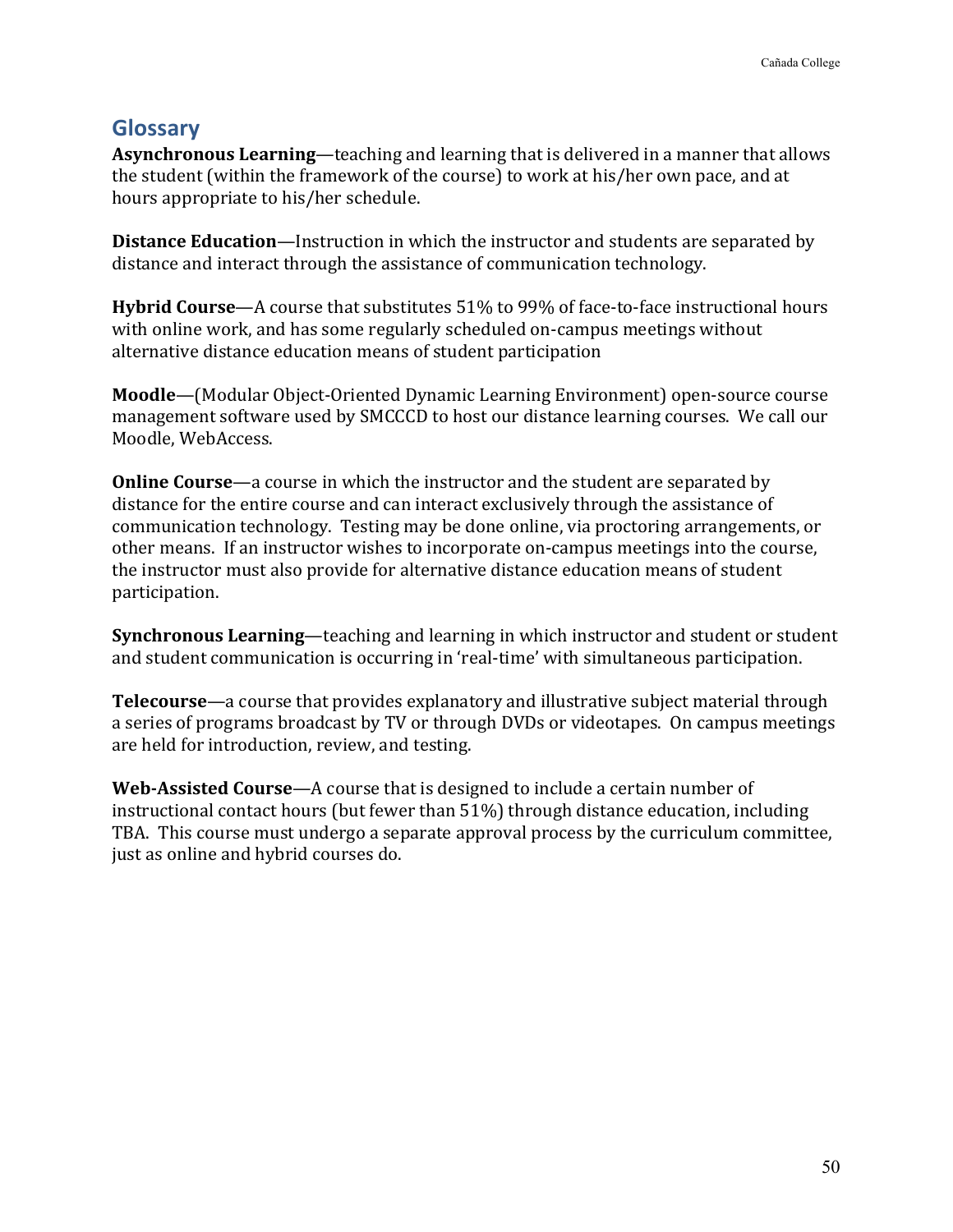# **Appendix A**

# **Sample Welcome Letter for a hybrid class:**

# **COMM 120**

Welcome to Speech 120! I will be your instructor for the course, and couldn't wait to send you an official welcome to Cañada's first hybrid speech course. In the coming weeks, we'll be studying the relationship between communication and our identities, our relationships, and our approaches to conflict--we have a lot of interesting things to study!

This section of Interpersonal Communication is a *hybrid* class--we'll be doing some of our work in class, and some online via WebAccess. Our first meeting is Thursday, August 18th, but for those of you eager to get started, here's a brief overview of the class!

# **What's a Hybrid Class?**

While we'll meet several times over the semester, most of our work will be done online. We'll use our face-2-face meeting times to present projects, introduce new units, and answer questions; however, the majority of our class discussions and homework will be completed on our course website. Hybrid classes offer us the best of both worlds--we get face-2-face interaction, and all the wonderful resources technology has to offer.

Still not sure what a hyrbrid class looks like? Want to take a peek? Though class doesn't officially begin until our first face-2-face meeting on the 18th, you can access our virtual classroom starting on the 15th. Feel free to poke around, look at the resources available, and get a feel for our virtual classroom! To check out the course site:

- Be sure you are officially registered in the class
- Go to the WebAccess Login and enter your G-number and password
- Choose Speech 120 42721 from the list of courses in the left-hand column

# How much work is a hybrid class?

Students take online and hybrid courses for a variety of important and compelling reasons. If you are interested in a hybrid class, though, because you think it will be less work than a face-2-face class, this is probably not the right class for you. Like any other class, you should expect to spend between 8-10 hours *per week* on this one. We'll spend our time reading, engaging in forum discussions, building a glossary of important communication key terms, journaling, and working on special projects.

Some students also expect all online courses to be self-paced. While this is true for some, our success in this class relies on collaboration--we have to work together, so we have to follow some semblance of a schedule. Each week, we'll do assigned reading and 'discuss' the reading with one another online. Though this is more restrictive than a self-paced class--you have to stay current with the chapter we're reading/discussing!--you have the freedom to choose the best time for working for you.

In addition to the 'weekly' rhythm of the class, we have projects, too. The class is divided into 5 units--each is 3-4 weeks in length. A project is due at the end of each unit. To be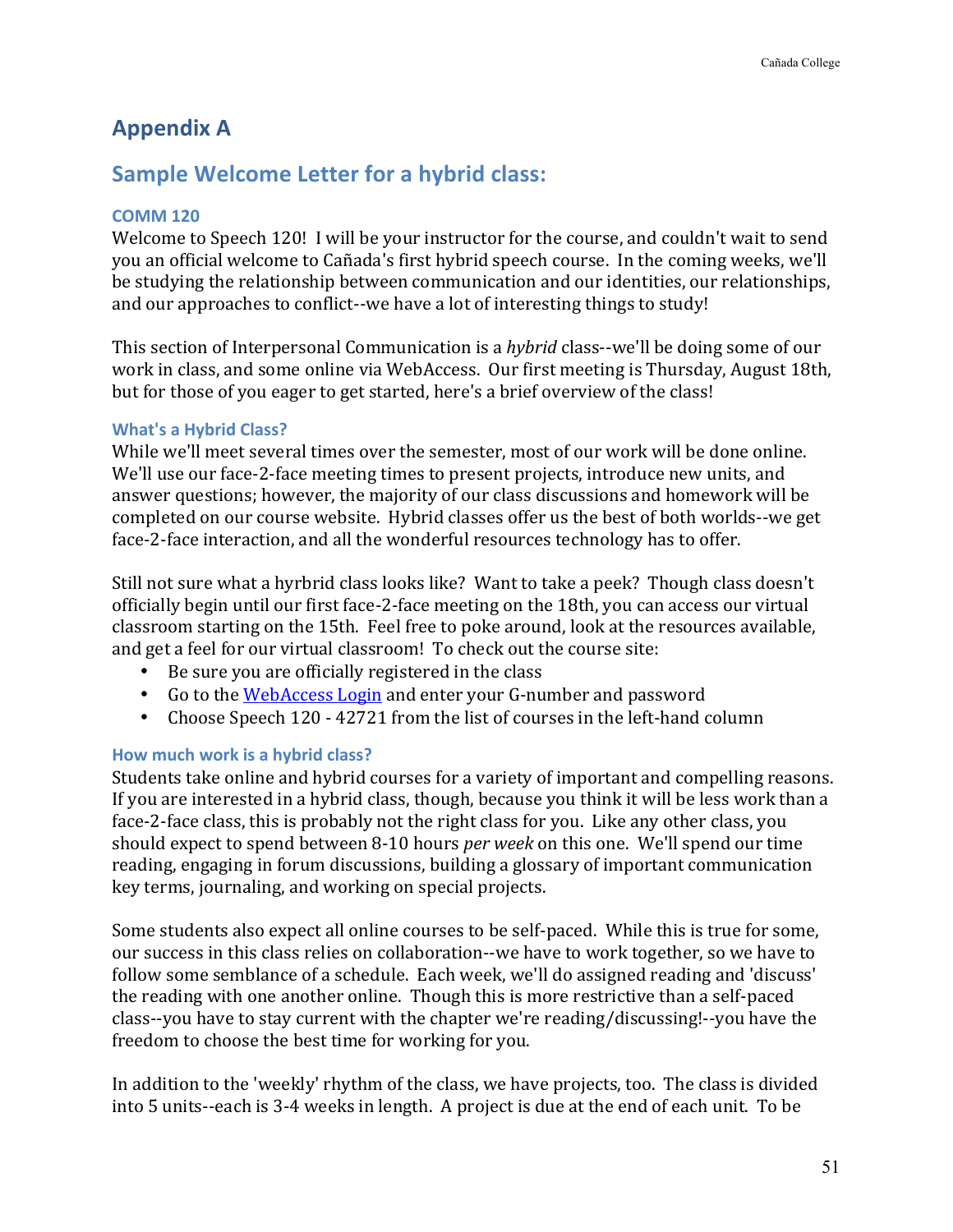successful in the class, be sure you set aside time each week to engage our virtual classroom, do reading and homework, and work on your projects.

#### **Did you say online? Do I need my own computer?**

While owning a computer would certainly give the you the greatest flexibility, if you don't have a home computer, there are many resources on campus that you can use. You can find out more about these resources at Cañada's Learning Center/Computer Lab.

Still not sure a hybrid class is right for you? Take the survey on the following link to see if you have the recommended technology and skills: Online Readiness Self-Assessment

# **How do I use WebAccess?**

We'll use San Mateo Community College District's course management system, WebAccess, for all our online interaction. If you are new to WebAccess, a great place to start is the student tutorial. If you are having trouble logging on to WebAccess, you can get help from WebAccess Support.

At our orientation on August 18th, we'll review the features of WebAccess we'll be using for our class, inlcuding forum discussions, the glossary, journals, and uploading assignments. WebAccess is easy to use, but feel free to ask for help if you need it!

#### **When do we meet?**

We'll have 6 face-2-face class meetings in our on-campus classroom, Building 5, Room 100. Here's our calendar:

| <b>DATE</b> | <b>ACTIVITY</b>                    |
|-------------|------------------------------------|
| 8/18        | Orientation                        |
| 9/1         | Intro: Unit 2                      |
| 9/22        | Intro: Unit 3                      |
| 10/13       | <b>Media Project Presentations</b> |
| 12/8        | <b>Research Presentations</b>      |
| 12/15       | <b>Final Projects</b>              |
|             |                                    |

We'll have asynchronous weekly 'meetings' in our virtual classroom, so be sure to look at your own calendar, and find the best time for you to work!

# **If I need your help, how can I find you?**

Only seeing your instructor 6 times over the semester might sound exciting for some, but disconcerting for others. Don't worry! There are many ways to contact me. First, make sure your  $@$ smccd.edu email account is up and running, and check it on a regular basis. Our campus email is an essential avenue of communication. Here are the 3 best ways to contact me:

1. Email! If you have a critical and burning question that needs prompt attention, email is the best channel. I check my email several times a day, and will respond to your email within 24 hours, except on Sundays. I use my campus email, whitleyputzl@smccd.edu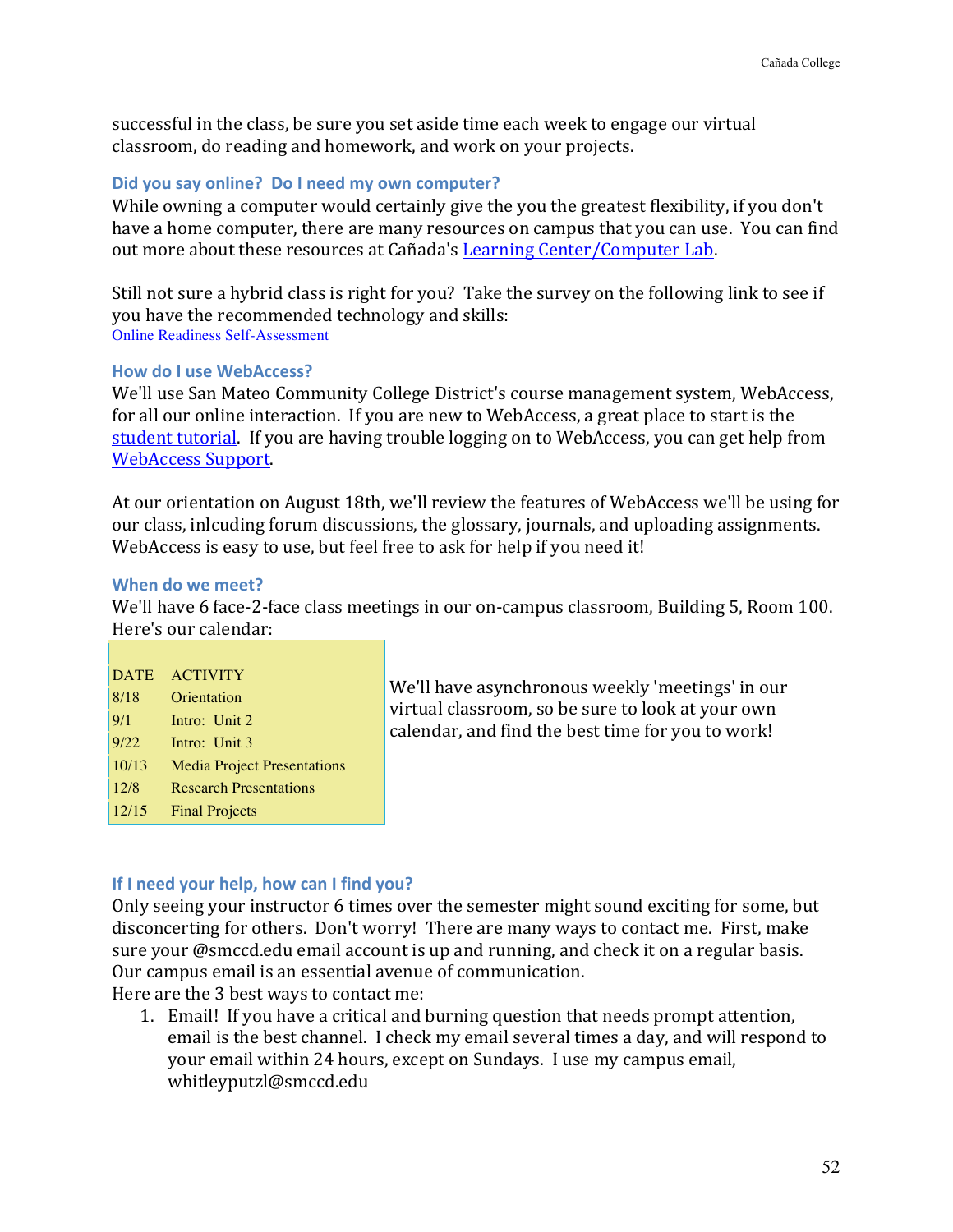2. Office hours. I have weekly office hours. If you would like to meet me in my virtual

office (located in my virtual classroom  $\bigcup_{n=0}^{\infty}$ ), join the weekly chat at 9 a.m. every Monday. If you would prefer a face-2-face meeting, come to my office (Bldg 13, Room 243) Thursdays from 5-6 p.m.

3. Send me quickmail. Our virtual class has a quickmail feature that allows you to send me email without leaving the course site--just click on "compose", choose my name, and send me a message.

# **Sample Webpage for an online class:**

Math 110 FAQ http://smccd.edu/accounts/humd/fall2010/math110/

# **Sample Syllabus for an online class:**

Attached as a PDF file at the end of this document.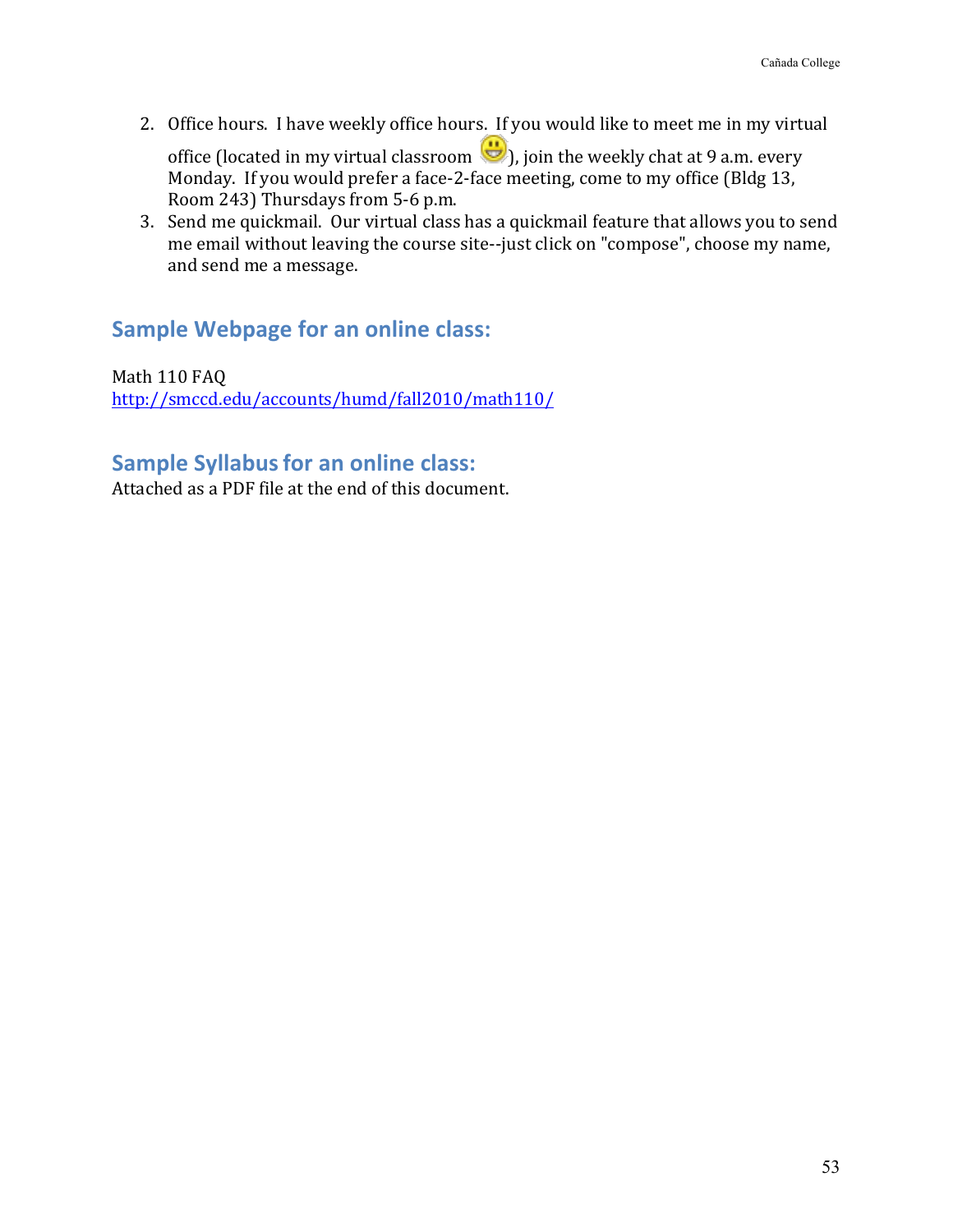# **Appendix B**

#### **Regular and Effective Contact**

Title 5 and the Distance Education Guidelines for the California Community Colleges state:

#### **55211 (just changed to 55224). Instructor Contact.**

In addition to the requirements of section 55002 and any locally established requirements applicable to all courses, district-governing boards shall ensure that: (a) All approved courses offered as distance education include *regular effective contact* between instructor and students, through group or individual meetings, orientation and review sessions, supplemental seminar or study sessions, field trips, library workshops, telephone contact, correspondence, voice mail. email, or other activities. (b) All distance education courses are delivered consistent with guidelines issued by the Chancellor pursuant to section 409 of the Procedures and Standing Orders of the Board of Governors. *Regular effective contact* is an academic and professional matter pursuant to title 5, section 53200. **Note**: Authority cited: Sections 70901 and 66700, Education Code. Reference: Sections 70901 and 70902, Education Code.

#### **Guideline for Section 55211**

This section defines what contact must be maintained between instructor and student: Subsection (a) stresses **the responsibility of the instructor in a DE course to initiate regular contact with enrolled students to verify their participation and performance status.** The use of the term "regular effective contact" in this context suggests that students should have frequent opportunities to ask questions and receive answers from the instructor of record. Subsection (b) honors the principle that for DE courses, there are a number of acceptable interactions between instructor and student, not all of which may require in-person contact. Thus, districts will need to define "effective contact**, " including how often, and in what manner instructor-student interaction is achieved**. It is important that districts document how regular effective contact is achieved. Since regular effective contact was declared an academic and professional matter, this documentation must include demonstration of collegial consultation with the academic senate, for example through its delegation to the local curriculum committee. A natural place for this to occur is during the separate course approval process. Documentation should consist of the inclusion of information in applicable outlines of record on the type and frequency of interaction appropriate to each DE course/section or session. As indicated in the *Guideline to Section 55219*, districts need to describe the type and quantity of student-faculty interaction in their annual reports to their local governing boards and the State Chancellor's Office.